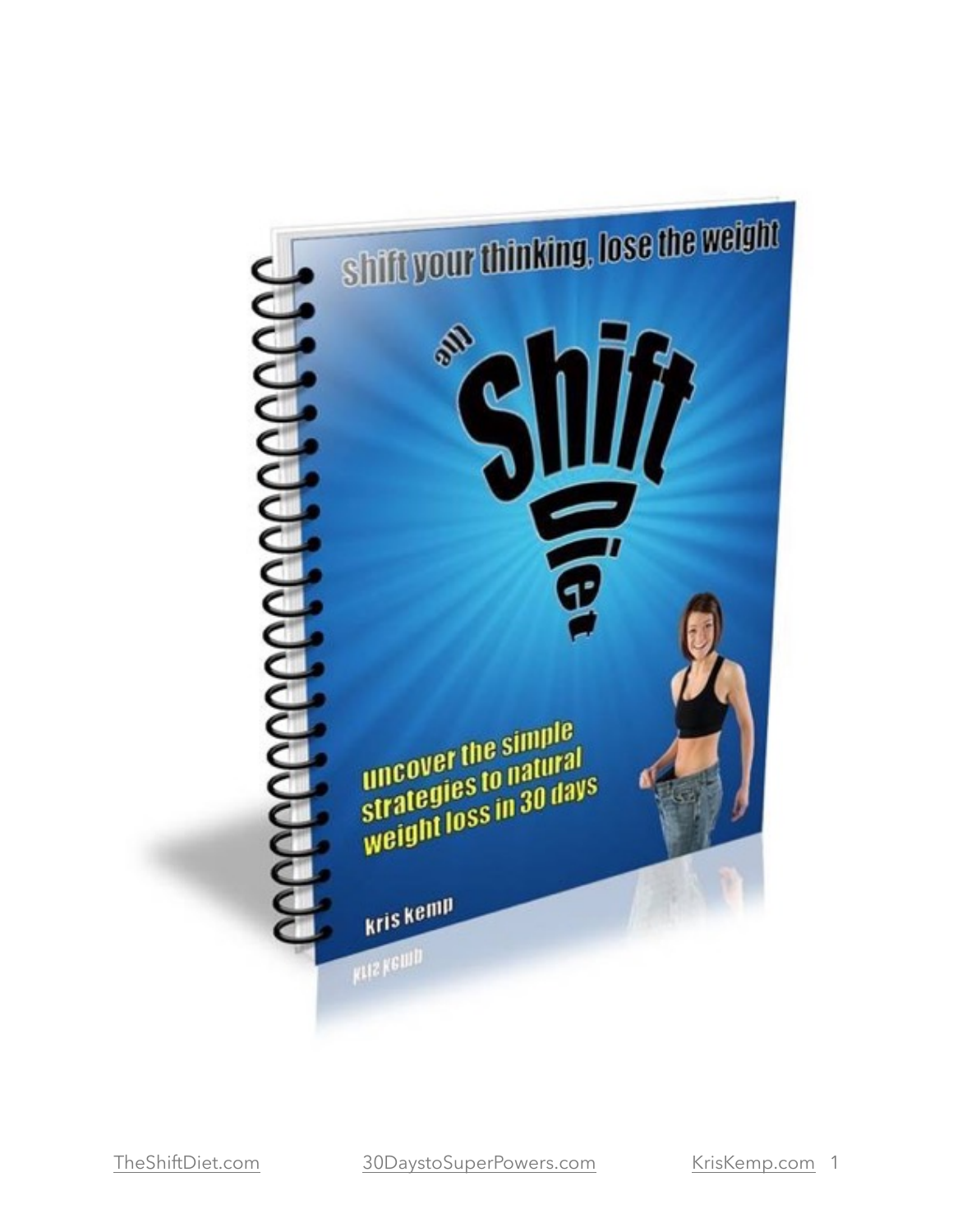DISCLAIMER: The information contained in this ebook/book/website/video is for educational purposes only and is not intended to treat, diagnose, cure, or prevent any disease. You should always seek the advice of your physician or otherwise qualified healthcare provider with any questions you have regarding a medical condition before undertaking any diet, exercise, supplement, health program, or other procedures discussed in this ebook/ book/website/video.

**Shift your thinking, lose the weight**

# **The Shift Diet**

**Uncover the simple strategies to natural weight loss in 30 days** 

**© The Shift Diet 2019 & beyond** 

[TheShiftDiet.com](http://TheShiftDiet.com) [30DaystoSuperPowers.com](http://30DaystoSuperPowers.com) [KrisKemp.com](http://KrisKemp.com) 2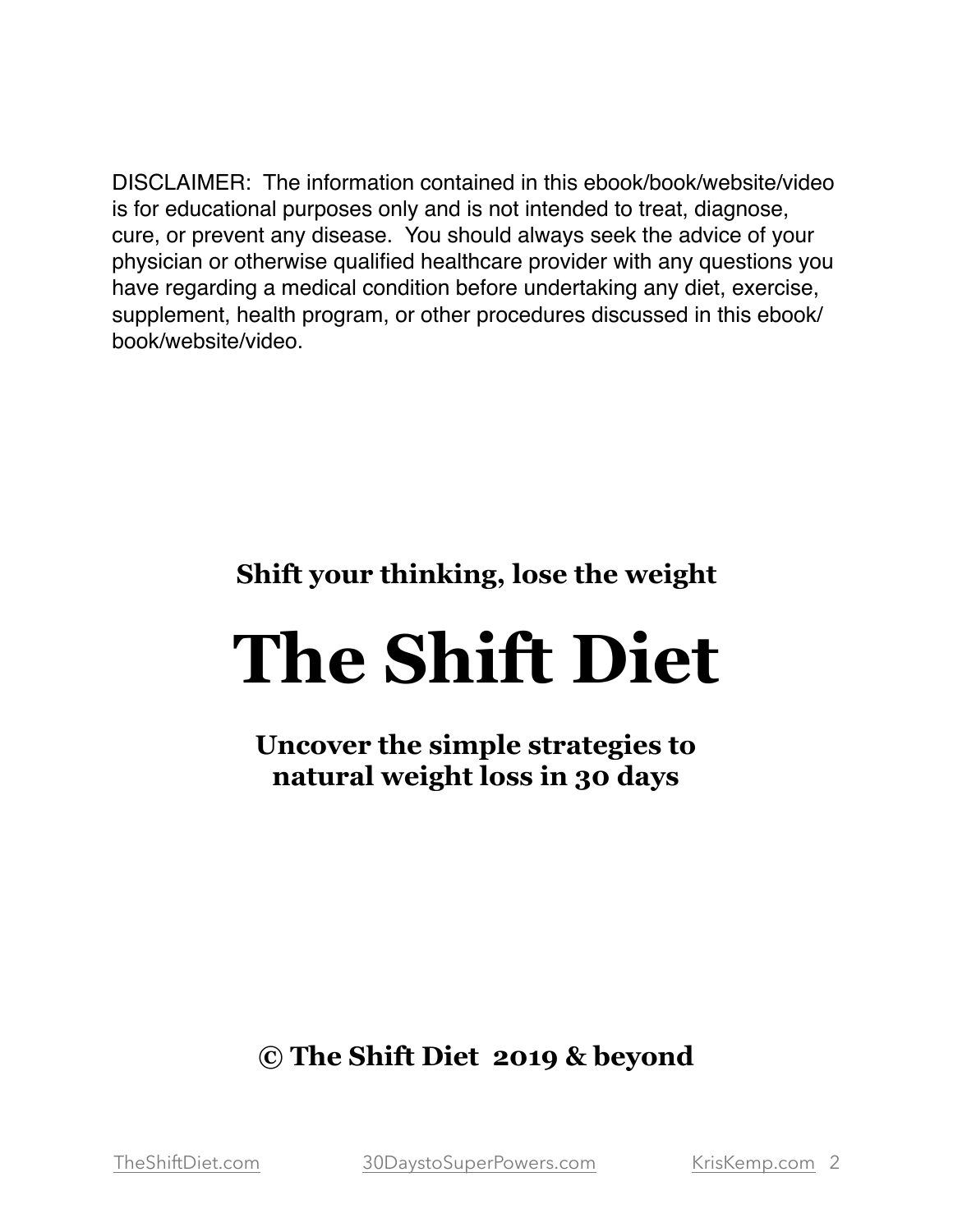## **Table of Contents**

About this Ebook ……. 5

About the Author ……. 7

Introduction ……. 8

Do you Really Want to Lose Weight? ……. 10

A Personal Note ……. 12

The Shift Diet ……. 13

The Real Meaning of Diet ……. 19

Before You Start ……. 22

The Real Cure ……. 24

About this Diet ……. 26

Shift Your Thinking ……. 28

Nutritional Pornography …….. 29

Why are you Fat? Is it Lack of Exercise? …….. 32

The Shift Diet Plan ……. 33

Beverages in The Shift Diet …….. 38

How to Lose Weight and Keep it off Permanently …….. 40

How to Eliminate Cravings for Junk Foods and Sweets ........ 41

5 Steps to Better Health ........ 42

[TheShiftDiet.com](http://TheShiftDiet.com) [30DaystoSuperPowers.com](http://30DaystoSuperPowers.com) [KrisKemp.com](http://KrisKemp.com) 3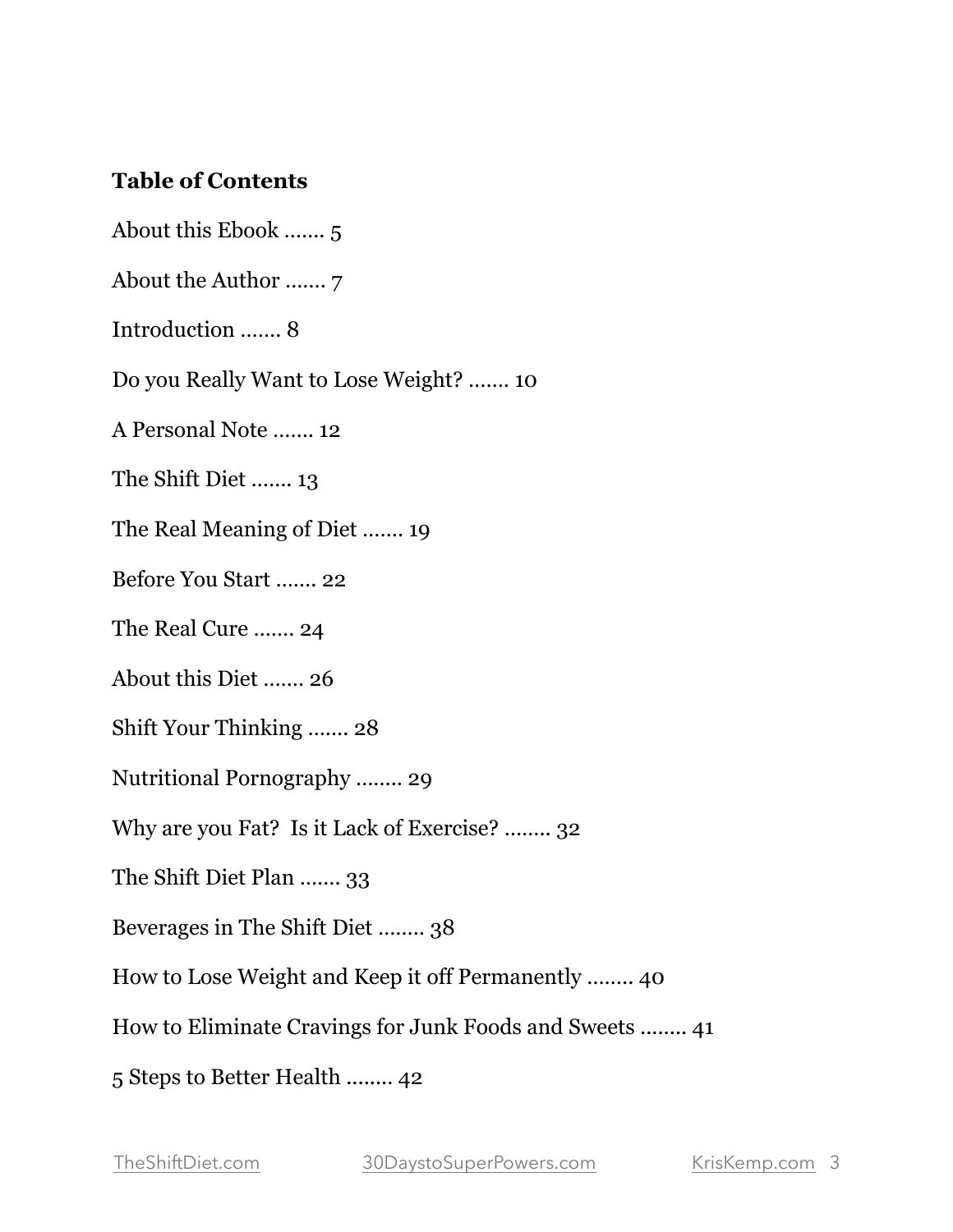The Spiritual Aspect of Diet …….. 46

Foods that will Give you Youthful, Glowing Skin and Appearance …….. 51

How to Grow your Garden for Free …….. 52

Cosmetic and Makeup Products ……. 53

Health and Wellness Websites Worth Visiting …….54

The Shift Diet - 5 Gears ....... 55

Bonus Ebooks ……. 56

Need Help in Reaching your Weight Loss Goals? ……. 58

30 Days To SuperPowers ....... 60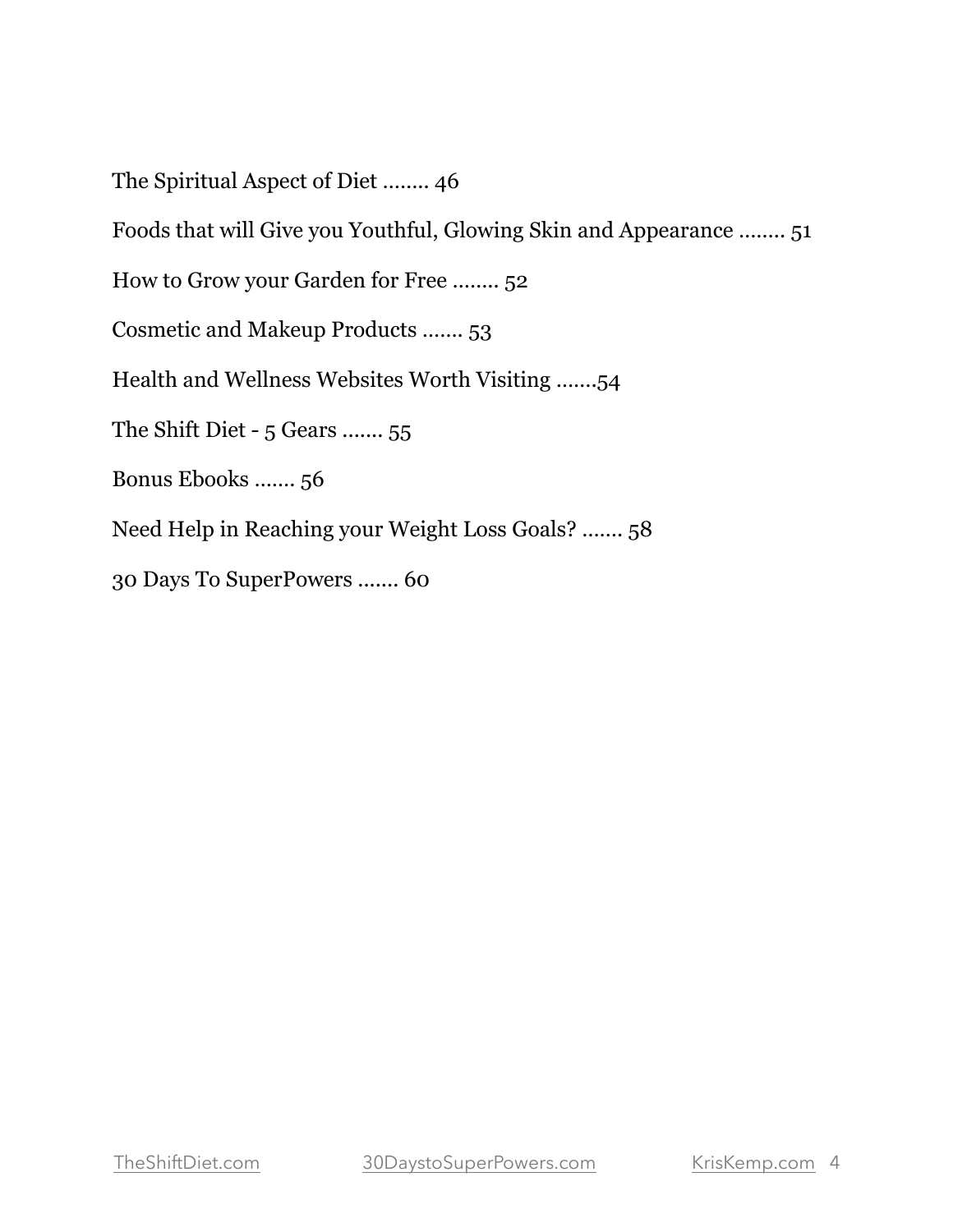## **About this Ebook**

The Shift Diet features natural weight loss methods that you can use to see results that are both immediate and beneficial, without the negative symptoms often associated with pills, medications, and treatments.

The Shift Diet uncovers the simple strategies to natural weight loss in 30 days. Shift your thinking, lose the weight.

## **How did The Shift Diet come about?**

Good question. Years ago, I was invited to teach a natural weight loss class at a church in West Palm Beach, Florida. In order to prepare for the class, I developed a course outline—a collection of notes and theories on natural weight loss and health and wellness, without the use of pharmaceutical drugs, pills, medical treatment, or surgery.

I titled this collection of notes "Foods that Harm, Foods that Heal" - simple methods to permanent weight loss and disease prevention. I made copies of the notes and added them to binders and passed them out to those attending the class.

At the beginning of the class, when I first started, the students appeared eager and enthusiastic. However, a nurse who sat at the back, was dismissive of these "miracle cures" and she was a bit disruptive.

One night, after class, I spoke with her in private. She admitted to me that she was on medication for a sinus issue. I encouraged her to stop taking the medication, to do a three day fast (go without eating, only drinking water), and then to break the fast with a diet that was 75% raw vegetables and fruits, and to eliminate all dairy, sugar, and carbohydrates from her diet.

Upon hearing my suggestions, she quickly got angry and stormed out of the room. For the next three weeks, she was absent from the class. When she returned to the class on the fourth week, everyone, including me, was surprised. I was even more surprised when she asked if she could speak for a few minutes. I said, sure.

She walked up to the front of the class and shared her story. A few weeks earlier, after she had gotten upset at my suggestions and walked out of the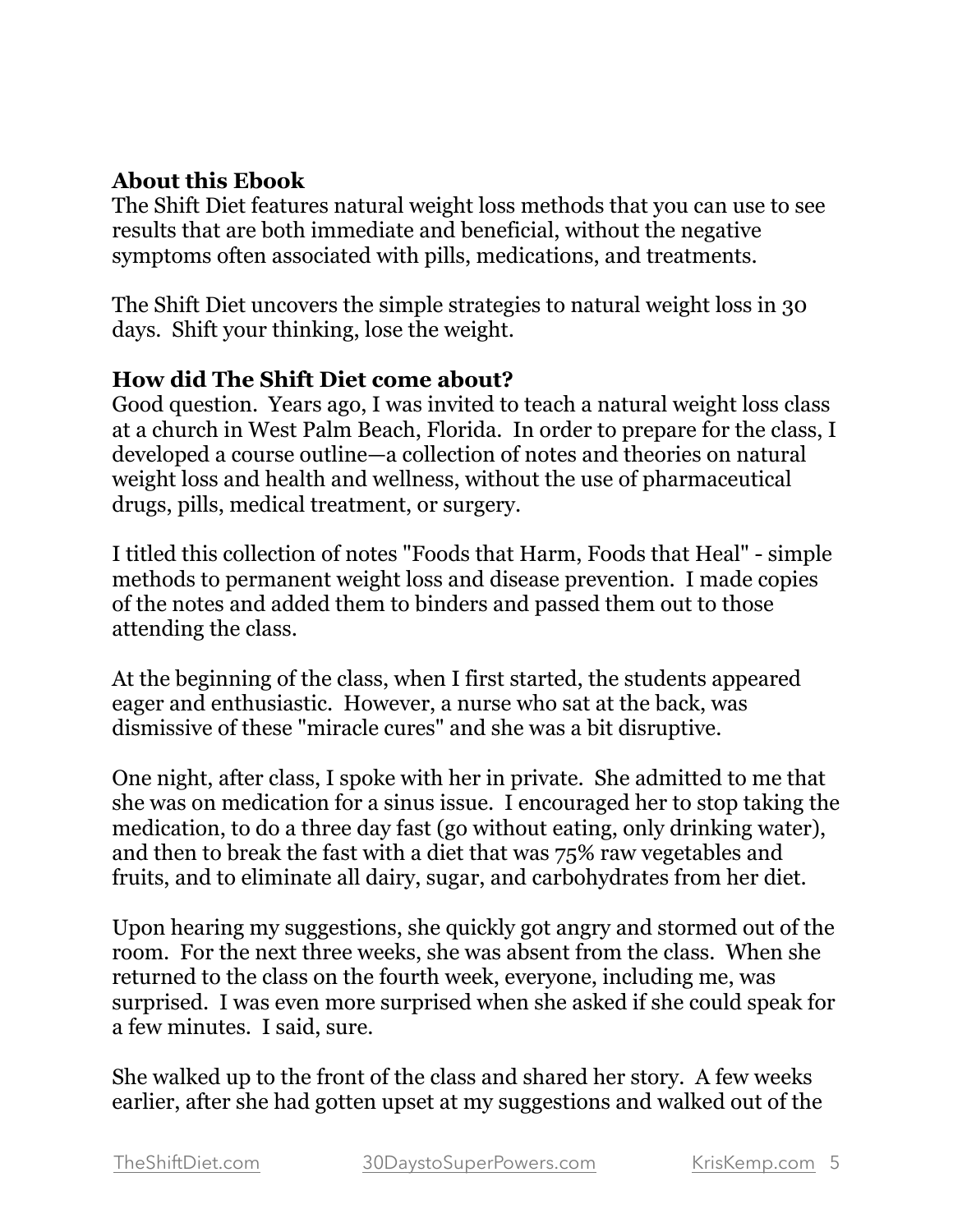room, she was on her way home when she decided to go through a drivethru at a fast food restaurant. As she ate her meal, she felt sick. She arrived home, threw up, and promptly went through her fridge and cupboards, getting rid of all the junk food. The next day, she visited a local produce stand and began preparing salads for lunch. A few days later, she went on a three day fast. Following the fast, she continued to eat a 75% raw foods diet. While doing this, she continued to take the medication for her sinuses. Two weeks following her diet changes, she began to feel sick after taking the medication, so she decided to stop taking it. Immediately, her sinus issues completely disappeared. And she said that her sleeping is better as a result. She said that although my suggestions at first sounded radical, she tried them for herself and they worked. She encouraged the class to try them as well.

I thanked her for sharing her testimonial. I was inspired by her story. The class was inspired as well.

Ironically, or inevitably, the class troublemaker had become the cheerleader for these natural health cures. A lot of the students got cured of diseases that they had suffered from for years, including arthritis, obesity, insomnia, anxiety, mood swings, migraines, and irritable bowel syndrome, among other maladies.

At the end of the 12-week class, I decided to put the principles from "Foods that Harm, Foods that Heal" into book form. This is how "The Shift Diet" was born.

Throughout this book, you'll find recommendations that you can put to use to lose weight and restore youth. Put them to use and you're likely to see immediate results.

You can do it.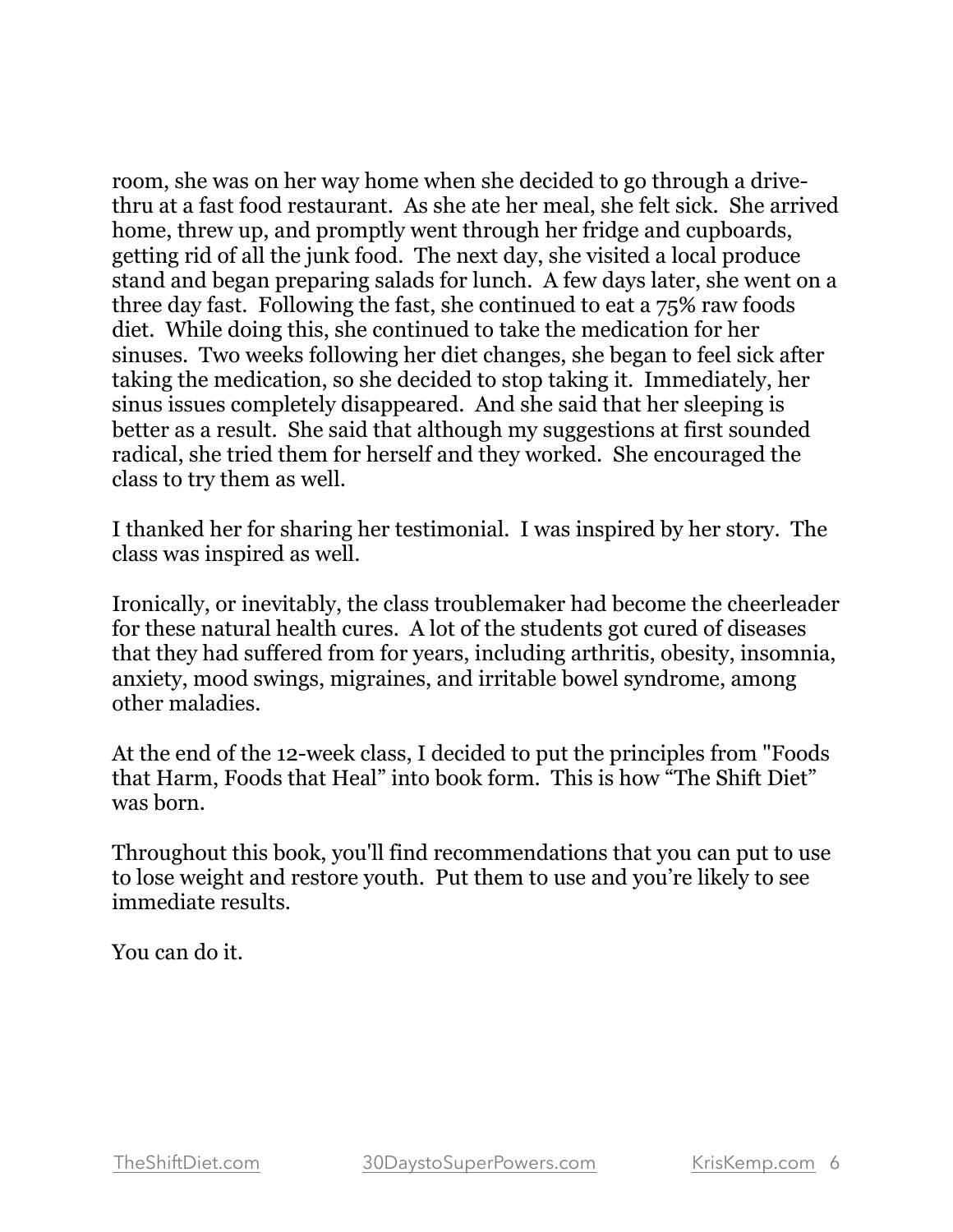#### **About the Author**



My name is Kris Kemp. I'm a writer, musician, photographer, traveler, and creative entrepreneur. My writings include a novel, 20 ebooks, 5 screenplays, 2 musicals, hundreds of blog posts, and hundreds of email sequences. Although I have a variety of interests, they share the common theme of freedom—time freedom, financial freedom, health freedom, travel/location freedom.

Check out my novel at: [www.TheRailsNYC.com](http://www.TheRailsNYC.com)

#### **What people have said about me**

"You were the internet before there was internet." Meghan (Realtor, Palm Beach, FL)

"Kris is a genius" Tony (Ad Exec, Chicago)

"The most creative person I've ever met." Ben (Restaurant Mgmt, Actor, New York City)

"You're the exception to every rule." Ryan (Commercial Fisherman, West Palm Beach, FL)

"A comedian and playwright, an inspirational leader" J.T. (Actor, Writer, New York City)

#### **Contact**

Kris Kemp bicycledays@yahoo.com

[www.TheShiftDiet.com](http://www.TheShiftDiet.com) Shift your thinking, lose the weight

[www.30DaysToSuperPowers.com](http://www.30DaysToSuperPowers.com) Get a flat stomach and look 10-to-20 years younger in 10 days or less

[TheShiftDiet.com](http://TheShiftDiet.com) [30DaystoSuperPowers.com](http://30DaystoSuperPowers.com) [KrisKemp.com](http://KrisKemp.com) 7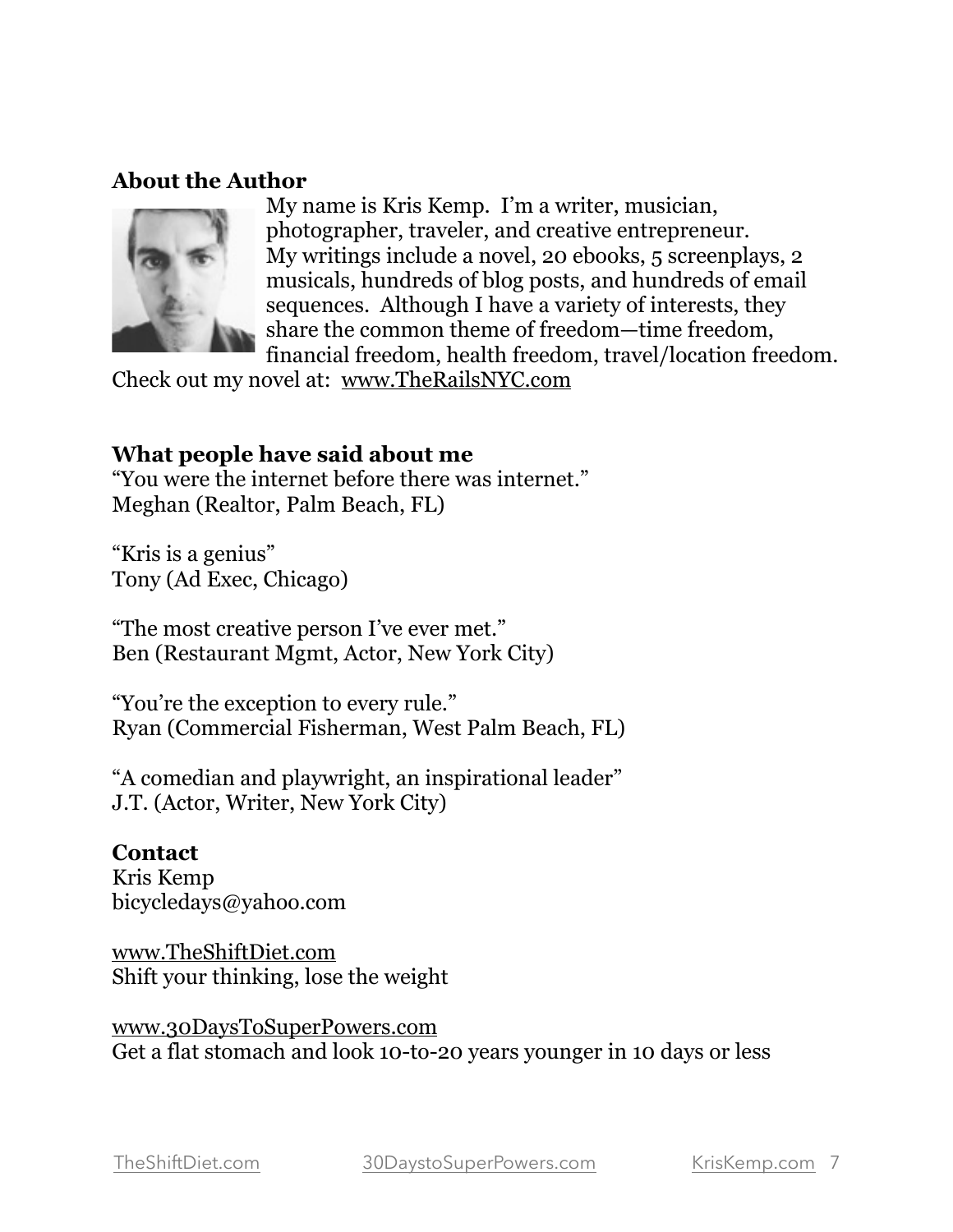## **Introduction**

Are you sick and tired of being sick and tired?

Have you tried to lose weight, been unsuccessful, and given up?

Are you confused about who to trust, as everyone who promises easy weight loss wants to sell you something?

I'm gonna let you in on something.

## **You're not alone.**

Millions of others have tried and failed, and spent thousands looking for that miracle pill or diet-plan-of-the-month.

If you've ever tried to lose weight and failed, it's not your fault. It's the tools you're using. If you don't have the proper tools, then you're not gonna get the job done properly.

Let me tell you a true story.

Years ago, I worked for a stocky, bull-of-a-man named Charley.

We did kitchen renovations in a 55-and-over community condominium.

He had some worn tools, that, according to him, were up to 20 years old.

"Why don't you replace them, get new tools?" I asked.

"Son," he said, looking me straight in the eye. "The newer tools are made of cheaper ingredients, inferior metals and alloys, hollow parts. The tools I have they don't make anymore." He paused. "You're only as good as your tools."

## **You're only as good as your tools**

That line, you're only as good as your tools, stuck with me. And this is true of losing weight as well. You need the proper tools to lose weight.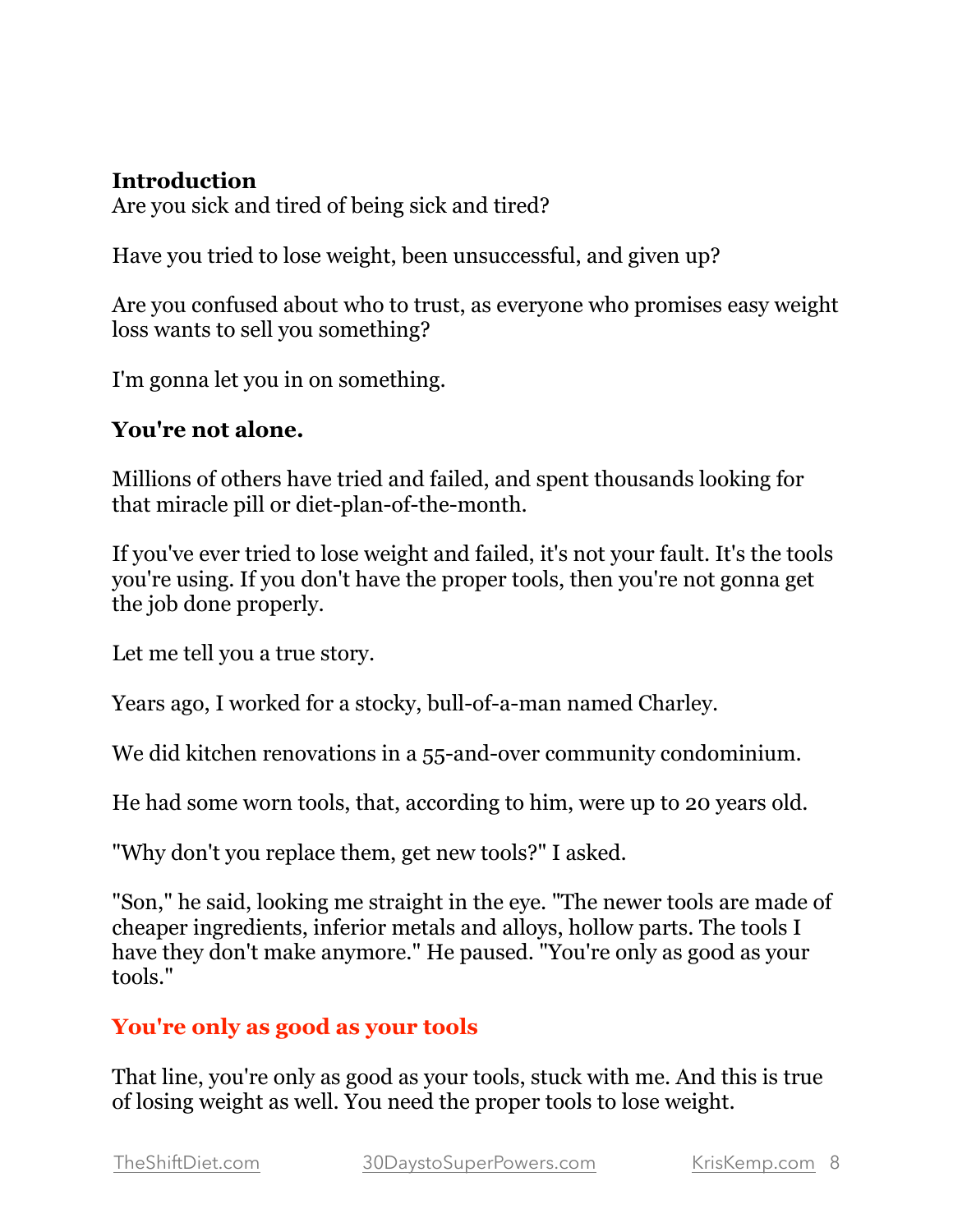In the case of losing weight, and restoring health, the tools are the steps you take, the plan you follow, to get to your goal--weight loss.

If you're driving a manual transmission car, and you have to get somewhere, you must shift gears in order to reach that destination. Similarly, in order for you to reach your weight loss goal, you must shift your gears in thinking. This is absolutely essential.

If you want to lose weight, you must take certain steps. Like anything else in life, if you want to accomplish something, you must follow a plan of action. Consider this book your plan of action.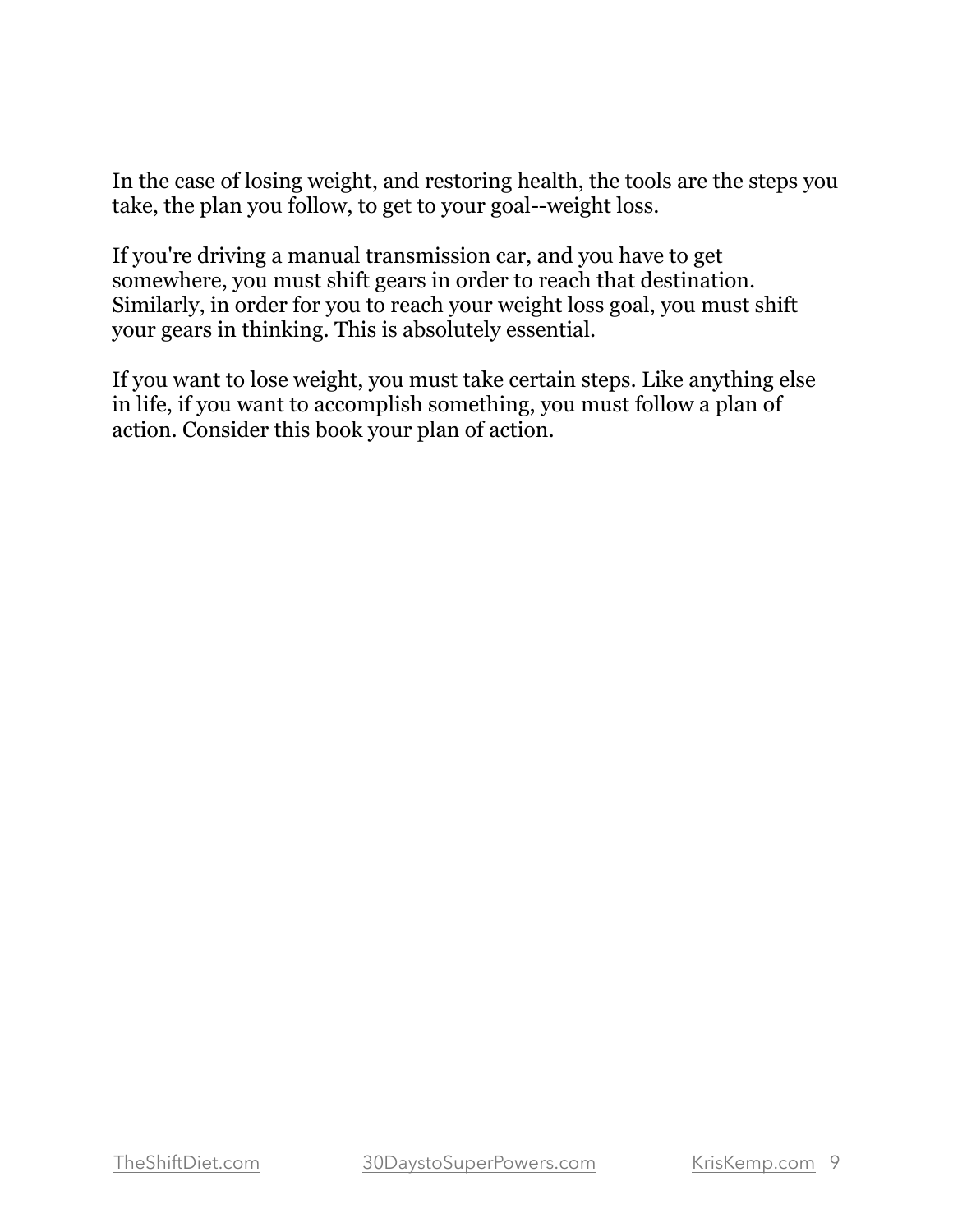## **Do you really want to lose weight?**

Think about it.

Ask yourself that question: Do I really want to lose weight?

If you really want to lose weight, and you believe you can lose weight, then you can lose weight.

But, in order to lose weight, you must believe you can lose weight.

Also, you must adopt the attitude of someone who is comfortable receiving attention from others--both the opposite sex and the same sex. Some people have a difficult time accepting attention for how they look.

Often this behavior is deeply rooted in their subconscious (below consciousness) mind, and the results are manifest in the conscious mind (what we are aware of), including, but not limited to, storing additional body fat in order to minimize attention.

One must accept the fact that he or she is worth receiving attention from others, before one can give their body permission to be in a physical state that will receive attention from others.

## **Losing weight requires a shift in thinking.**

This is where The Shift Diet comes in.

In order for you to get what you want, you must first have a mental picture of what you want.

Let that picture of what you want develop in the darkroom of your mind.

See it.

Get a clear picture of what you want to accomplish, how much weight you want to lose, and what you will look like.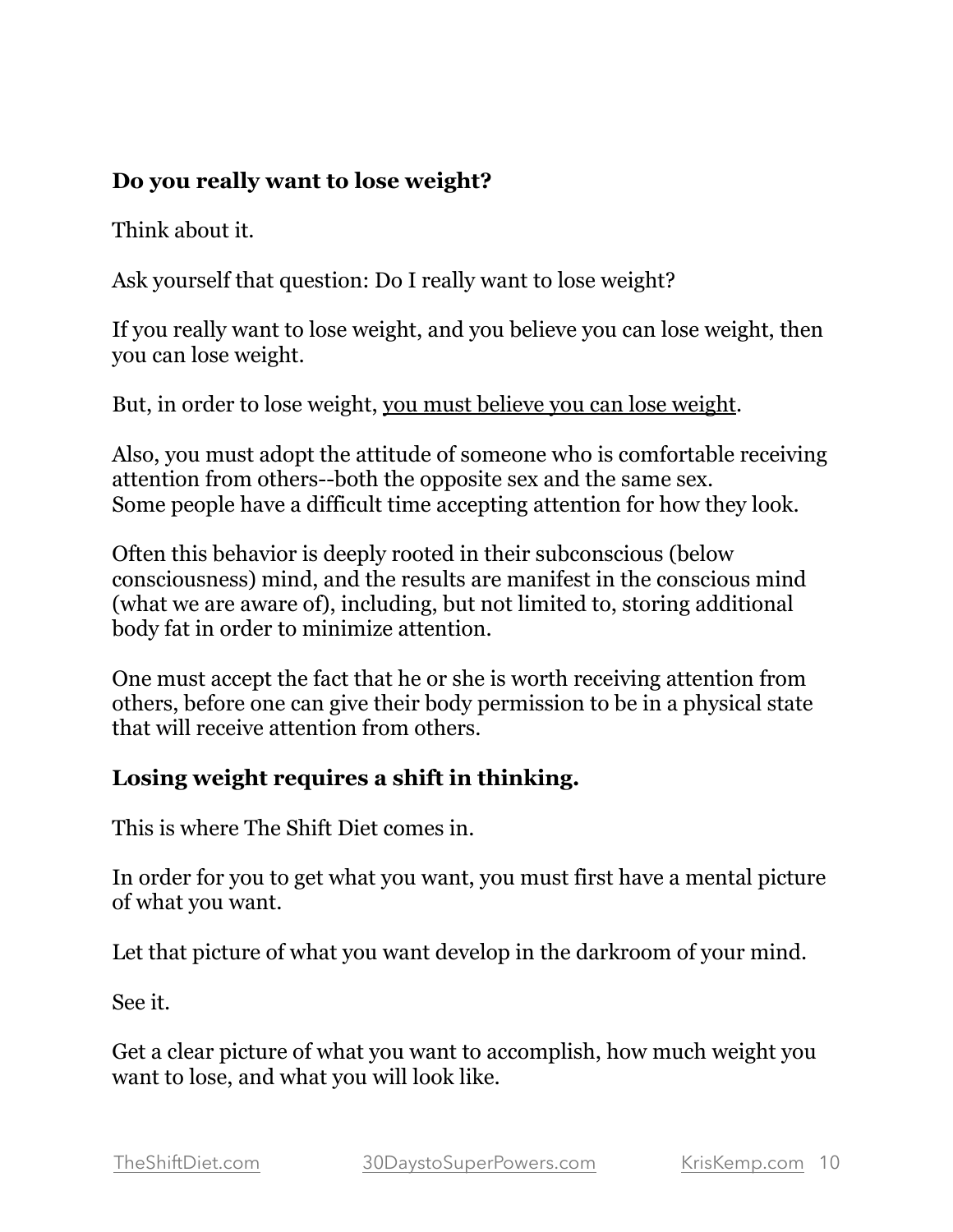#### Got it?

Good. Now, write it down. Describe it. Be detailed. Sketch a picture. Make copies of this and put it where you will see it often.

People who are successful have clearly defined goals and work toward accomplishing those goals. They put those goals where they can see them, on notes attached to their computer, taped to their computer, the car dashboard, and folded up in their wallet or purse. Do the same.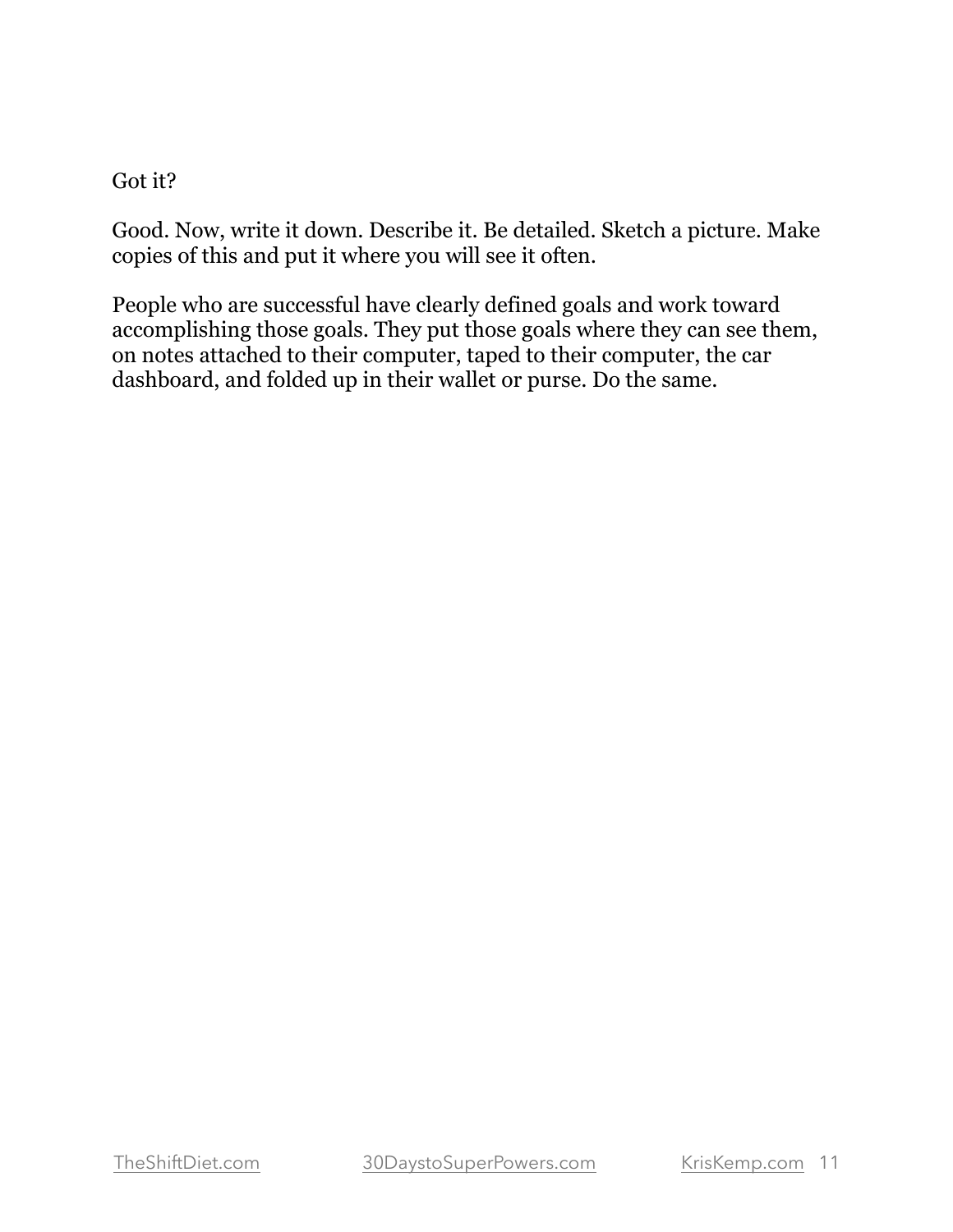## **A personal note**

Before we go on, I want to let you know how I excited I am that you're reading this book. To be honest, I really enjoy helping people.

At times this has gotten me in trouble, especially when a person doesn't want to be helped and enjoys suffering the consequences of their poor choices. But you wouldn't be one of those people, would you?

I'm excited that you're reading this book, because you're letting me help you lose weight and restore your health.

Together, we can do this.

A portion of the book will be devoted to the foods you should avoid, and why you should avoid them. About each of these harmful foods, an entire book could be written, and I'll be giving you websites for you to visit if you're interested in knowing more.

By the end of this book, you'll have learned to tell the difference between foods that harm and foods that heal, and how they affect the body. You'll learn about the bodies wonderful and God-given ability to heal itself, and how that ability is significantly linked to our diet.

My hope is that you'll take this book, read it, and apply it to your life.

To keep these principles fresh in your mind, re-read this book, or skim through it, every so often. It's a big world out there, and this small book has some major competition from the mammoth pharmaceutical companies that want to profit (either intentionally or accidentally) from your sickness. However, be of good cheer. You hold in your hands a key to unlock your maximum health.

Yours in health,

Kris Kemp Palm Beach, Florida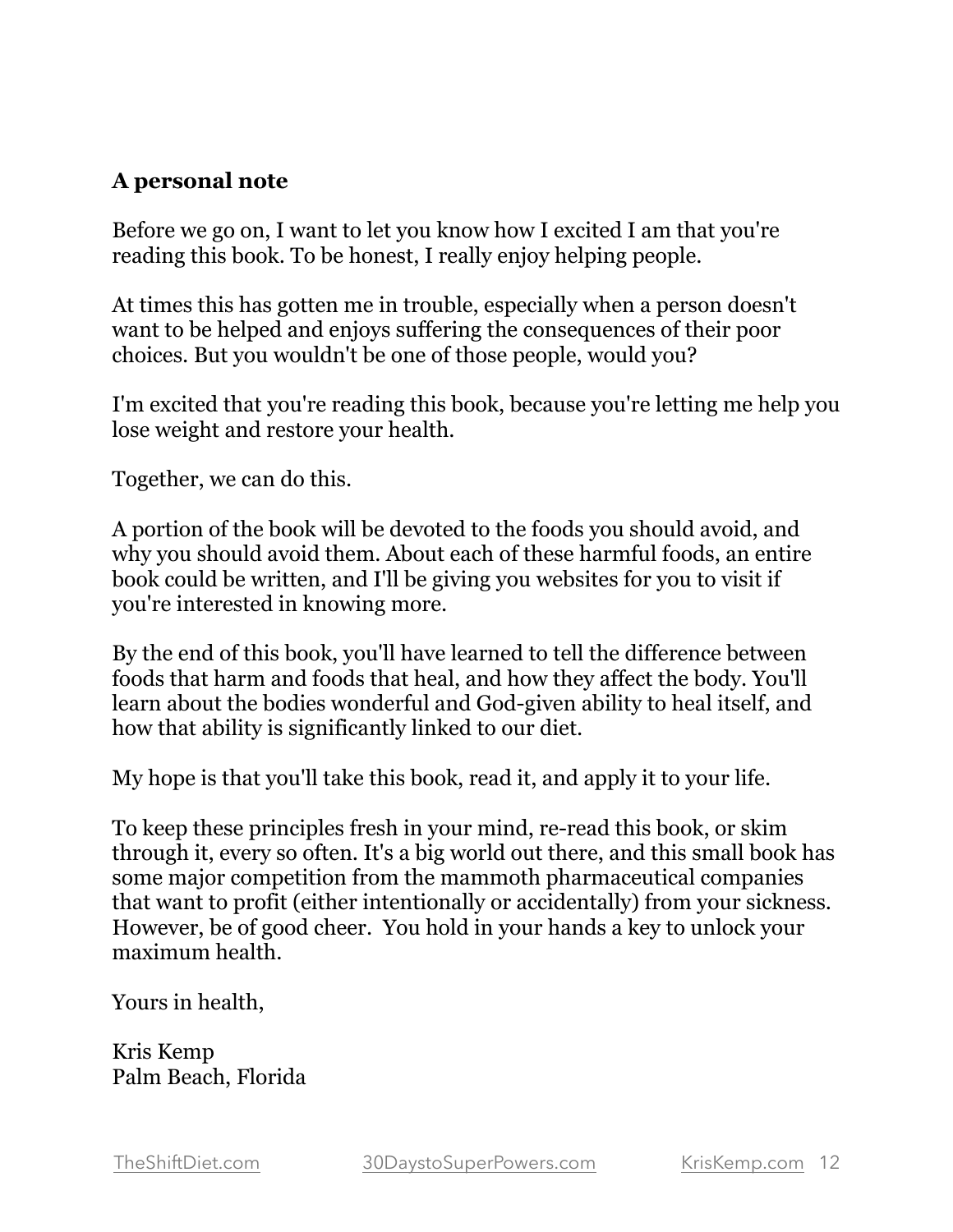## **The Shift Diet**

## **Why are we sick, overweight, diseased?**

Because we're eating unhealthy foods, drinking unhealthy beverages, and not getting enough exercise.

If the diet you continue to eat is keeping you fat, then you must get rid of that diet.

#### **Let's break this down.**

Unhealthy foods, for the most part, are anything that is cooked. And no, don't eat raw meat. But, when you cook it, don't eat so much of it. Eat small portions of cooked foods. Eat large portions of raw foods.

#### **What's healthy to eat?**

Raw fruits and vegetables, whole grain breads such as Ezekiel 4:7 Bread that you can buy at natural health food stores, and raw, unsalted seeds and nuts. Healthy oils include olive oil, and coconut oil.

Most of these foods can be purchased from natural health food stores or even online, at websites like [amazon.com](http://amazon.com) and [naturalnews.com](http://naturalnews.com) and other natural health websites.

Unhealthy beverages consist of anything artificially sweetened, bottled, canned, including sodas, milk, juices, most kinds of alcohol. Healthy beverages consist of distilled water, spring water, and small amounts of red wine.

#### **Exercise**

Everyone, and this includes you, needs to get an hour of aerobic exercise every day. Aerobic exercise includes walking, swimming, hiking.

Aerobic exercise involves deep breathing and strengthens the body internally.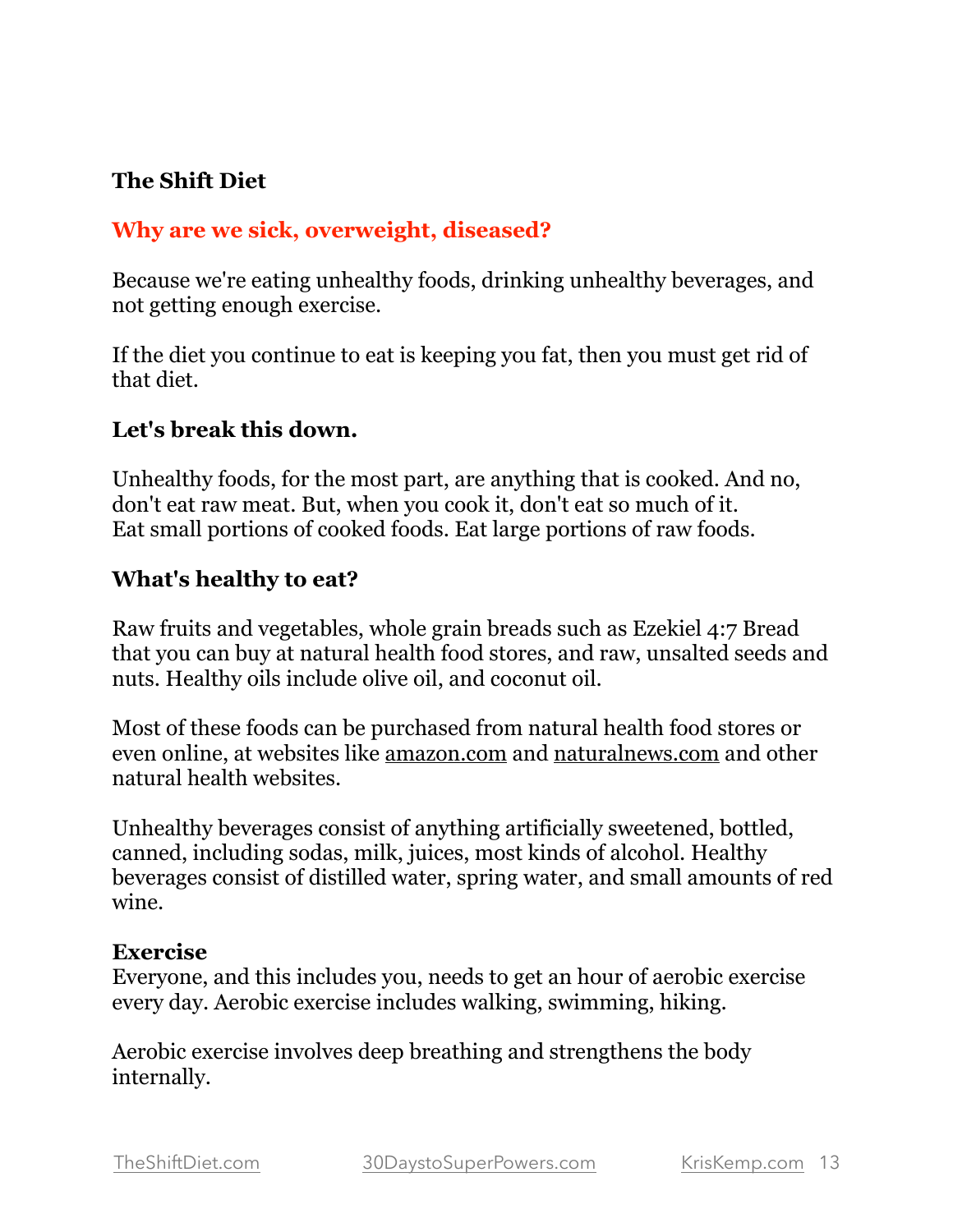Have a gym membership? Go for the aerobics dance classes. After a few weeks, you'll have dance skills, and you'll be in better shape. Besides, do you really want to look muscular? If so, awesome. You know what to do.

If you want to demonstrate value, then dance. Dance around in your room. Take lessons. Watch free, instructional videos online.

The great thing about dancing is ...

that you can do it with or without another person

you don't need a weight set or a gym membership (boring)

you can dance anywhere

you don't even need music (just listen to the music that's in your head)

it's fun

So, dance.

## **Dance**

Despite the fact that he was originally a computer animation student, Jon Heder is remembered for his dance moves in the underground hit movie Napoleon Dynamite.

Visit [www.youtube.com](https://www.youtube.com/) and search for "Napoleon Dynamite dance".

Learn some dance movie. Go to [www.YouTube.com](http://www.YouTube.com) and search for "dance moves" and "dance lessons".

Take an aerobics dance class.

You can dance anywhere, in the living room, in your yard, at the beach ...

So, dance. It's fun, you can do it anywhere, and you don't even need music. Just dance to the music in your head. If you can't hear it, you're just not listening. ;-)

[TheShiftDiet.com](http://TheShiftDiet.com) [30DaystoSuperPowers.com](http://30DaystoSuperPowers.com) [KrisKemp.com](http://KrisKemp.com) 14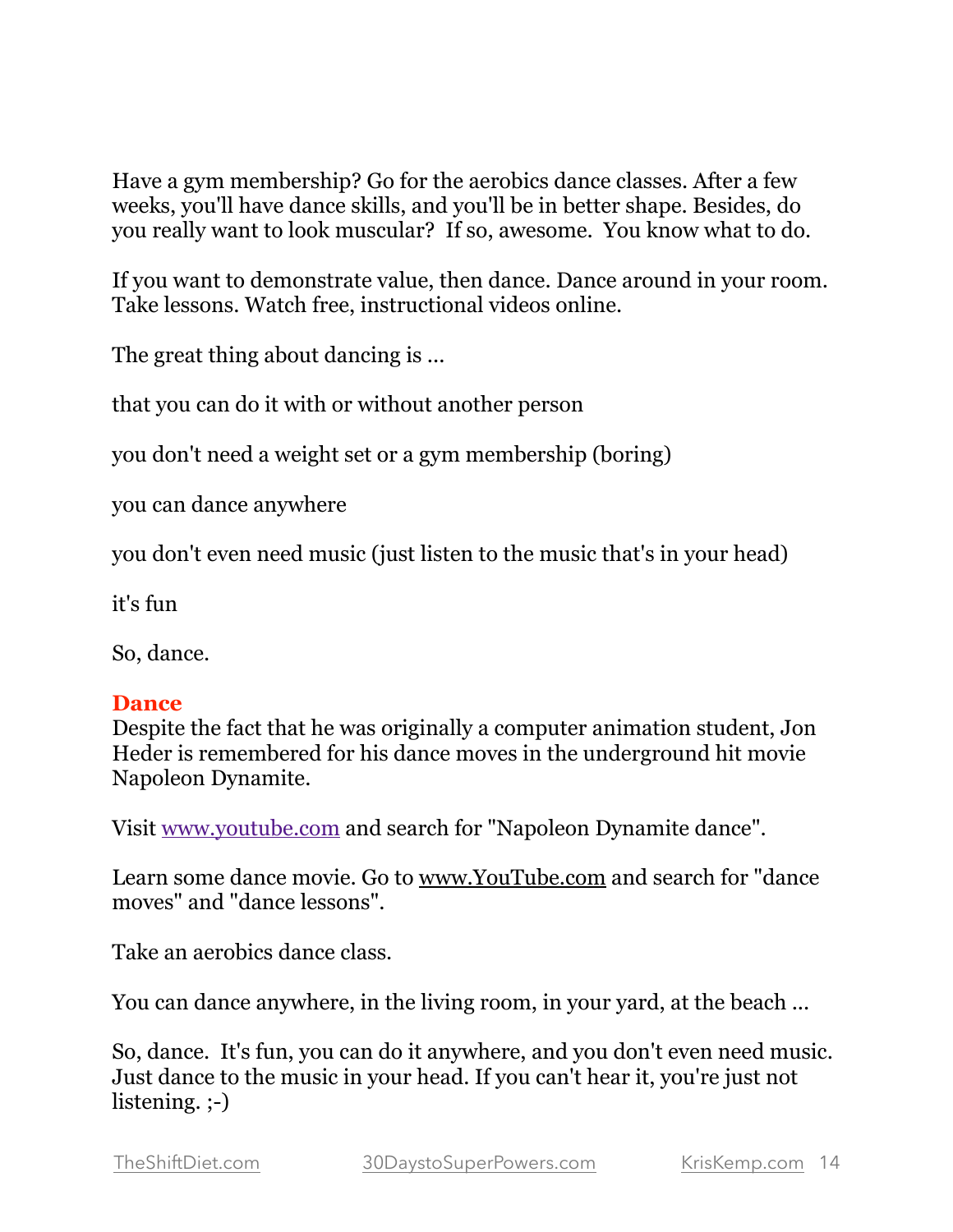## **Is it true that diet affects health?**

Yes. More than most of us are willing to admit.

Diet affects your health more than exercise does.

If a diet can cure obesity, cancer, arthritis, and other diseases, then why are we sick?

Because we're not making the proper changes in our diet, or we're not making enough of them.

If, by simply changing what we eat, we can overcome sickness and a host of life threatening maladies, then why are we still getting sick?

Because we're still eating garbage.

If, by changing our diet, we can avoid cancer, wouldn't hospitals, health magazines, doctors, and the media be telling us this?

No.

Their reasons for telling us this is not that they want to keep us sick, although they make a lot of money from us being sick. It's just that they don't know either.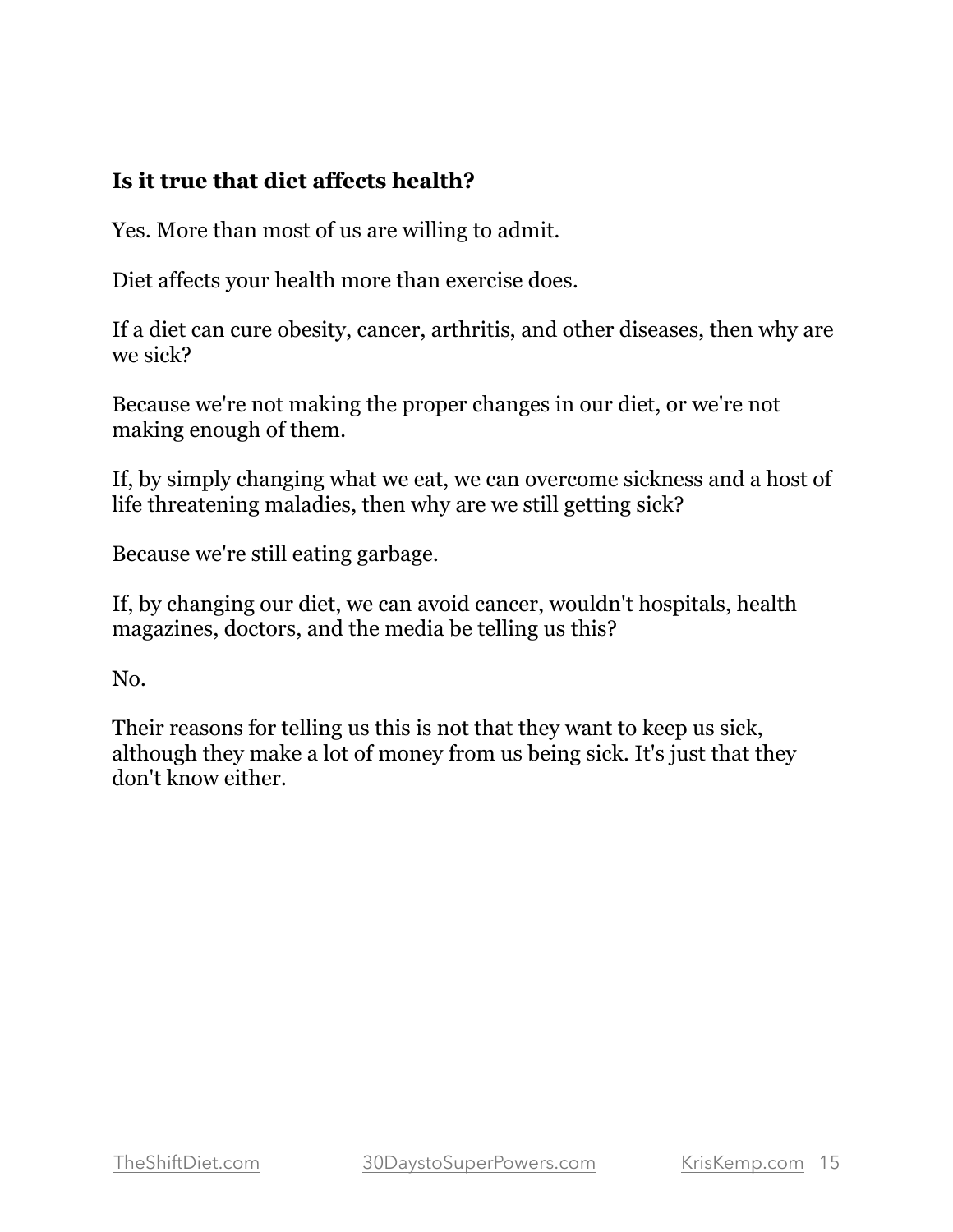## **The solution to better health is simple.**

Read The Manufacturer's guide. Wait a second? Who's the manufacturer?

God is the manufacturer. He made us. He wants the best for our lives.

If you want to be healthy in all areas of your life--physical, spiritual, mental, emotional, then read The Bible and apply it.

But, you may say, my doctor says ... But my therapist says ...

What does God say?

God made you. Don't worry about what others say. Worry about what God says.

Read The Bible. Apply it. Learn Bible verses.

## **Billions spent on health care, yet America ranks 23rd**

For years, people have been dying of the diseases that we are told are incurable. For years, the medical establishment searches for a cure. America spends the most money of any other country on health care, yet we rank 23rd in terms of health.

According to another study, we rank 100th in place. Both of these statistics are pitiful for a nation that spends billions of dollars on health care.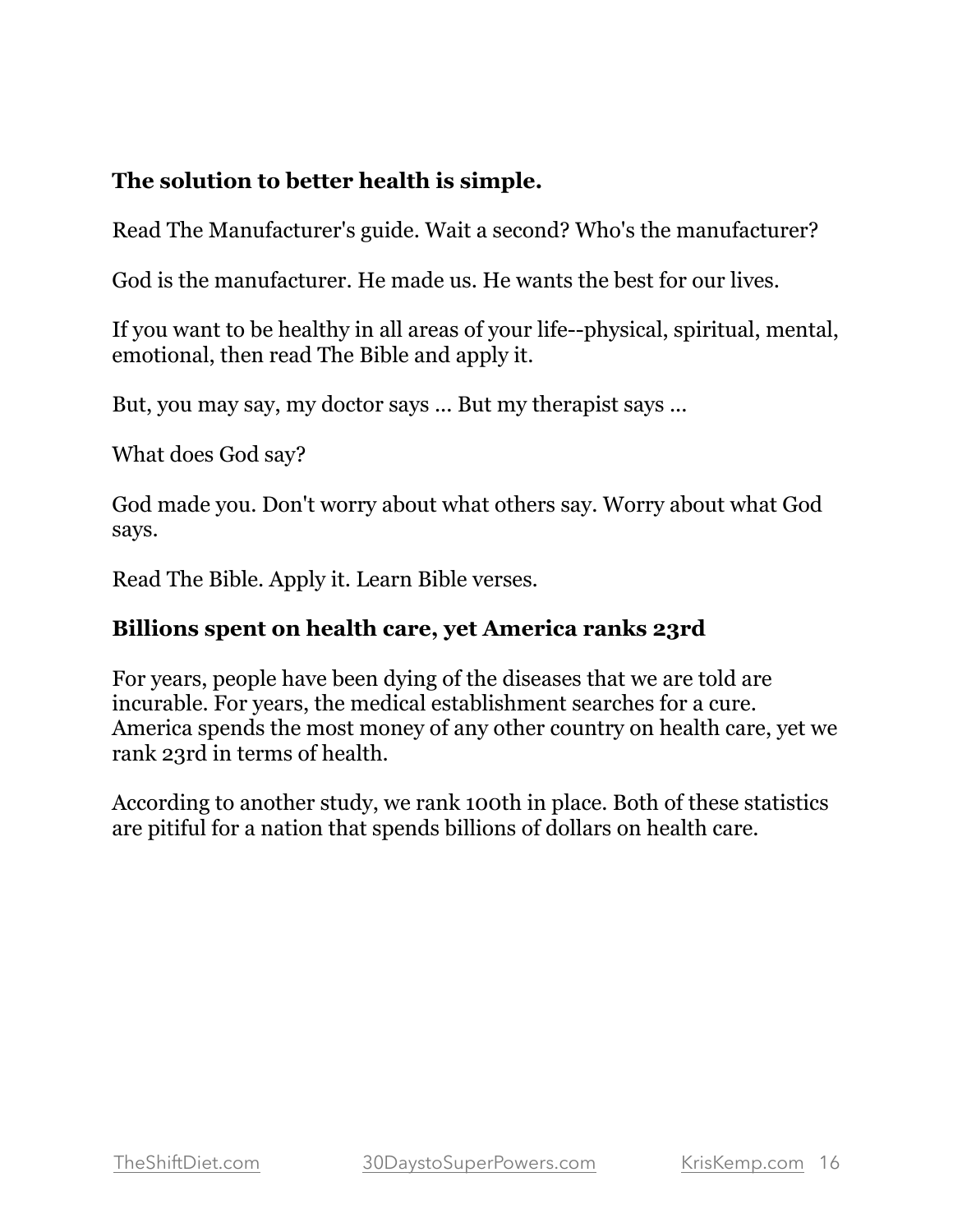## **Why our search for solutions to health problems has failed**

In our search for solutions to health problems, we've shunned the simple and embraced the complicated.

The simple solution is found in Genesis 1:29.

"And God said, Behold, I have given you every herb bearing seed, which is upon the face of all the earth, and every tree, in the which is the fruit of a tree yielding seed; to you it shall be for meat." - Genesis 1:29

Yet this, and other verses dealing with health, in all areas of our life, have been overlooked. Instead, we bow to the gods of medicine, technology, chemistry, and science, sacrificing simplicity at the altar of progress.

In building this modern day medical tower of babel, in trying to find a cure while rejecting The One Who cures, we've headed further into the forest of confusing information that promises so much, yet delivers so little.

What does God say?

God made you.

What does God say?

What does diet have to do with God?

Everything.

God made you, so he knows what is good for you, in all aspects of your life, that is, physically, emotionally, mentally, spiritually.

Because diet is not only limited to the physical arena, our health is not merely determined by our eating habits.

Read The Bible. Apply it to your life.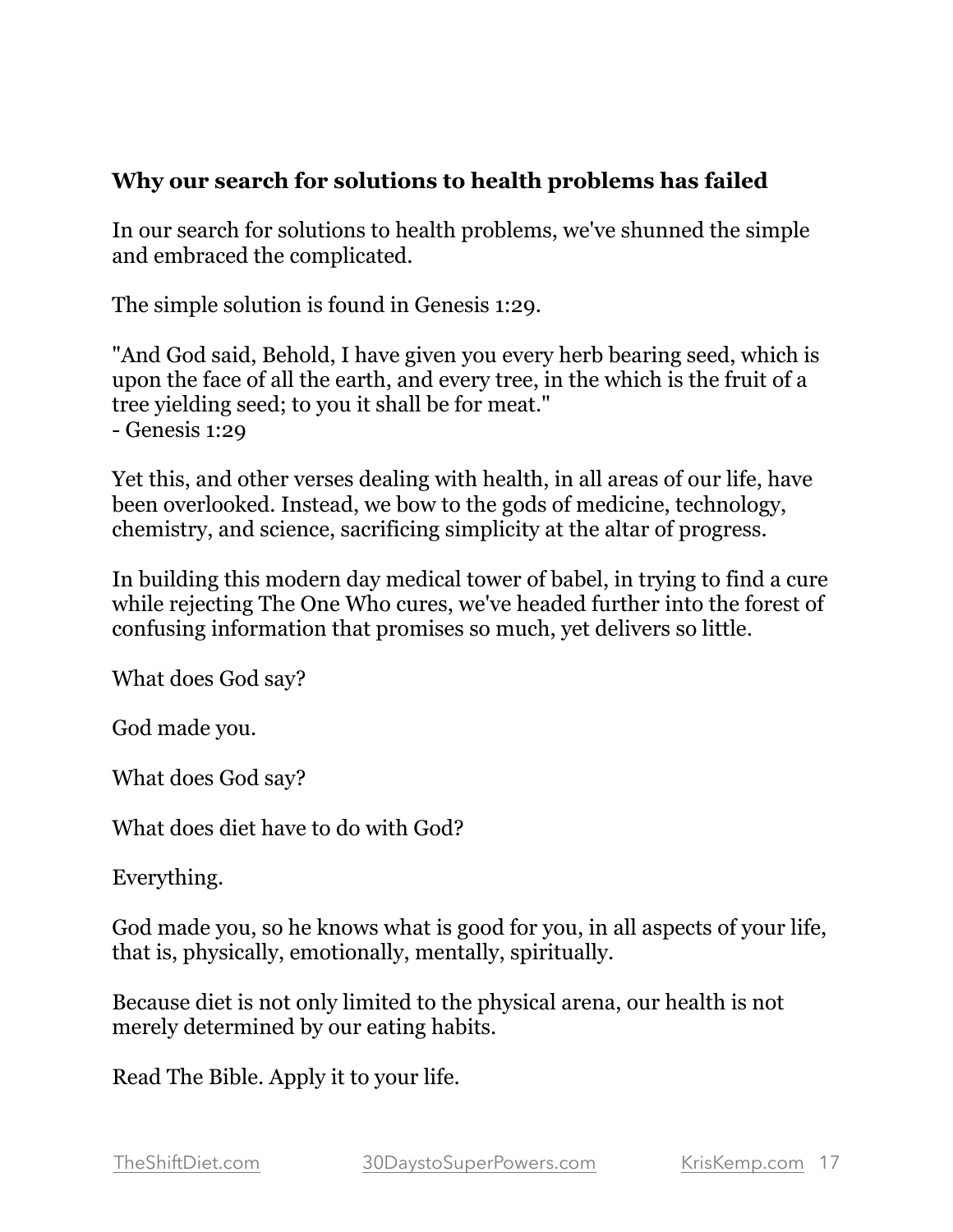If you haven't given your life to The Lord Jesus Christ, please read Romans 3:23, Romans 6:23, Romans 10:9-10.

Read the entire book of Romans.

Then, read John.

Repent of your sins and ask Jesus Christ to be Lord and Savior of your life.

Live your life for The Lord Jesus Christ.

Use your talents and gifts to serve Him.

Proclaim The Gospel of Salvation to everyone you meet.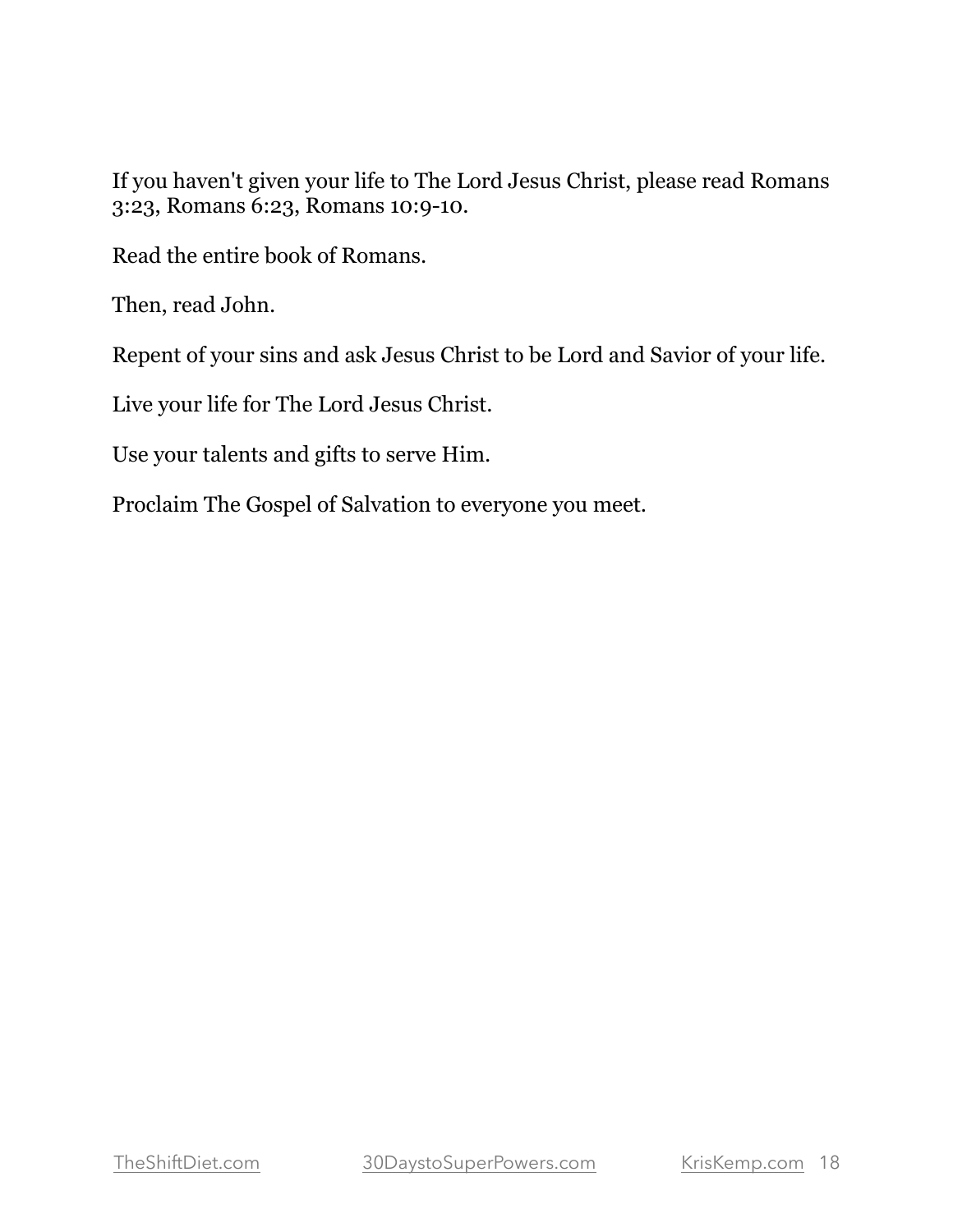## **The real meaning of diet**

Referring to the popular use of the word, a diet is a temporary way of eating to lose weight.

As is often is the case, the popular use of the word is not the correct use of the word.

It's time for you to learn the real definition of diet.

Diet is what you eat.

Period.

You eat McDonald's drive-thru (Does anyone ever sit down in a McDonald's anymore?) and you're on the McDonald's diet.

You eat Taco Belle most of the week and, guess what?

You're on the Taco Belle diet.

Get this into your head.

Whatever you have been eating for the last few days has been your diet for the last few days.

Whatever you eat, eventually eats you. So, be careful about what you put into your mouth.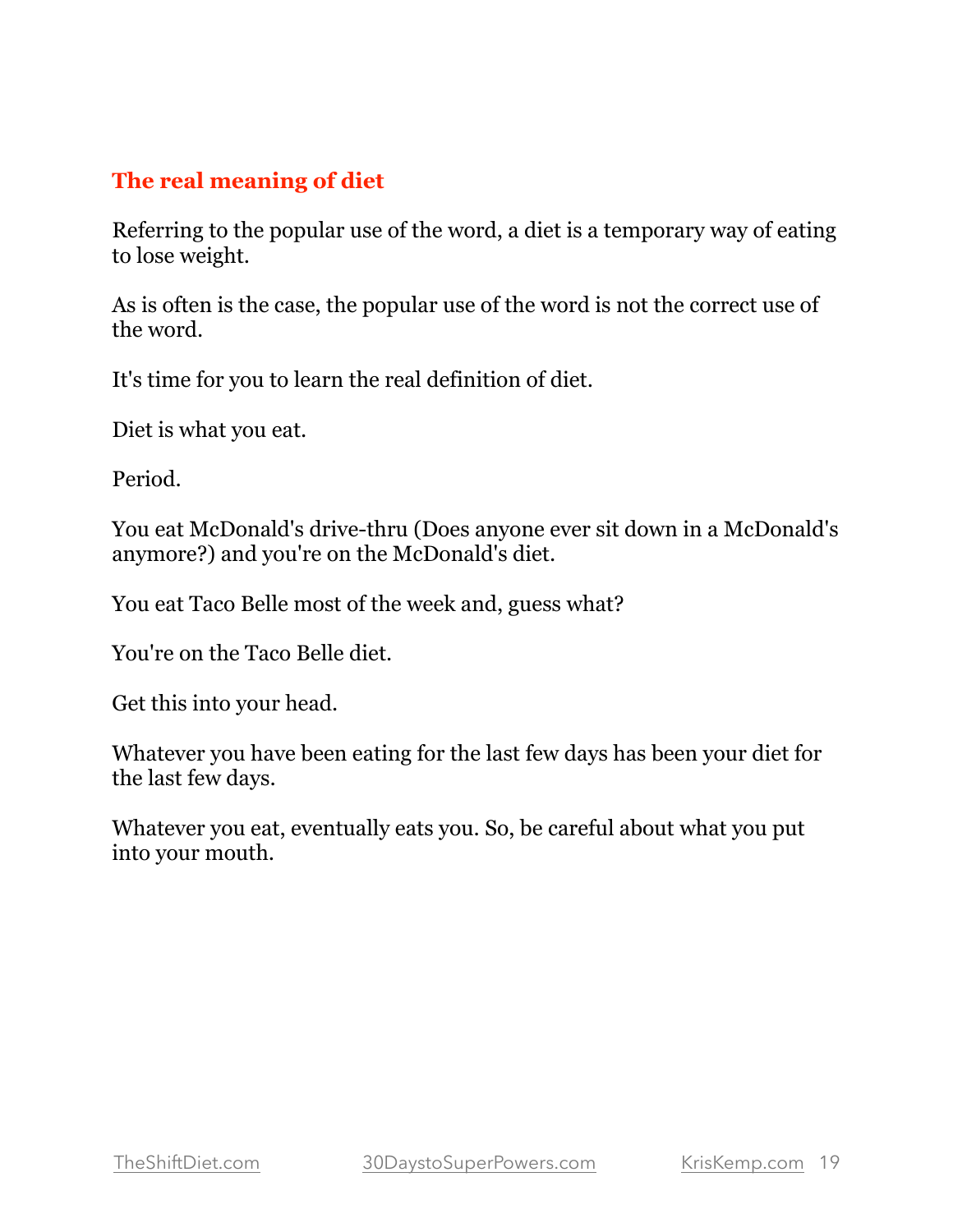## **Think you know about weight loss?**

## **Diet extends beyond food**

What's your relationship diet like--your relationship to God, friends, family?

What's your diet with television like?

Are you overweight with cable TV?

Are you addicted to sitcoms?

What's your emotional diet like?

Are you emotionally healthy, balanced, or do you feel emotionally emaciated?

What's your spiritual diet like?

Have you been spending time with God, reading The Bible, praying, fasting, speaking to others about the wondrous love and the righteous judgement of God?

#### **Different rooms in our life**

There are different rooms in our life.

Each is connected by doors and hallways.

What are the different rooms?

## **Spiritual. Physical. Emotional. Mental.**

Each one affects the other. Most people, even if they are not aware of it, only show certain rooms to others. Some rooms are rarely if ever visited. The body, however, demands that all the rooms are kept clean. Each room affects the other room.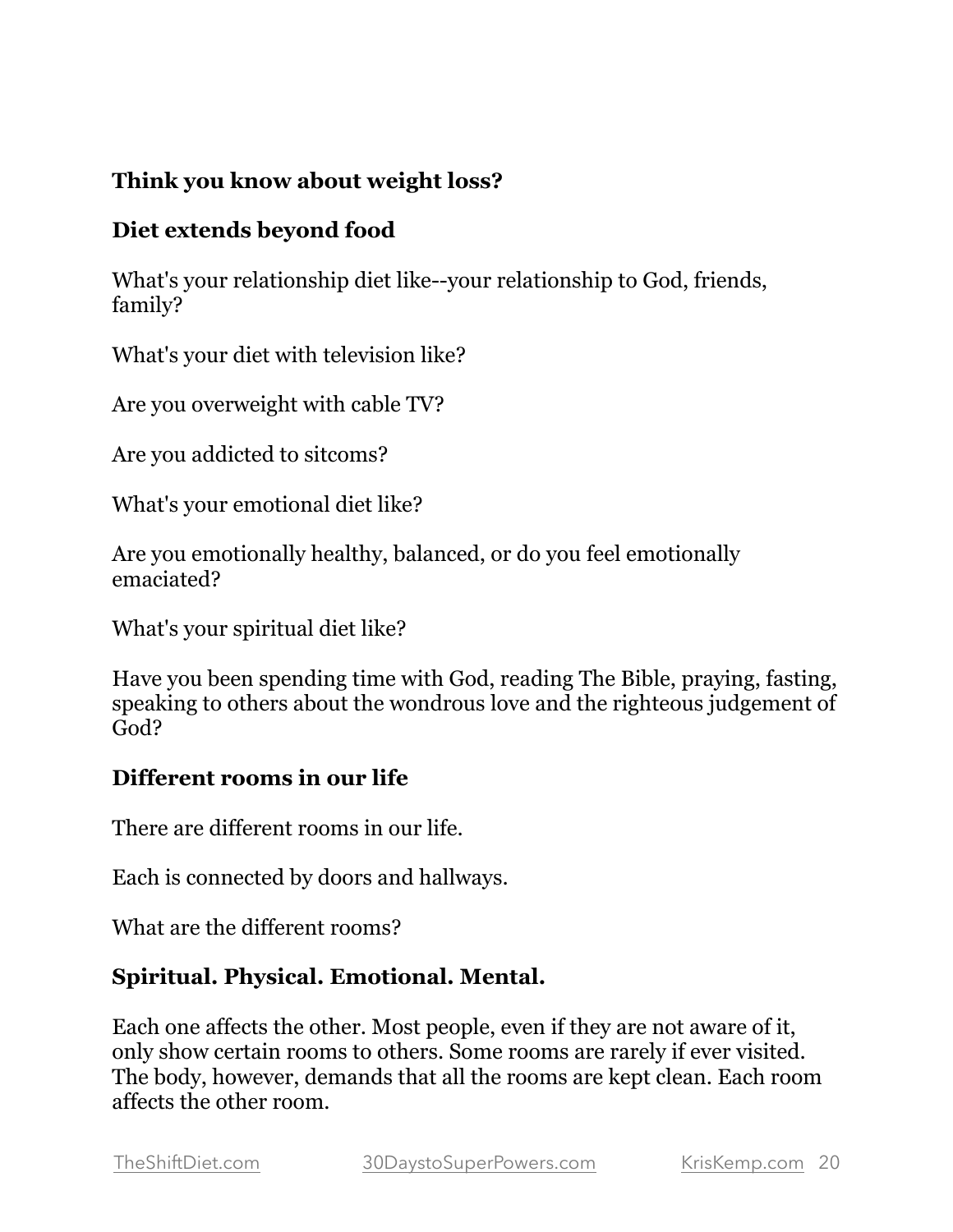This is where The Shift Diet comes in, as it connects all 4 rooms together so that the body can be healthy.

The information you are reading now will only do you good if you stick to it.

Give it two to four months.

You will lose weight.

For the first week, you will be sick. This is normal. During this time, your body is getting rid of the toxic garbage that's been rotting inside of you.

Stick with me and continue on this path.

Consider this the darkness before the dawn.

But oh, what a glorious sunrise ...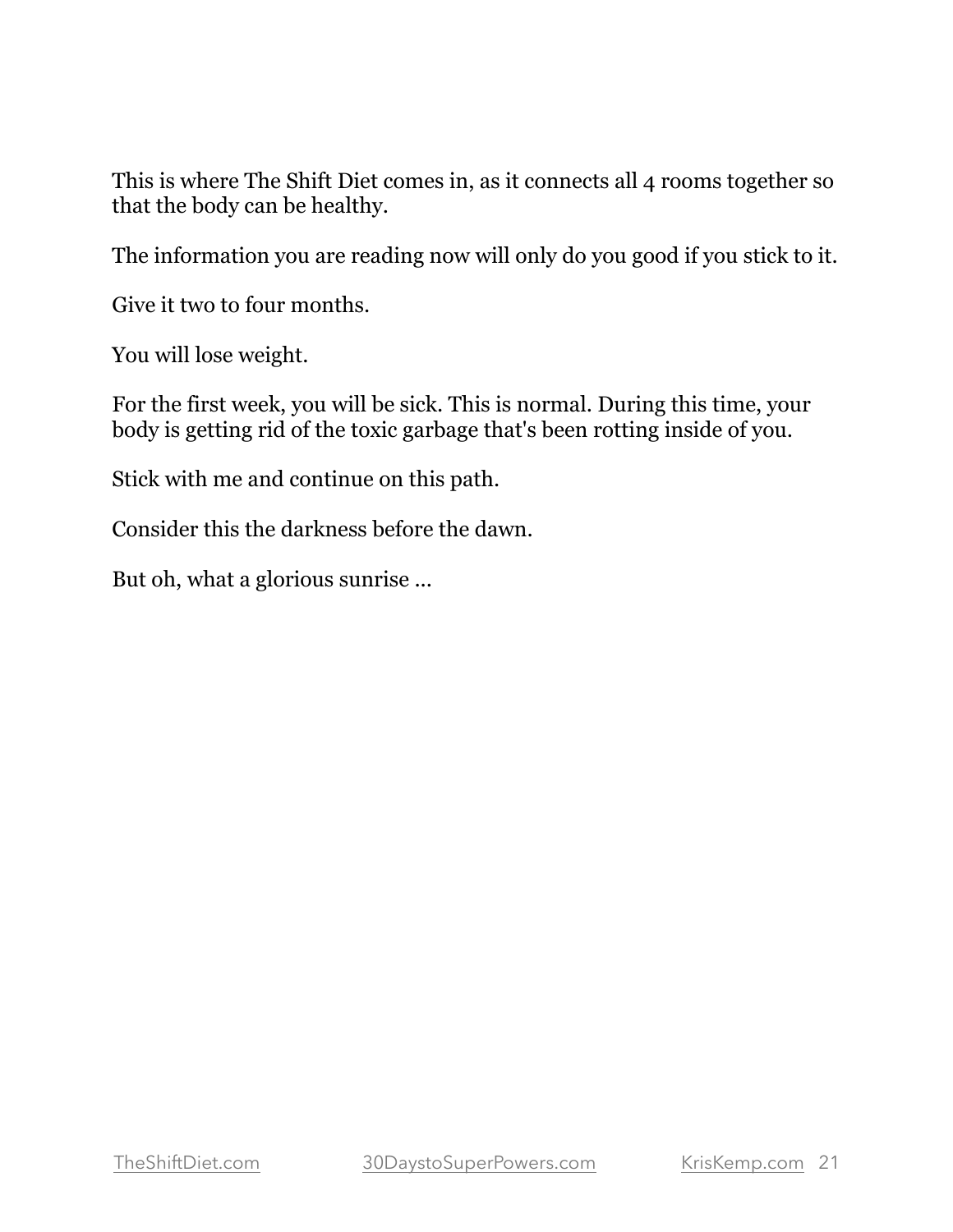#### **Before you start**

To begin with, get off any and all medication.

Why?

Medications don't cure diseases, they only control them, but creating side effects.

A side effect is a change in form or location of the disease.

So, when you take medication, you are trading one side effect for another.

That's why all those stupid commercials for "restless legs syndrome" or whatever other bogus disease pharmaceutical companies can come up with state those disclaimers, often lower in volume and spoken rapid fire ... "Side effects may include nausea, dizziness, insomnia, dry mouth and frequent urination. Please do not take if you're on blood thinners. Check with your doctor to see if (fill in the blank) is safe to take with any prescriptions you are currently taking."

Often, doctors are flooded with requests for pharmaceutical drugs that their clients have seen on TV. Doctors, obviously, have bills to pay, so this puts them in the precarious position of trying to satisfy their patients requests while at the same time sorting through the niagara of products that are introduced every three to six months.

Today's doctors treat disease with a system called allopathy, which means disease treatment. They treat the disease, the symptom, yet rarely eradicate the root cause of that disease.

There are a number of books which touch on this subject. Check them out in the referred reading list below. You can even order them from where you are right now, by clicking on the book image. A new page will open, where you can purchase the book new or used.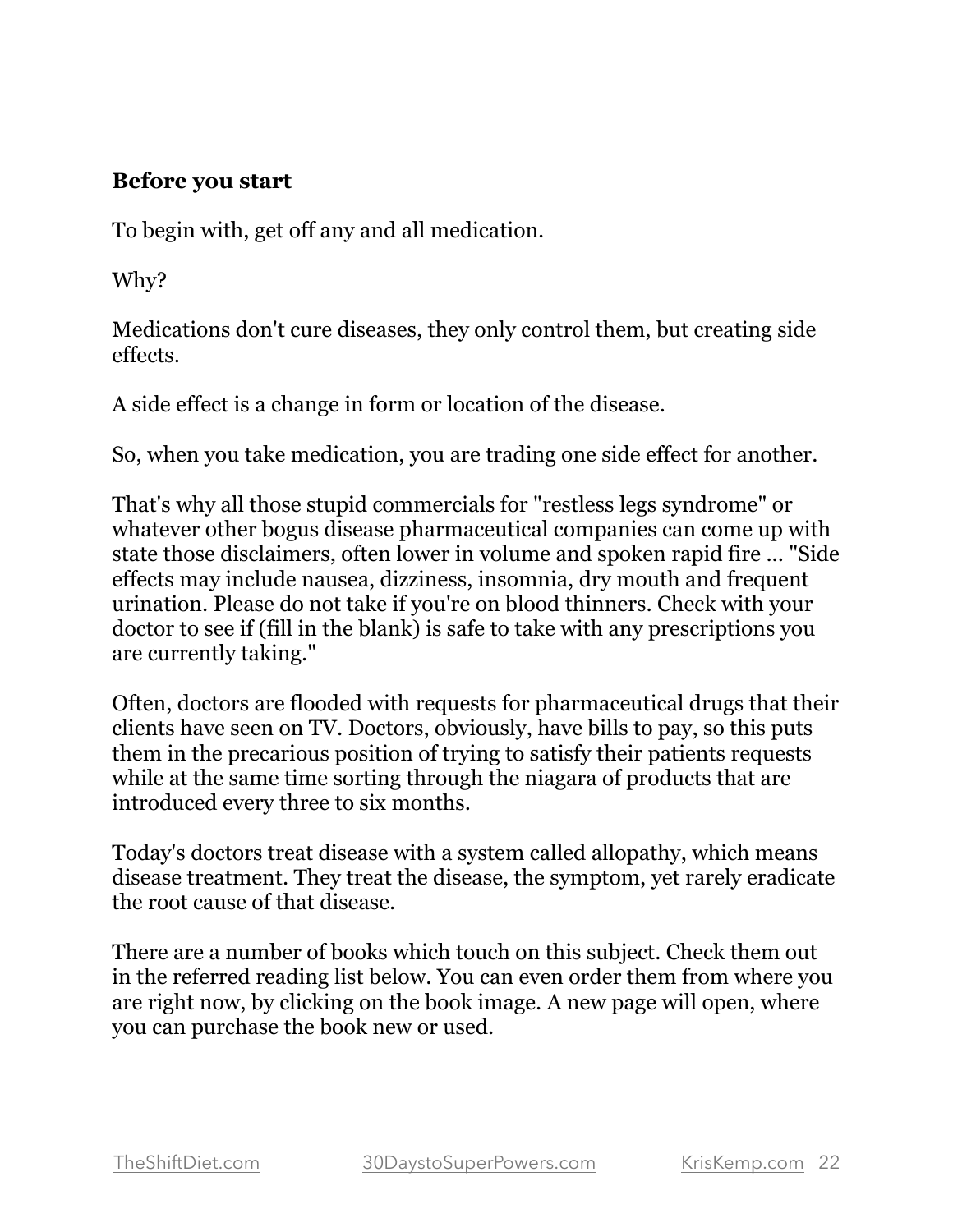I highly recommend that you buy a few of these, or check them out at your local library. You can buy them used, for only a few dollars each. Read them and save yourself thousands in medical bills.

Think about it.

Often we don't change our eating habits because we think "everything kills you ... I'm gonna die anyway, so I might as well enjoy what I eat".

That's why it's important to read these books. Once you learn what you're really eating, you'll be inspired to eat healthier foods.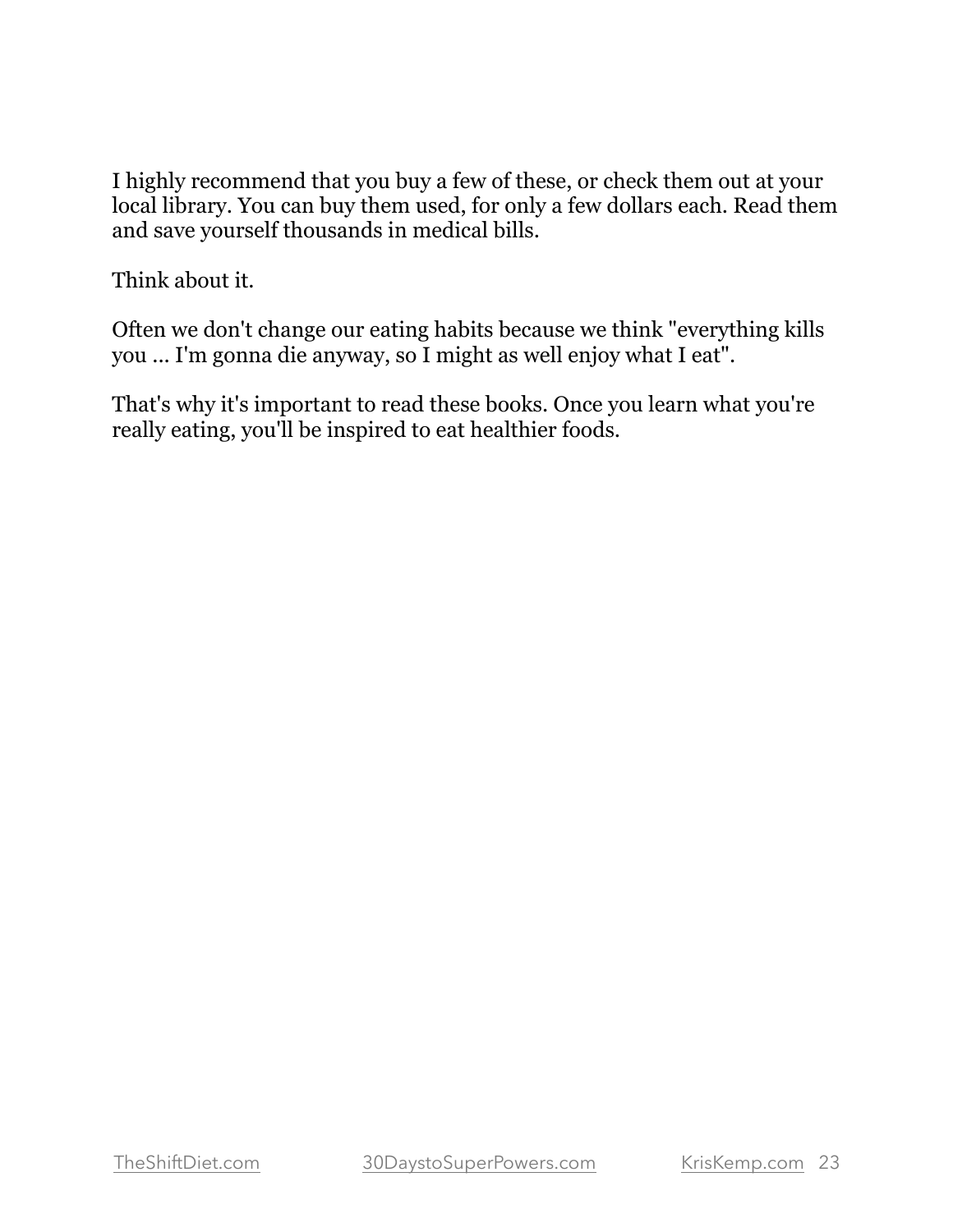## **The real cure**

## **"Let diet be your medicine and let medicine be your diet." - Hippocrates, the father of medicine**

Most people are sick because of toxemia. Over the years, toxic foods have accumulated in their body to the point that they are being poisoned by them.

The way to cure yourself of toxemia is a simple water fast for 3 to 7 days.

Or, use the water cure. Here it is:

## **What is the Water Cure?**

[www.WaterCure.com](http://www.WaterCure.com)

#### [www.WaterCure.org](http://www.WaterCure.org)

1) Drink 1/2 your body weight of water in ounces, daily. Example: 180 lb = 90 oz. of water daily. Divide that into 8 or 10 oz. glasses and that's how many glasses you will need to drink, daily.

2) Use 1/4 tsp. of unprocessed sea salt for every quart of water you drink. Use sea salt liberally with food. As long as you drink the water, you can use the salt. Use only 50 to 80 mineral, no additive, unprocessed sea salt. Avoid table salt. It only has three minerals in it.

3) While the best sea salts contain all minerals, you should eat a banana or two a day for potassium and take some magnesium, calcium and zinc to maximize your immune system.

4) Avoid caffeinated or alcoholic drinks. These are diuretics and will dehydrate you. Every 6 oz. of caffeine or alcohol requires an additional 10 to 12 oz. of water to re-hydrate you.

5) Monitor your pH checking both urine and saliva with test strips. The best pH is 7.36. The lower the reading, the more acid your body is and the more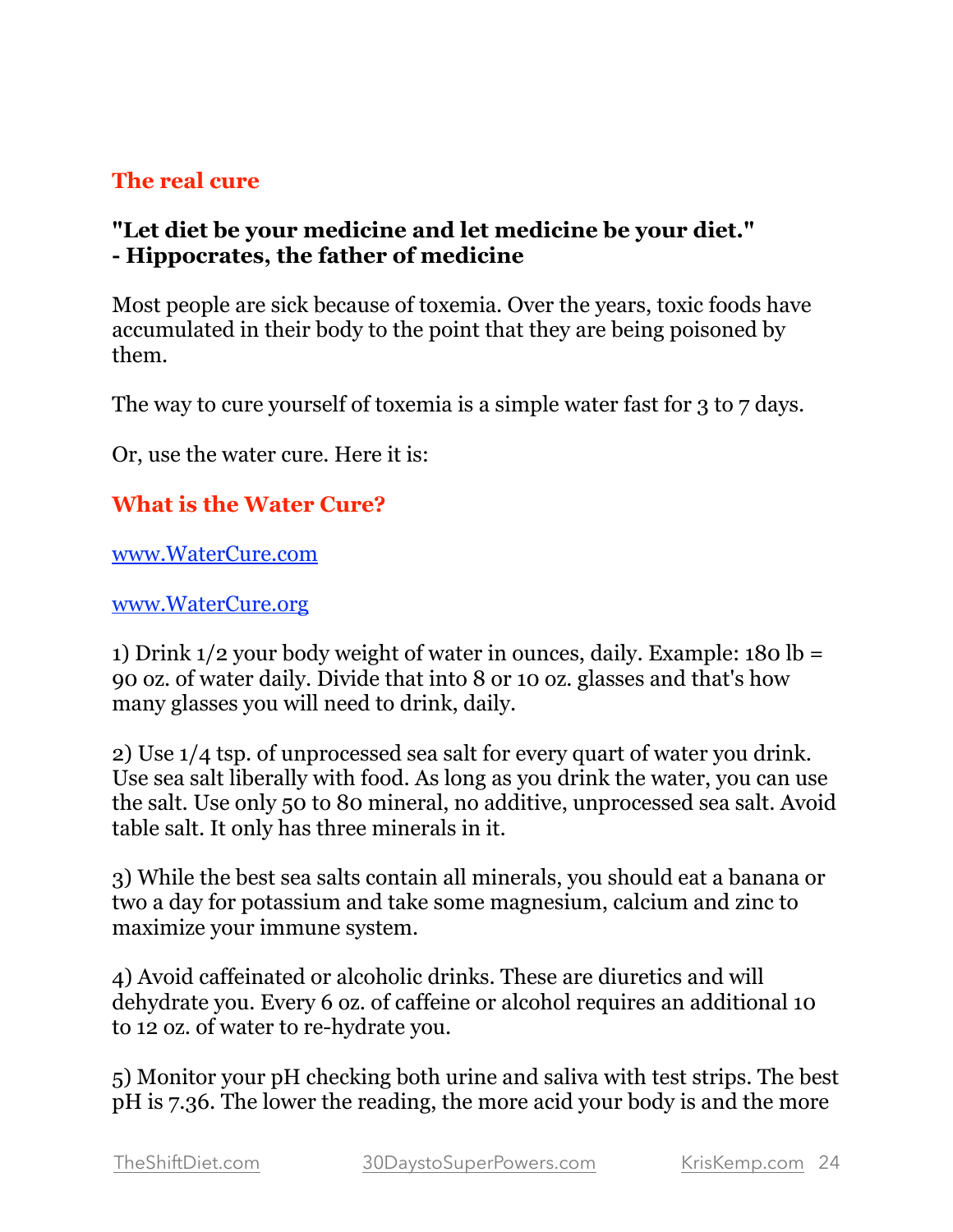difficult it is for it to repair itself because it is then in a degenerative state. You will find that in most cases, the people with cancer and other terrible health problems are very acid. Water & sea salt are the best for neutralizing acid, but there are foods you need to select for proper pH.

6) Educate yourself about pH and how pH levels affect the health of the body.

7) Exercise must also be done regularly as nothing works without proper exercise. Walking is best.

For the Water Cure recipe, and a lot of testimonials, visit [www.watercure.com](http://www.watercure.com/).

Visit your local library to find books about the benefits of drinking water. Get educated. Tell others about the water cure. Help them get healthy. The water cure will save them thousands of dollars that they're wasting on medications and unnecessary surgery. It's ironic that this simple, yet effective cure, crucial to to health, is so often overlooked.

## **One 3-hour nutrition class**

When doctors go to medical school for 8-12 years, they are only required to take one, 3-hour nutrition class. Medical students are taught out of textbooks that are sponsored by pharmaceutical manufacturers, the same ones that make Bayer Aspirin and Tylenol. If that's not a conflict of interest, what is? Detail men are representatives that work for pharmaceutical companies. They offer doctors free pills and medicine to try on patients. Doctors who end up putting in orders for these products are offered perks such as vacation packages and other freebies. This is not a conspiracy. It's economics. In this case, truth is the backseat driver to commerce.

And can you blame doctors? Everyone's watching those ads for new medications that end with "ask your doctor if (fill in the blank) is right for you". Then, they're going to the their doctor and asking them for it. Doctors are so swamped they can't keep up. So, it's easier for them to accept the pitch for a new medication.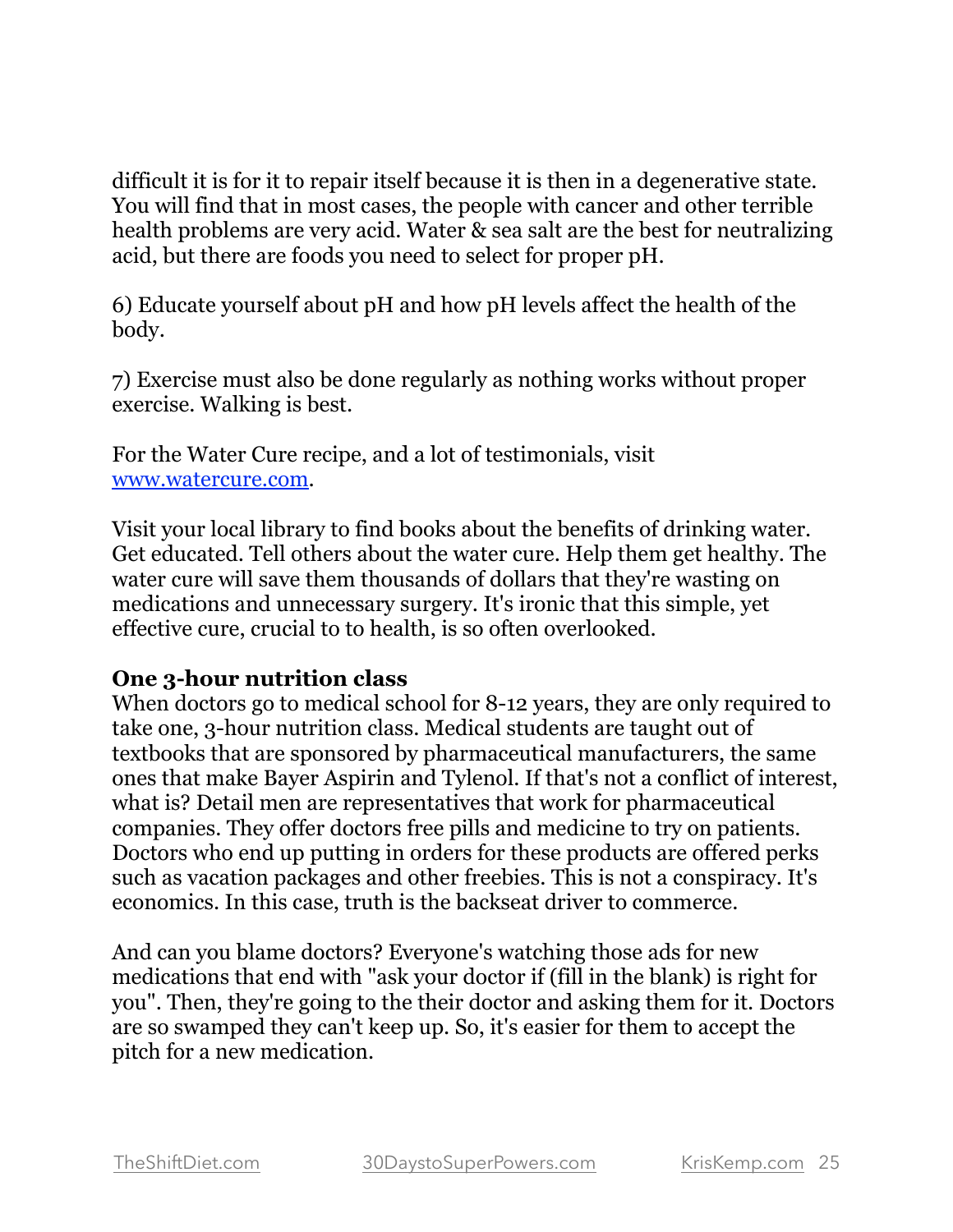## **About this diet**

This diet is 75% raw fruits and vegetables. Why should you eat raw foods? To begin with, your body is living, so it requires living foods to function at optimum performance.

## **Check out the health benefits of a raw food diet:**

**Raw foods are alkaline.** 

**Cancer cannot live in an alkaline environment.**

## **Living foods = living cells. Dead foods = dead cells.**

Health begins at the cellular level.

## **Raw Food Weight Loss**

## **Living foods = living cells.**

Repeat that to yourself 20 times.

As you are saying it, tap yourself on the right part of your forehead.

This is called anchoring. When you physically touch a part of your body, or someone else's body, while saying or thinking something, you are "creating an anchor point", by anchoring that thought with a physical cue on a specific part of the body.

Now, the right part of your forehead is an anchor point, a cue, or a trigger, to help you remember what you said.

Every time you are tempted to visit a greasy drive thru fast food restaurant, tap yourself on the right part of your forehead.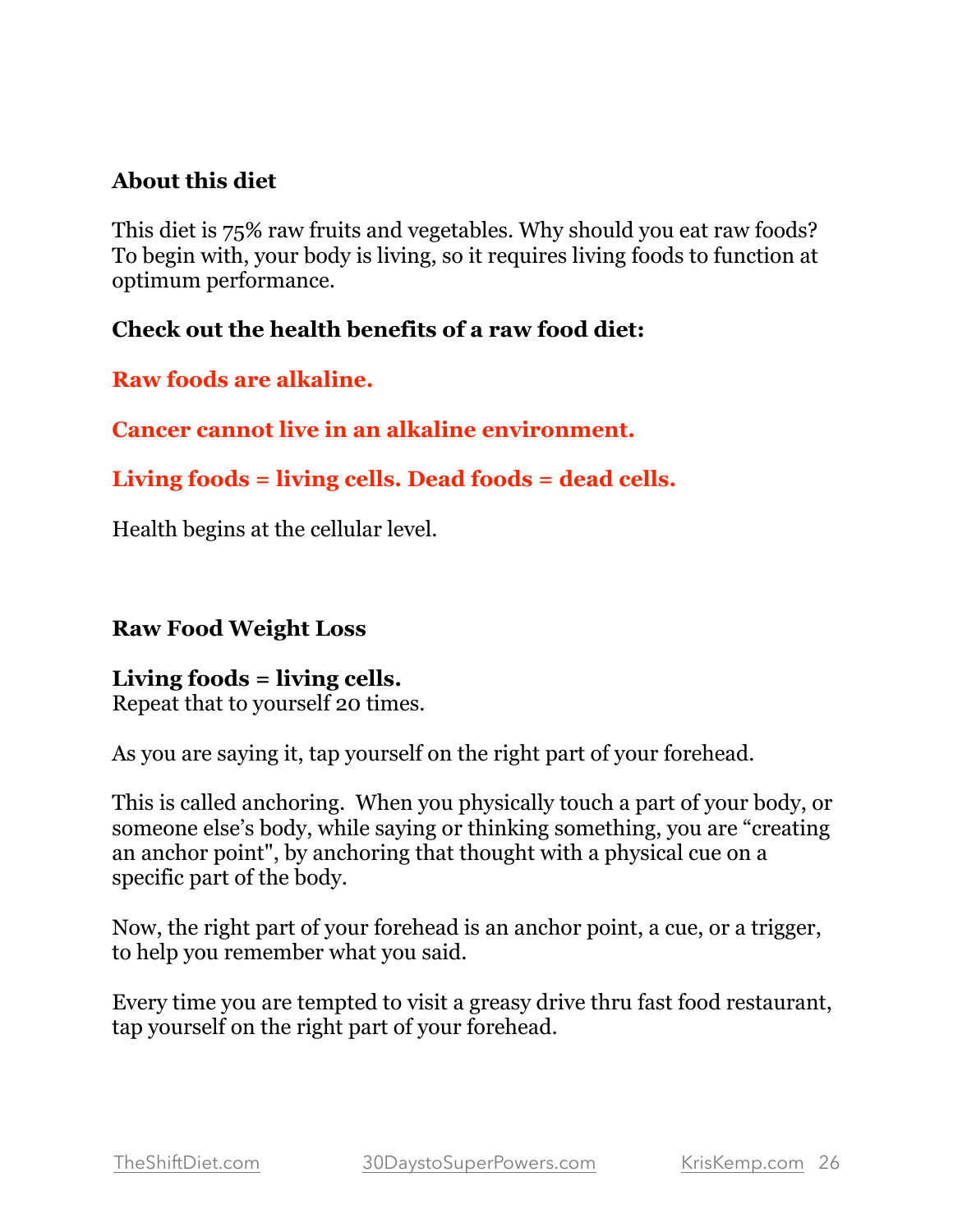## **If you're a waiter or a waitress, I have an experiment for you.**

Identify the person who you think is going to pay for the bill.

Usually this will be the leader of the group--the one who's dominating the conversation.

When you ask them if everything is okay, and they respond with a positive comment, touch that person, the alpha leader, on the shoulder.

The next time you visit them, make a funny comment, something that is either self-depreciating of yourself, or complimentary of the alpha leader. When everyone laughs (make sure your comment is funny) touch the alpha leader on the shoulder.

This is an anchor point. In other words, when you put your hand on their shoulder, you anchored the happy feelings of their positive comment regarding the food and their positive reaction--laughter.

Finally, when you leave the check at the table, give one more light touch on the same position of the shoulder. See what happens.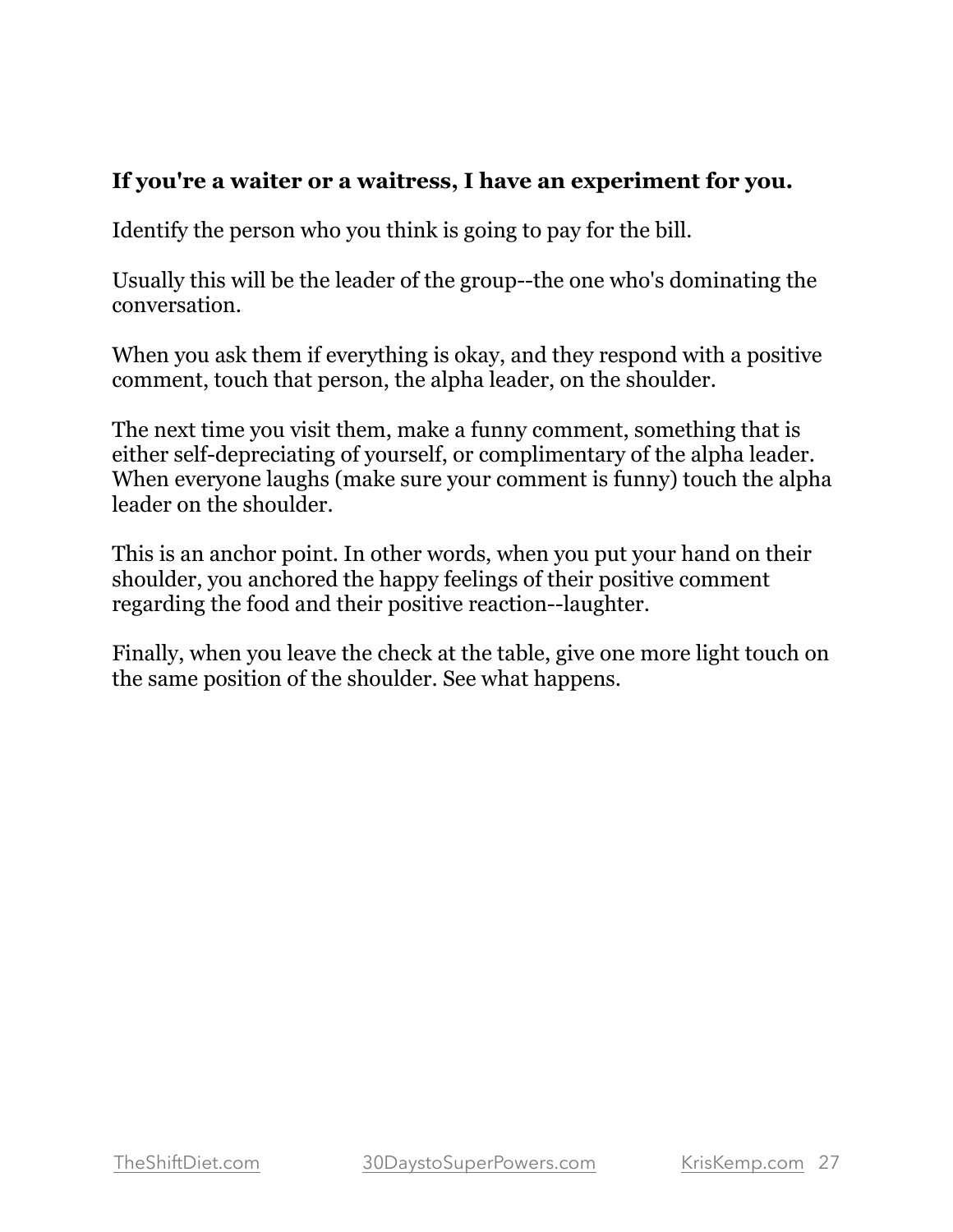## **Shift your Thinking**

A big part of The Shift Diet is shifting your thinking. You must shift your thinking and understand that people, including you, get sick because of their diet--what they eat and drink. If you are getting sick, you are eating unhealthy foods, and you are not drinking enough water.

## **You must drink water, and only water.**

Get off the Starbucks addiction. It's not only bad for you ... sugar and caffeine, but it's a big waste of money.

Just drink water. Spring water or distilled water is best.

## **The dead foods section**

When you leave the produce section of the supermarket, you are entering the dead foods sections.

Think of the **produce section** (fruits and vegetables) as helping you **produce good results**, healthy benefits.

You are a living body. Your body craves living foods. Remind yourself of that every time you're tempted to grab that bag of chips, cookies, or 2-litre bottle of soda.

I am a living body. I crave living foods. Say that to yourself ten times. When you say this, tap yourself on your right shoulder. Create an anchor point. Use this when you are tempted.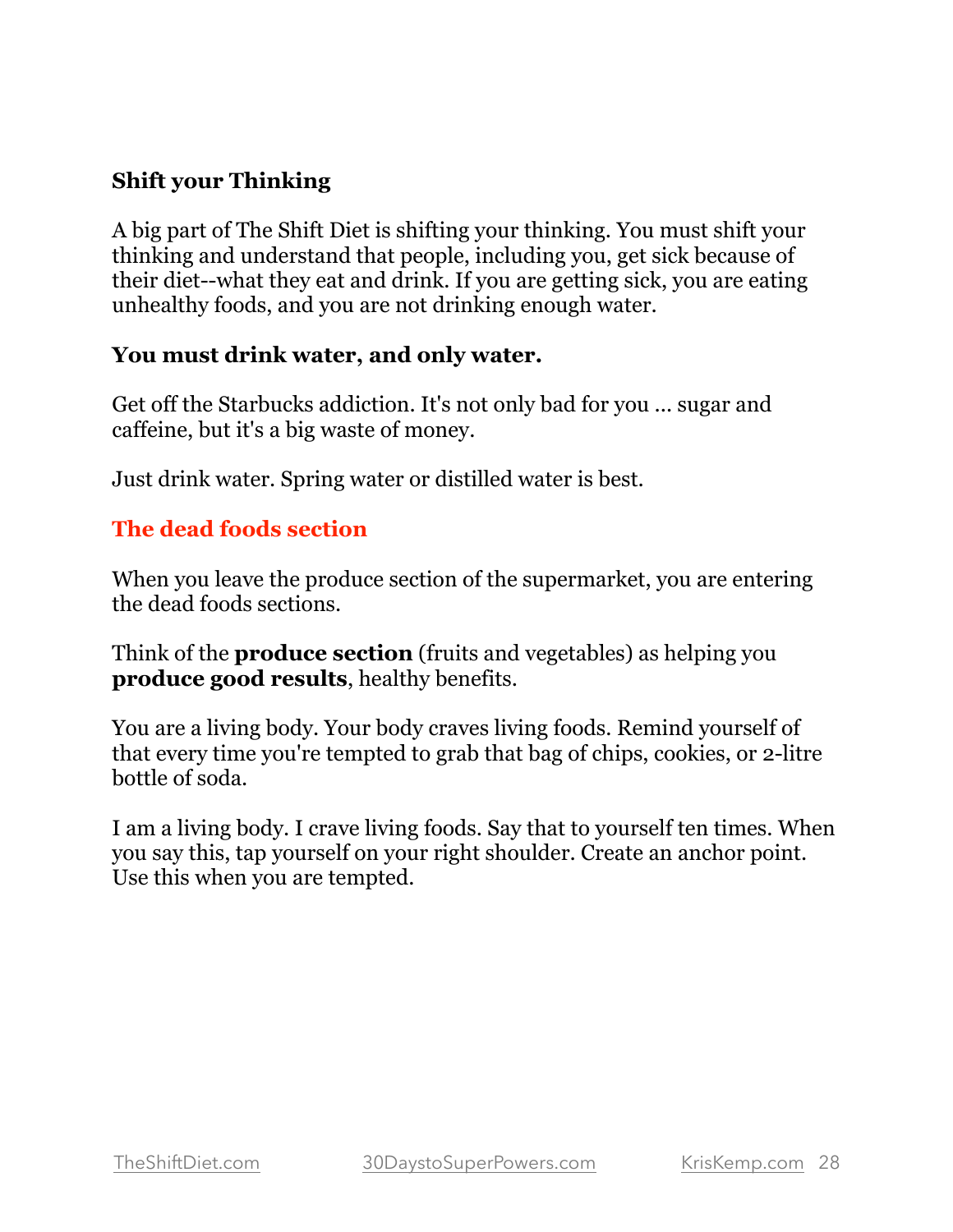## **Nutritional Pornography™**

When you eat junk food, you will still be hungry afterwards because you have not satisfied your body by giving it what it needs.

Junk food is nutritional pornography™. And like pornography, junk food is highly addictive, does not satisfy, and leaves you hungry for more.

Did you know that food manufacturers make food that way--so you will crave it, so you will keep coming back for more, even if you experience side effects? The bottom line for them is profits, not your health.

One of these ingredients is Monosodium Glutamate, also known as MSG, a food additive that is highly addictive and very harmful.

Once you know all the crap that's been put into your foods, it's no wonder you find yourself addicted. Who wouldn't be?

Again, you are not alone. There are millions of people addicted to harmful foods, or rather the chemicals in those foods, that keep triggering them to want to eat more and more and more, even though it is killing them from the inside out.

#### **This is why you will find yourself craving foods and eating them, even though you feel sick afterwards. Is this you? Again, you are not alone.**

#### **Personally, I had an experience like this with Doritos.**

For a week I bought a large bag of Doritos every night. After eating the entire bag, my throat itched, my nose and head felt stuffed up, and I felt nervous and unable to sleep. I was up for hours. I felt like I was going crazy.

Despite the fact that I experienced a negative reaction, I craved the same kind of Doritos--ranch style--the same time the following night. It was crazy.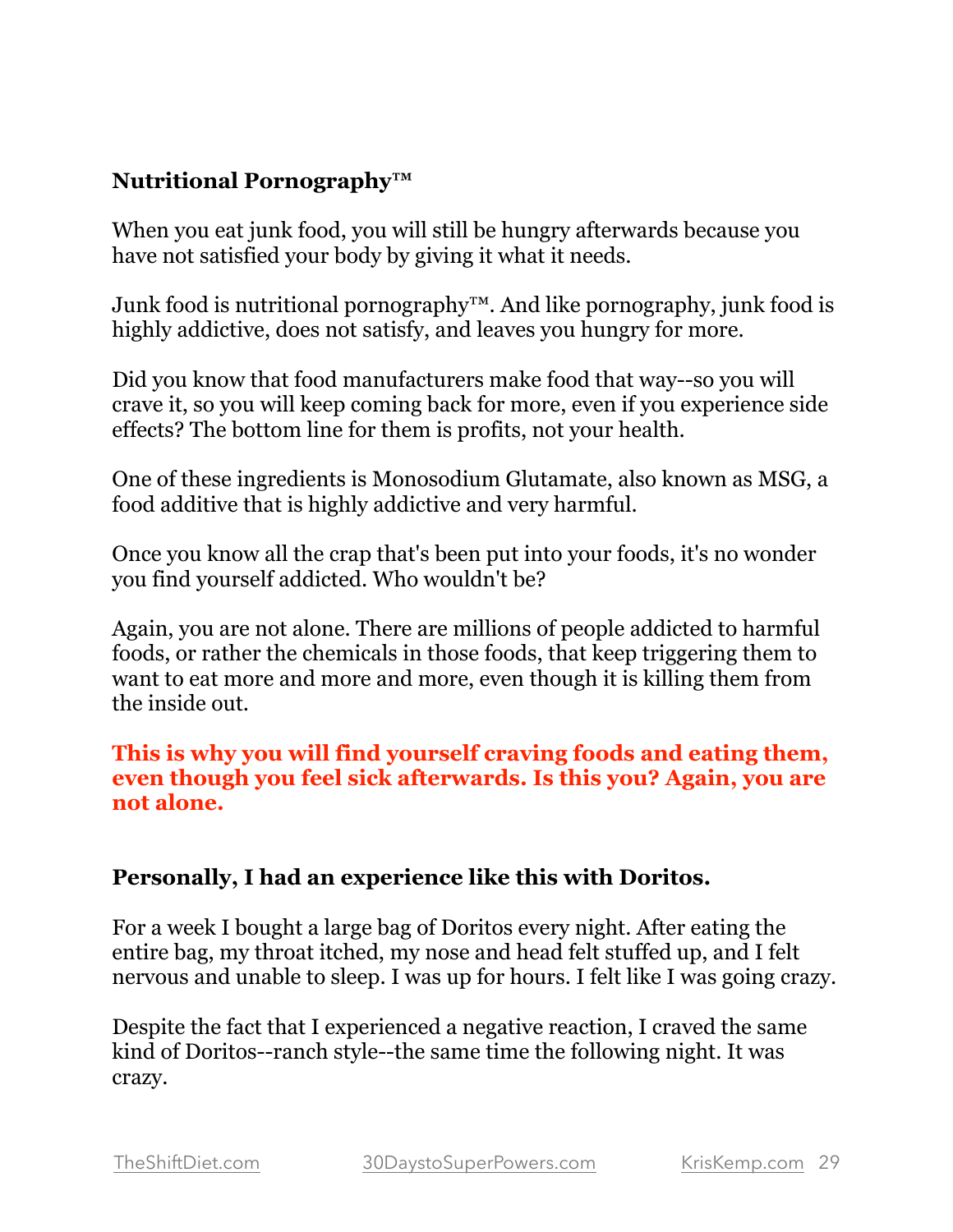Thankfully, I managed to let that habit go. How?

Fasting. Drinking lots of water, and not watching so many TV commercials.

Fasting is key if you want to break the chains of junk food addiction.

If you want to break the chains of any addictions in your life, you must fast (go without eating for a specific time).

Drink water during your fast. While you are fasting, read The Bible, pray for specific results, and continue to praise God.

You will see results.

As long as you're eating processed foods you're body will never get the nutrients it needs to be operating properly. Dump the junk. Throw away the nutritional porn™.

Treat yourself to natural, living foods that are good for you (raw vegetables, raw fruits, fresh herbs, nuts, seeds, whole grains, good oils, fresh, pure water). Drink lots of water.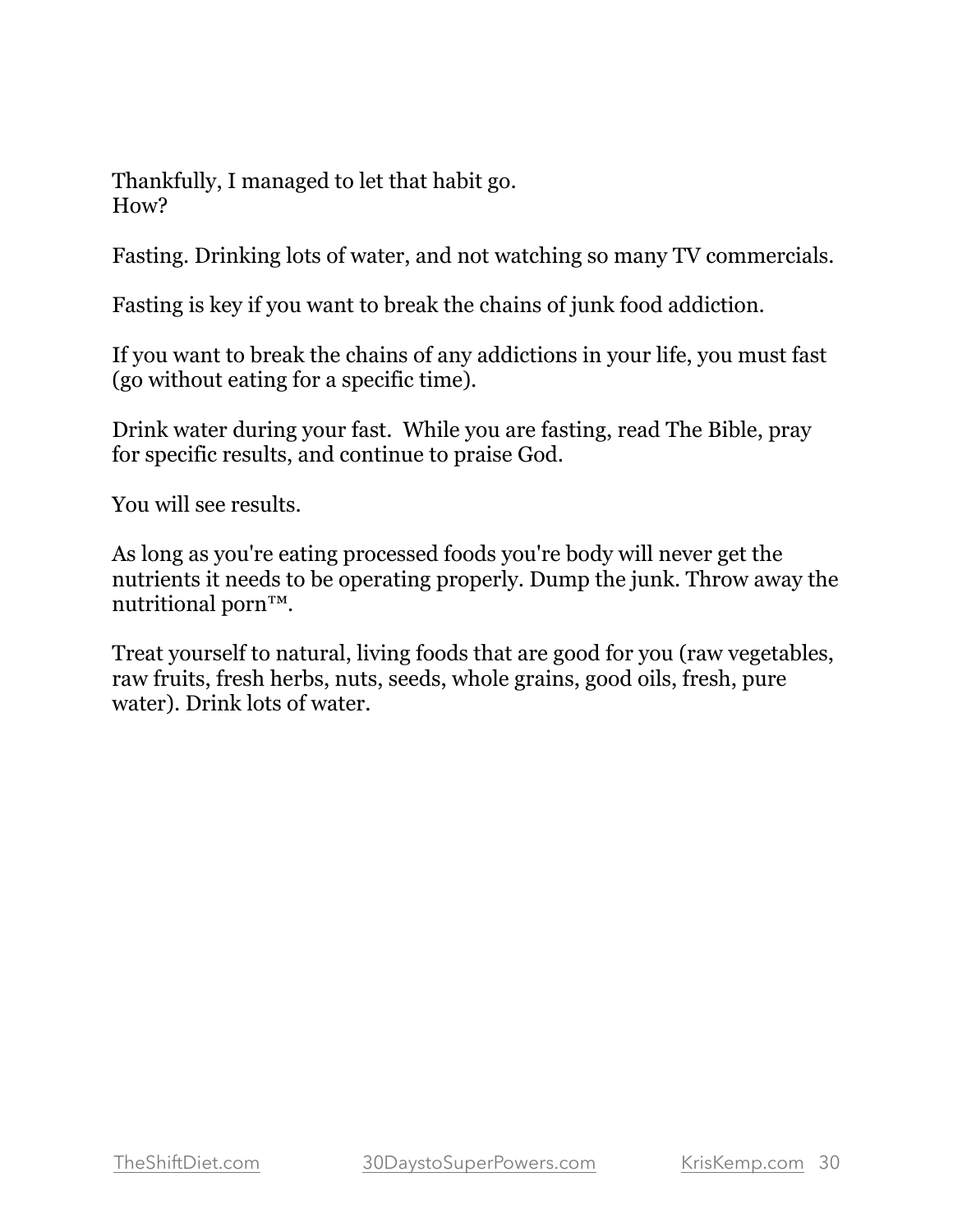## **From a box to the body**

If a product can last five years on the shelf in a can, bag, or box, how long will it last in your body? Is it even digestible? Think how long it's been sitting on the shelf?

Do you know what's put into vegetable oils in order to give them a longer shelf life? Deodorizers for one thing.

For an indepth look at why you should avoid vegetable oil, click here. For reasons to avoid canola (rapeseed) oil, go online and search for "dangers of vegetable oil". The only oils you should be using are extra virgin, cold pressed olive oil, and organic coconut oil.

Small amounts of whole butter or okay, but whatever you do, avoid fake butters, like margarine or butter substitutes.

#### **Bags and boxes and cans**

We've become a society that eats out of bags and boxes, and drinks out of aluminum cans.

We've sacrificed nutrition at the altar of convenience. Later, we pay for this when the body can no longer carry the weight of this dead food. But you don't have to wait for later. You can start taking control of your health right now.

#### **Gateway foods**

Have you heard of gateway drugs? A gateway drug is a drug that leads the user to more dangerous drugs. An example of this would be a pot smoker trying pills, then moving to cocaine, then eventually trying heroin. The pot is the gateway drug that led to heroin.

What about gateway foods?

Sure, you've always enjoyed M&M's, but if you continue to eat them by the bag every night, you'll eventually crave another fix. Maybe I'm taking this a bit to far, but you get my point.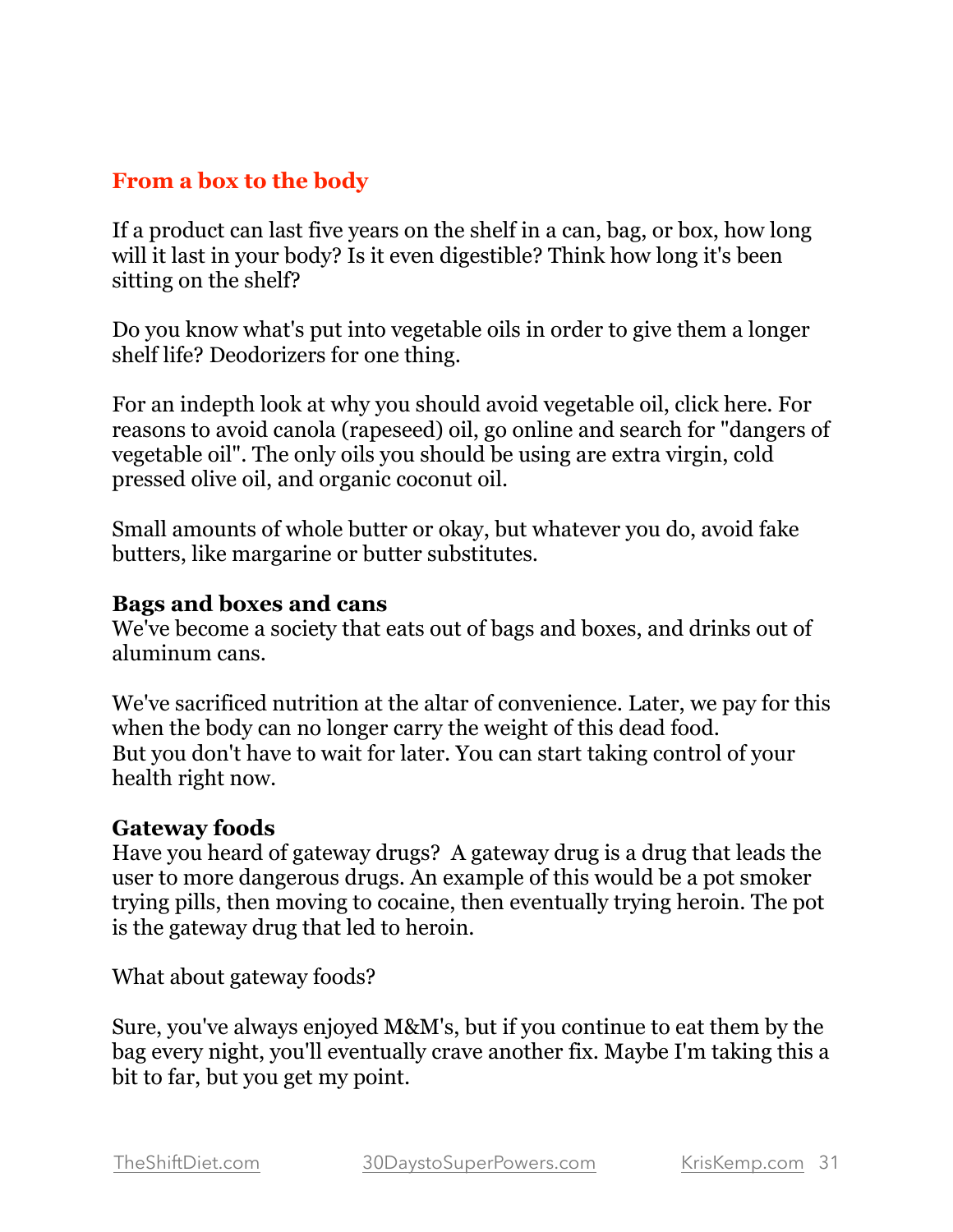## **Why are you fat? Is it lack of exercise?**

Ever been to a zoo?

Think back.

Were the animals fat? Why not?

What do they know that we don't know?

A lion that once had miles to roam is now confined to an open air space that's about a 1/4 acre, or worse yet, a cage. Why isn't the lion fat? Surely, he cannot exercise as much.

A small bird has miles of open space to fly, yet now is confined to a small area, perhaps a room with a window. Why isn't the bird fat? These animals are not fat because they are eating what they are supposed to eat. For the lion, that would mean fresh meat. For the birds, that would mean little bugs or seeds. These creatures are designed to eat a specific diet--the diet that God wants them to eat. This is the diet that keeps them healthy.

Conversely, we need to ask ourselves, what is our specific diet? What should we eat?

The last time you were at the gas station, did you pour soda into your gas tank? No. Why not? (You drink it, right? Hopefully not.) Soda is not fuel. You add gas because gas is recommended by the manufacturer of the car.

So what should we eat?

Ask the manufacturer--God. Read The Bible. The guidelines of The Bible will leads us to health.

The Shift Diet will work for you, if you apply it. Try it for two months. You will see results. Eventually, you will lose the cravings for sugary foods, eliminate the headaches and insomnia that's been plaguing you for years, lose weight and normalize metabolism.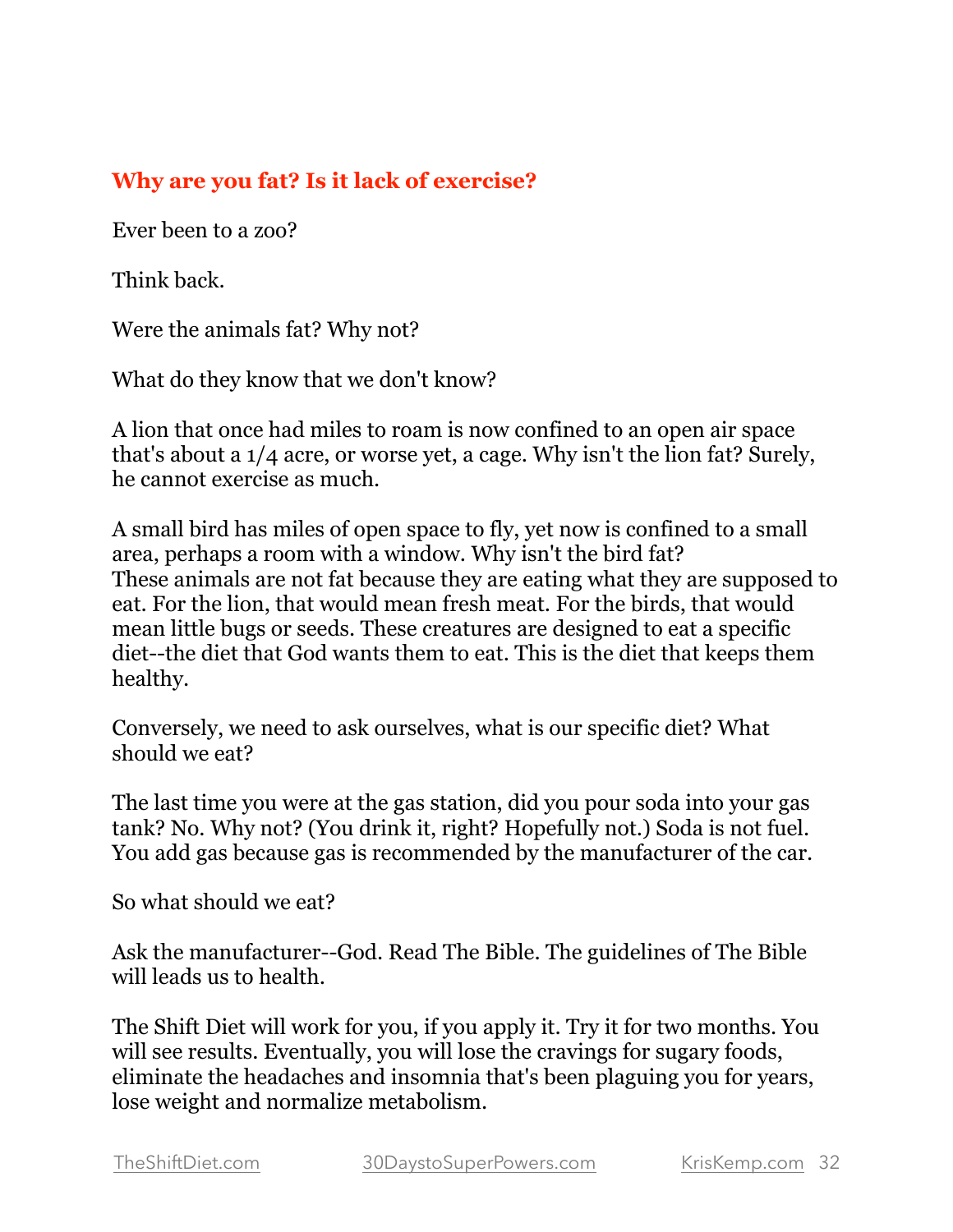## **The Shift Diet Plan**

## **Do this for 30 days and your weight will change.**

Before you do this, do not consult with your doctor. Most are stupid when it comes to nutrition, and die from the same diseases they supposedly cure, I mean treat--treat with expensive medications and unnecessary surgery that usually kills the victim, I mean patient. It's not that I hate doctors, it just breaks my heart to see people dying from diseases that are curable.

#### **Day 1 - 3**

Fast. Do not eat anything.

During this fast, only drink distilled water. (Tap water and most bottled water contains calcium carbonate (inorganic compounds that clog arteries). Calcium carbonate is the substance that helps to form stalactites in caves.)

Incorporate the water cure into your diet.

Distilled water is recommended for irons because the calcium carbonate in tap water will rust the iron from the inside out.

Isn't your body more important than an iron?

Distilled water is also recommended for contact lenses, as calcium carbonate will stain the contact lenses. Avoid tap water as it contains fluoride and chlorine, two known poisons.

#### **Day 4 - 11**

Drink distilled water. And drink only freshly extracted vegetable and fruit juice. Buy a juicer. You can probably find one at a thrift store nearby for a few bucks. If you want to purchase on online, click here.

#### **Day 12 - 30**

#### **Day 1, 3, 5**

7am - 8am: Drink 2 large glasses of distilled water or spring water. Add 1/4 teaspoon of unprocessed sea salt to one large glass of water. Stir. Drink For the second glass of water, squeeze half a lemon.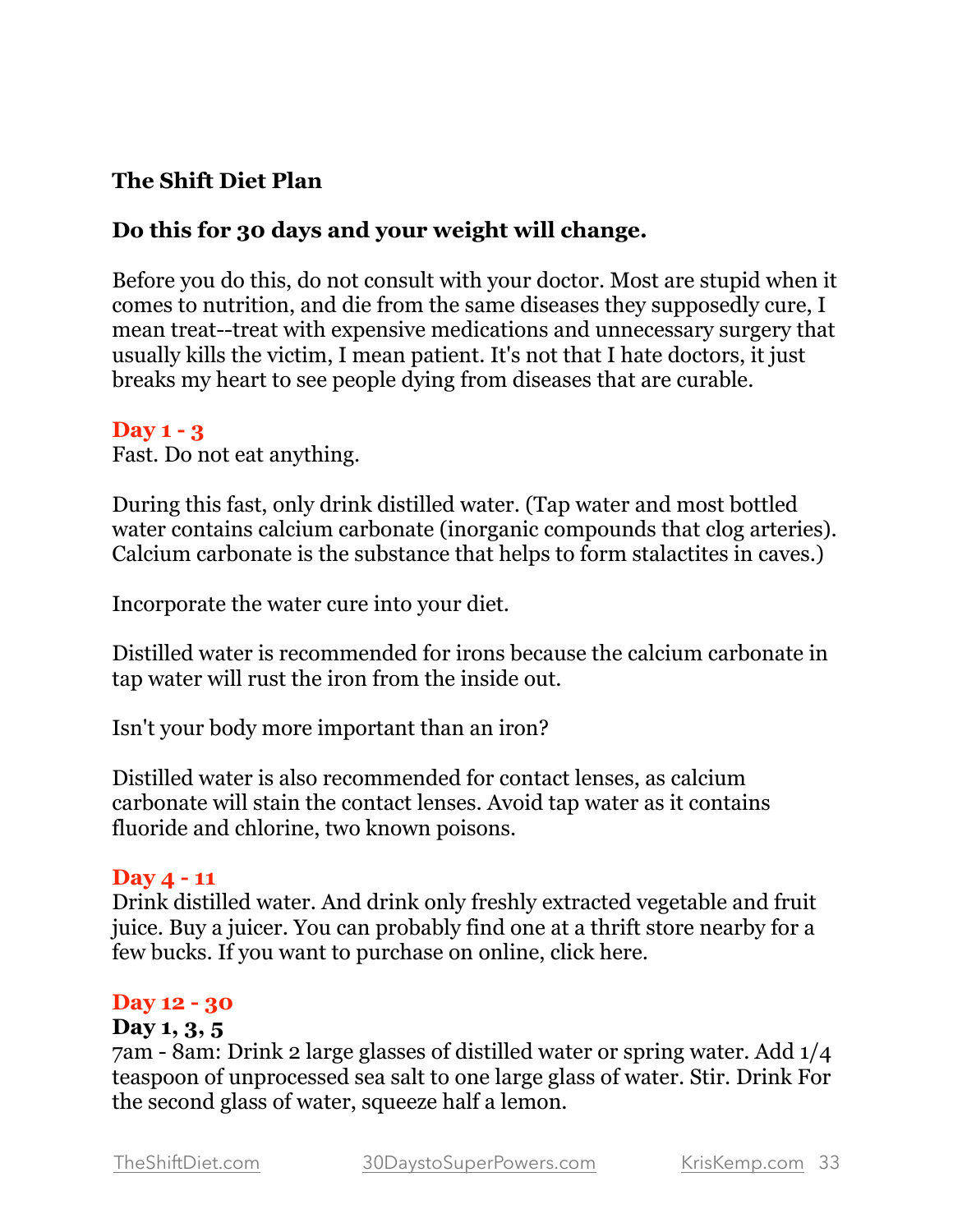9am: Eat a few slices of fresh melon - watermelon, cantelope, honeydew. Watermelon is recommended. Eat slowly and enjoy each piece of fruit you are eating, understanding that the life giving properties will restore your body to health. Do not combine fruits. Recommended fruits for breakfast include melons (honeydew, cantaloupe, watermelon) or citrus (orange, grapefruit, tangerine, lime, lemon). Feel free to combine leaf lettuce with fruit as this helps deal with the excessive sugar intake.

10:30am - 11am: Drink a large glass of water. Add a tablespoon of organic apple cider vinegar. Stir. Drink.

12 noon: Eat a banana.

12:30: Salad with these ingredients. Ingredients: romaine lettuce, spinach leaves, kale, carrot, cucumber, broccoli, tomato, scallions, mushrooms, squash, zucchini, eggplant, sunflower seeds, pecans, almonds, garlic, onion, green peppers, ginger, fresh herbs such as parsley, cilantro, basil, thyme, oregano, peppermint, spearmint, orange mint, mung beans. Feel free to add any other vegetables, herbs, nuts, seeds, you can think of. Optional ingredients - small amounts of boiled egg.

Make this at the beginning of the week, or the night before, and place in a Tupperware or Rubber-Maid container for freshness. Soak a paper towl in water and place over the salad mixture to keep crunchy. Before you leave to work, portion out daily rations into a smaller container. Bring a small container of homemade salad dressing. During your lunch break, add the dressing.

Homemade salad dressing recipe: 1/12 cup olive oil, organic apple cider vinegar, fresh squeezed citrus (lime, lemon, orange), 1/8 cup spring water If you become thirsty, drink water (distilled or spring water) a half-hour before, or a half-hour after eating. Never drink with a meal, as this interrupts the digestive juices in the stomach.

3pm: Drink 2 large glasses of water. Add a tablespoon of organic apple cider vinegar to the first glass.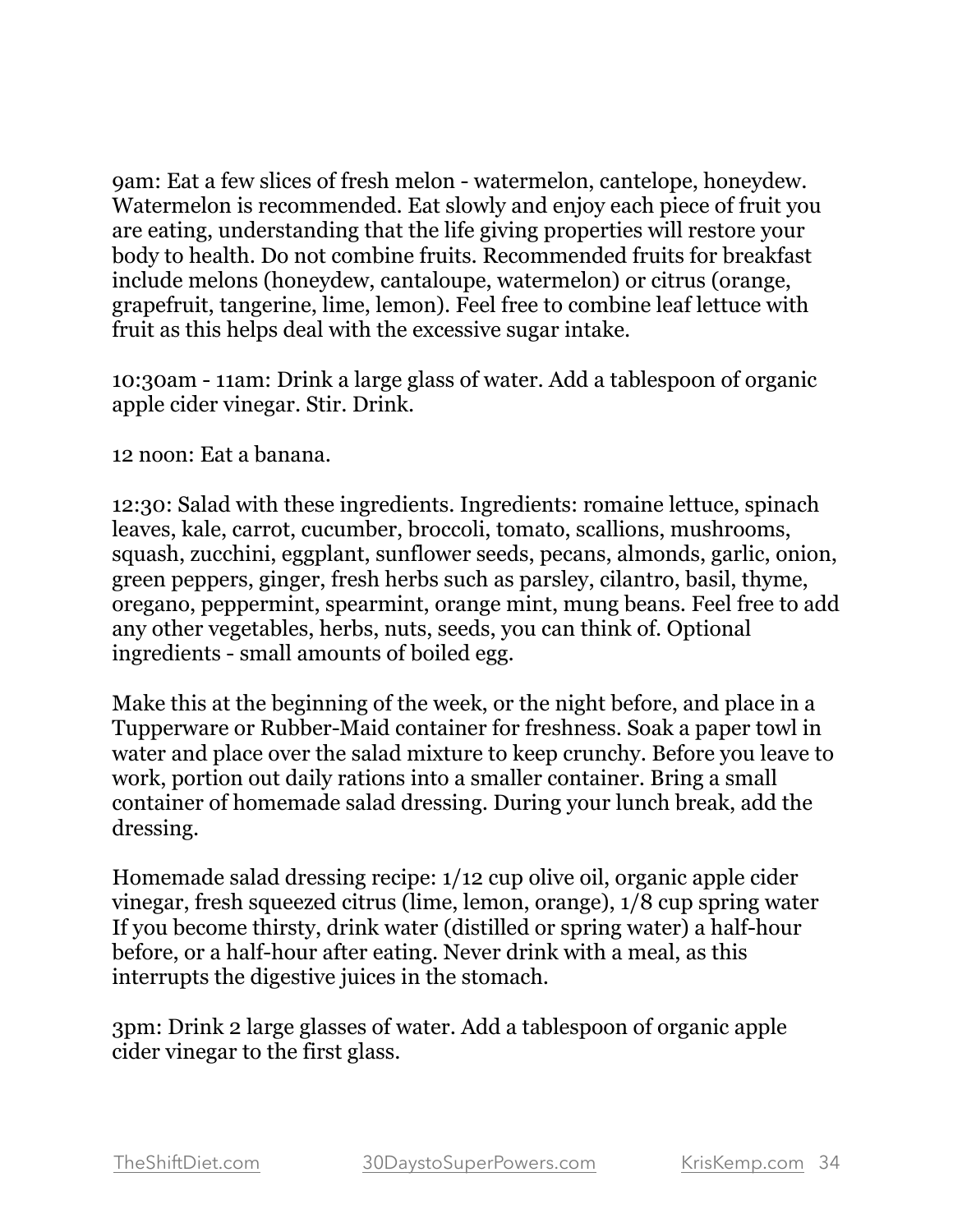5pm - 7pm: Organic brown rice or organic short-grain brown rice. Fresh salad. Fresh baked fish, salmon and tilapia are healthy choices. Or a lightly steamed sweet potato (yam).

8pm - 11pm: Don't eat anything. If you get hungry, drink a glass of water. Before you go to bed, put a large glass of water nearby. If you're hungry throughout the night, drink water.

#### **Day 2, 4, 6, 7**

7am - 8am: Drink 2 large glasses of water. For the first glass, use the water cure recipe. For the second glass, add a tablespoon of apple cider vinegar.

8:30am: Freshly extracted vegetable juice. It's delicious, nutritious, and good for you. For a number of excellent juice recipes, search online. The basic juice recipe is this: a base, a sweetener, an herb. For example, carrot juice would be 4 - 6 large carrots (base), an apple (sweetener), a small piece of ginger (herb) or garlic (herb). Add a small amount of parsley (herb). This is a fantastic drink. It's delicious, sweet, and nutritious.

The number one cure for depression is reading The Bible. The number two cure for depression is juicing. You'll rejuvenate your cells and it will make you happy!

10am: Drink 2 large glasses of water. Add fresh squeezed citrus (lemon, lime, orange) to a glass. 11am: Eat a banana.

12 noon: Ultimate sandwich: Use Ezekiel 4:7 Bread, Jogger's Bread, or an equivalent whole grain bread. On either side of the bread, spread hummus.

(For quick hummus recipes, click here.) Add sprouts (alfalfa, broccoli, onion). I think alfalfa sprouts taste best. Cut thin slices of tomato and cucumber. Cut thin slices of avocado. Add a small amount of cilantro herb. If you want, add carrot shavings, and thinly sliced olives. Be careful with the knife. Please be careful. Add any other vegetable you want. This is one delicious sandwich. Also, you can add tuna (without mayonnaise) or small amounts of turkey.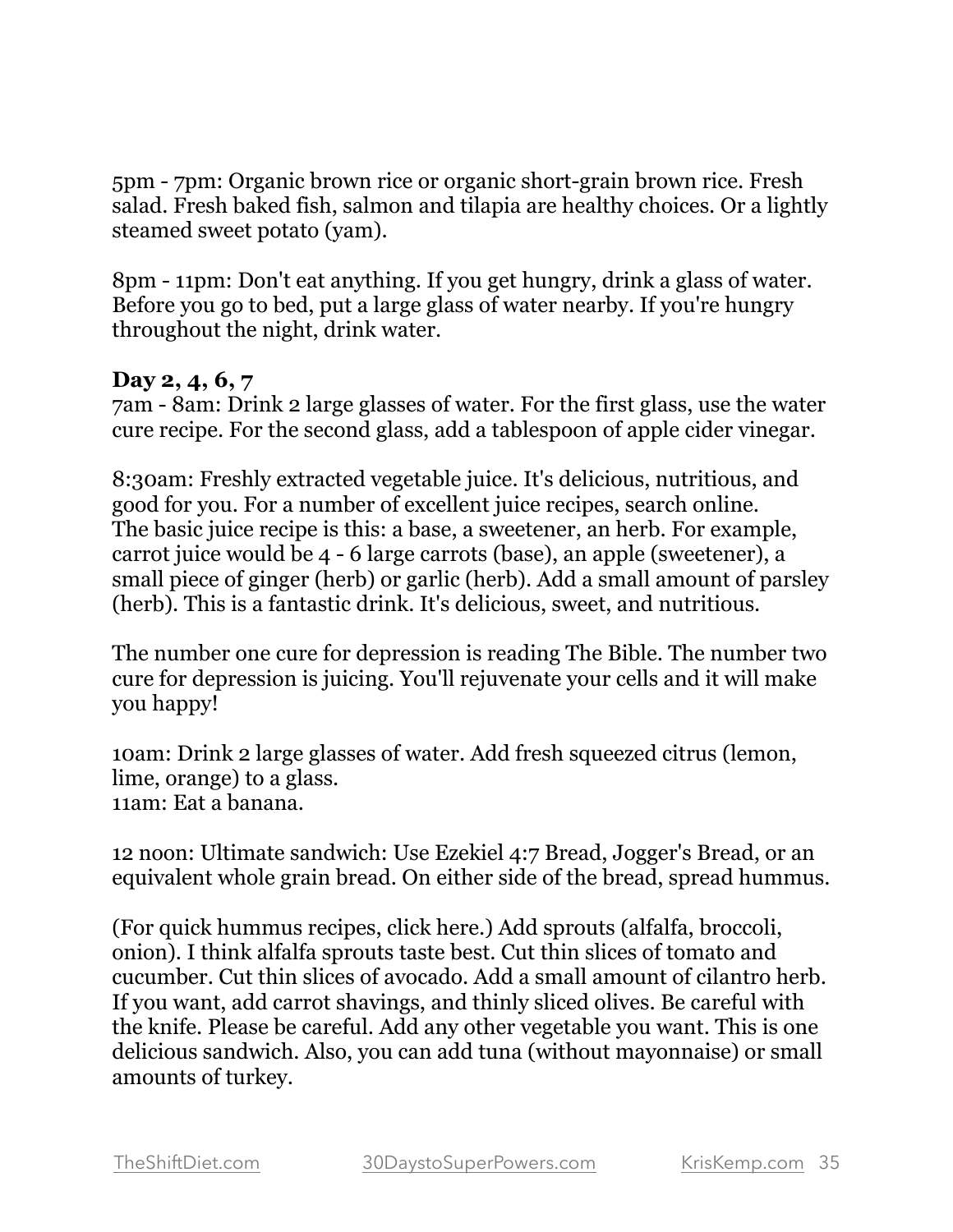3pm: Eat a fruit, banana, apple, plum, mango. Any fruit will do.

4pm: Drink a large glass of water.

5pm - 6pm: Large green salad, using any vegetable, seeds nuts you like. Brown, unprocessed rice. Small amount of fish or turkey.

7pm - 11pm: Water.

#### **Overview**

Basically, The Shift Diet requires that you eat 75% raw fruits and vegetables, and drink lots of water. For most people, this will be a complete overhaul of their current eating habits. That's expected.

#### **Raw Foods Weight Loss over 100 pounds**

## **Making this diet a habit requires discipline.**

Think you don't have it?

Yes you do!

Repeat this verse from The Bible.

I can do all things through Christ which strengtheneth me. Philippians 4:13

Here's my challenge to you, and I hope it becomes your challenge to yourself.

## **Follow The Shift Diet plan for thirty days.**

If you stray, don't beat yourself up, just come back to it.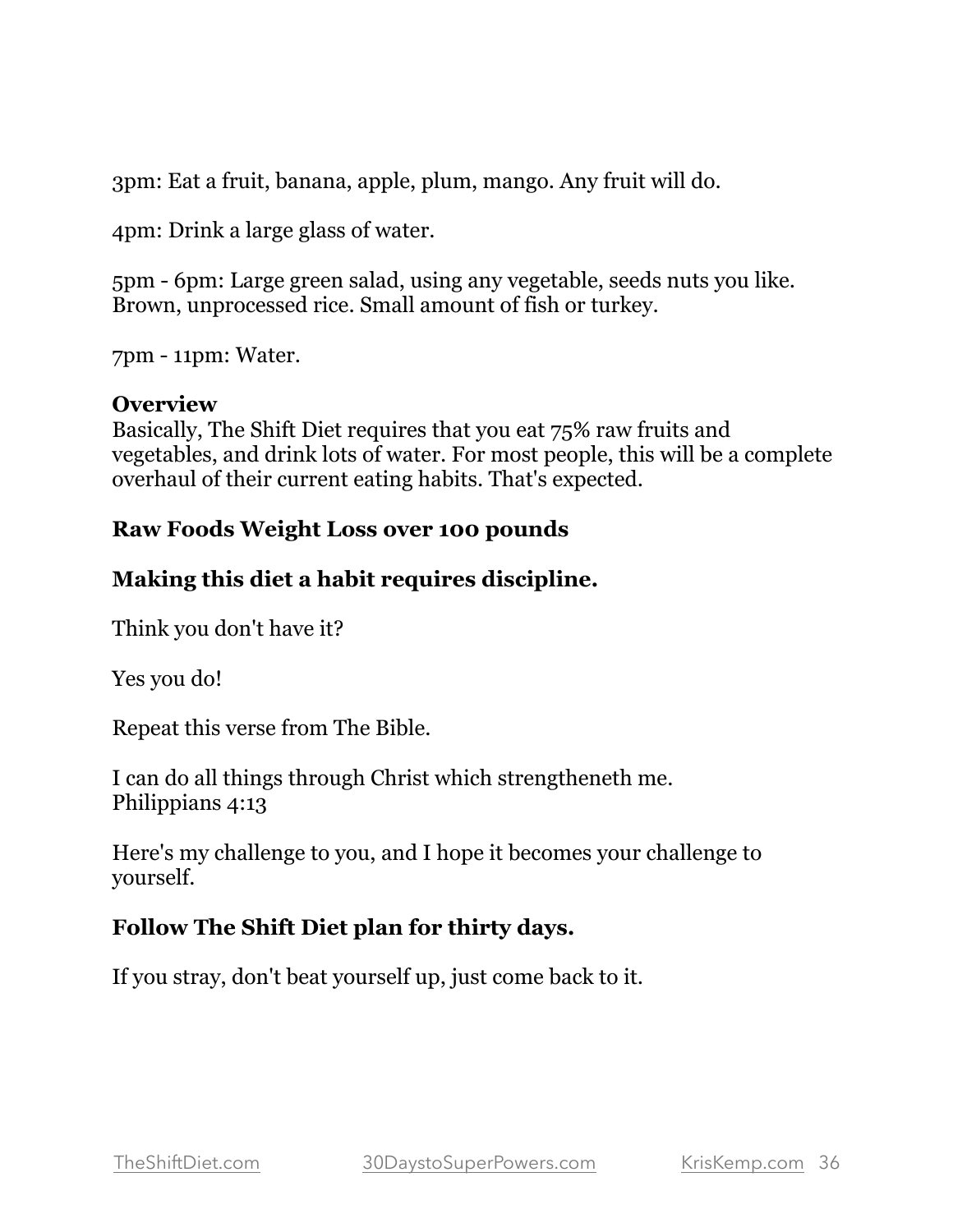## **Shift your thinking**

The Shift Diet requires that you have a shift in your current thinking regarding foods and beverages.

You must first shift your vision, and change your thinking, in order to have the discipline to eat extremely healthy.

Get happy when you're in the produce section of the supermarket. This is where the living foods are, and they are happy to see you.

Get happy when you are drinking water. It is good for you. And it is happy that you are healing your body.

Whatever you do, do something. Take as much as you can from The Shift Diet and incorporate it into your life.

## **Think about this**

If you eat healthy for 30 days, this will become a habit. If you continue a habit for 90 days, this will become a pattern. If you continue a pattern for a year, this will become a lifestyle. If you continue a lifestyle for years, it will become a destiny.

#### **Habits become ...**

patterns become ... lifestyles become ... destinies.

#### **Make it your habit to be healthy by eating healthy**

Everything starts with a choice. Continue making the right choice, and eventually this will become your destiny.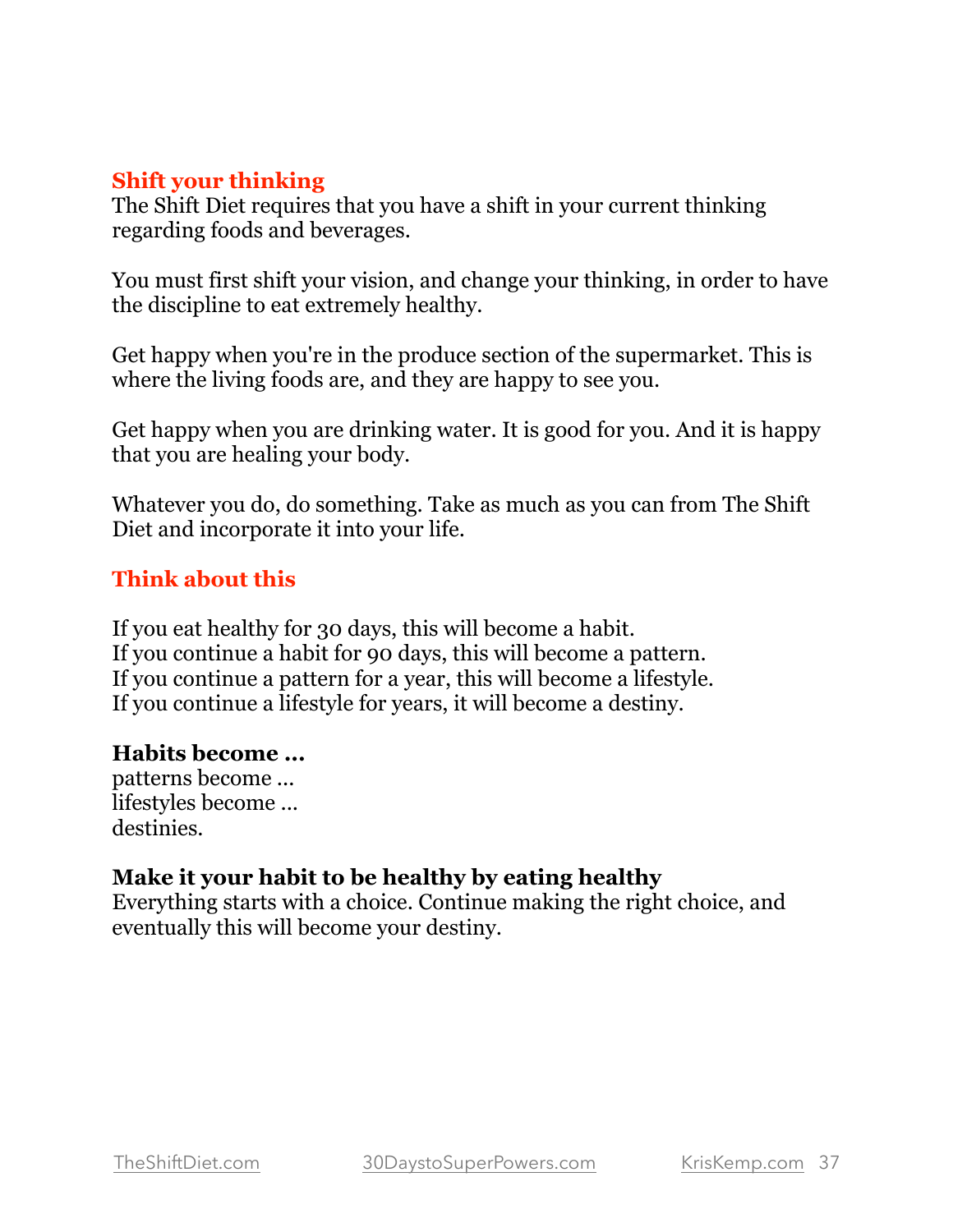## **Beverages in The Shift Diet**

#### **Importance of water consumption**

Drink plenty of water every day, at least 8 - 12 glasses. This, my friend, is the secret to losing weight, eliminating headaches, insomnia, and a number of other so-called incurable diseases. I recommend distilled water and spring water.

Add this to your water …

[www.WaterCure.org](http://www.WaterCure.org)

#### [www.WaterCure.com](http://www.WaterCure.com)

Add a tablespoon of organic apple cider vinegar to a glass of water at least once a day.

Add half of a fresh squeezed citrus fruit (lemon, lime, orange) into water once or twice a day.

#### **Drop all drinks except for water. Water is best for your health when consumed at room temperature.**

Water is H2O, 2 parts hydrogen to one 1 oxygen. Cells require oxygen to function. Consuming water, in large amounts, helps nourish your cells with the oxygen it needs. Life begins at the cellular level. If you have healthy cells, you have a healthy body. Keep your cells healthy by keeping them oxygen-rich.

Did you know that cancer cells are always found in areas of the body that are oxygen-starved? Keep your body oxygen rich, and you will not get cancer. How? By eating plenty of raw fruits and vegetables, drinking plenty of pure water, and breathing fresh, clean air.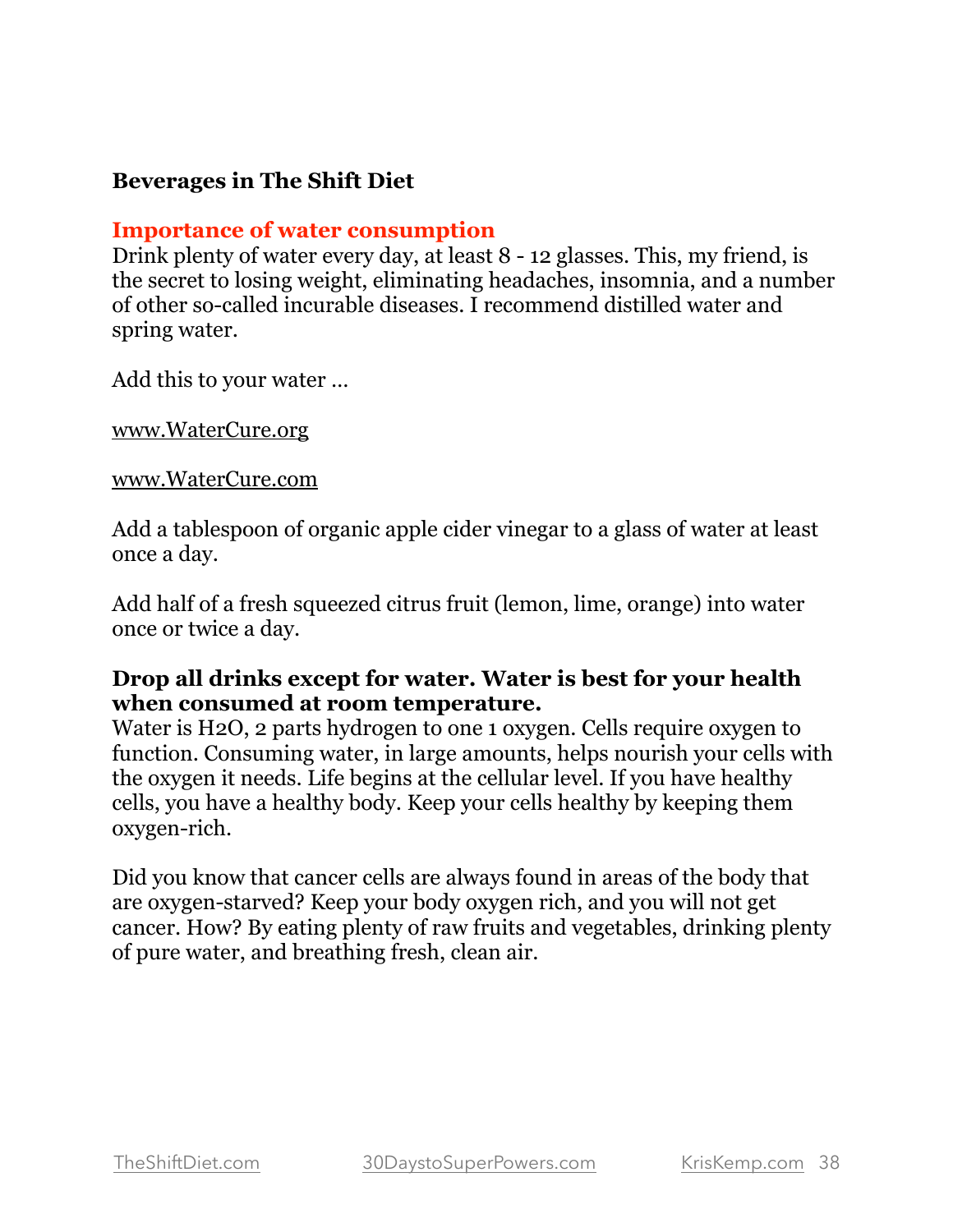## **Milk and dairy**

If you like milk, drink goats milk or rice milk. Avoid soy milk as it contains heavy amounts of aluminum and is a trypsin inhibitors (inhibits the absorption of the B vitamins. Avoid cheese and all dairy products. The only dairy product you can have, in small amounts, is eggs. Buy the organic, free range eggs, produced from vegetarian fed hens in a cage free environment.

#### **Don't worry about what others think**

Don't worry about being thought of as extreme. The Standard American Diet (SAD) is extreme ... extremely sad, and leaving many people in chains to the pharmaceutical industry while they continue to eat the garbage that's making them sick.

You know what?

## **The Shift Diet is extreme. Extremely good, healthy and positive.**

Eating healthy in this country is so different from the norm but it needs to be the norm, if this country wants to be healthy. Once you start to see the benefits of healthy eating, others will see it, too, and follow in your direction.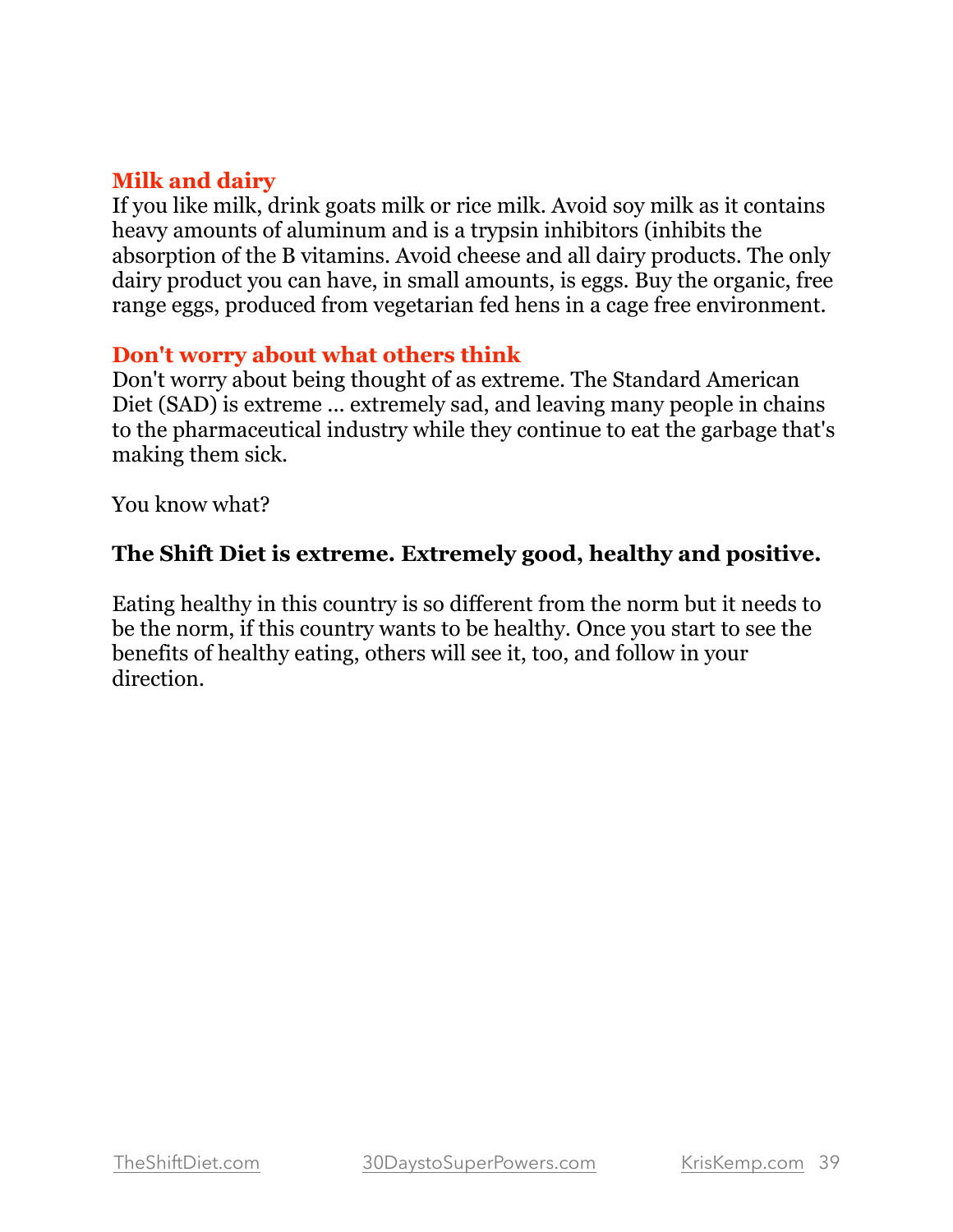## **How to lose weight and keep it off permanently**

The way to lose weight is to do the complete opposite of what you did to gain it.

In other words, whatever foods and beverages that you are eating that got you to where you are ... avoid them.

Replace that with living foods, 75% raw fruits and vegetables, herbs, seeds, nuts, and lots of pure water, either spring water or distilled water. You must avoid all artificial sweeteners, including Sweet n Low, Nutrasweet, Splenda. This stuff is junk and completely unhealthy.

#### **Do you think aspartame is safe to eat? Watch this video.**

To learn about the dangers of aspartame, go to [DuckDuckGo.com](http://DuckDuckGo.com) and search for "dangers of aspartame and nutrasweet".

Why [DuckDuckGo.com](http://DuckDuckGo.com) ? Because they do not censor the search results like Google does.

Avoid all artificial sweeteners. You must get off this crappy habit if you want to lose weight and be healthy. When you consume this garbage, you are poisoning yourself. It's that simple. Please quit eating this junk.

#### **If you crave sweets, eat fresh fruit.**

Instead of white sugar or those poisonous sugar substitutes like aspartame, nutrasweet, and splenda, use raw, unfiltered honey, agave nectar, or blackstrap molasses (contains lots of potassium and iron).

#### **Get moving**

You've probably been pretty inactive to get where you are, so get active. Get moving. Do something. Clean the house and dance around to fun, positive, uplifting music while you are doing. Or, listen to audio of The Blble, or streaming radio. Combine two activities. Your brain probably works best anyway when you're doing two things at once.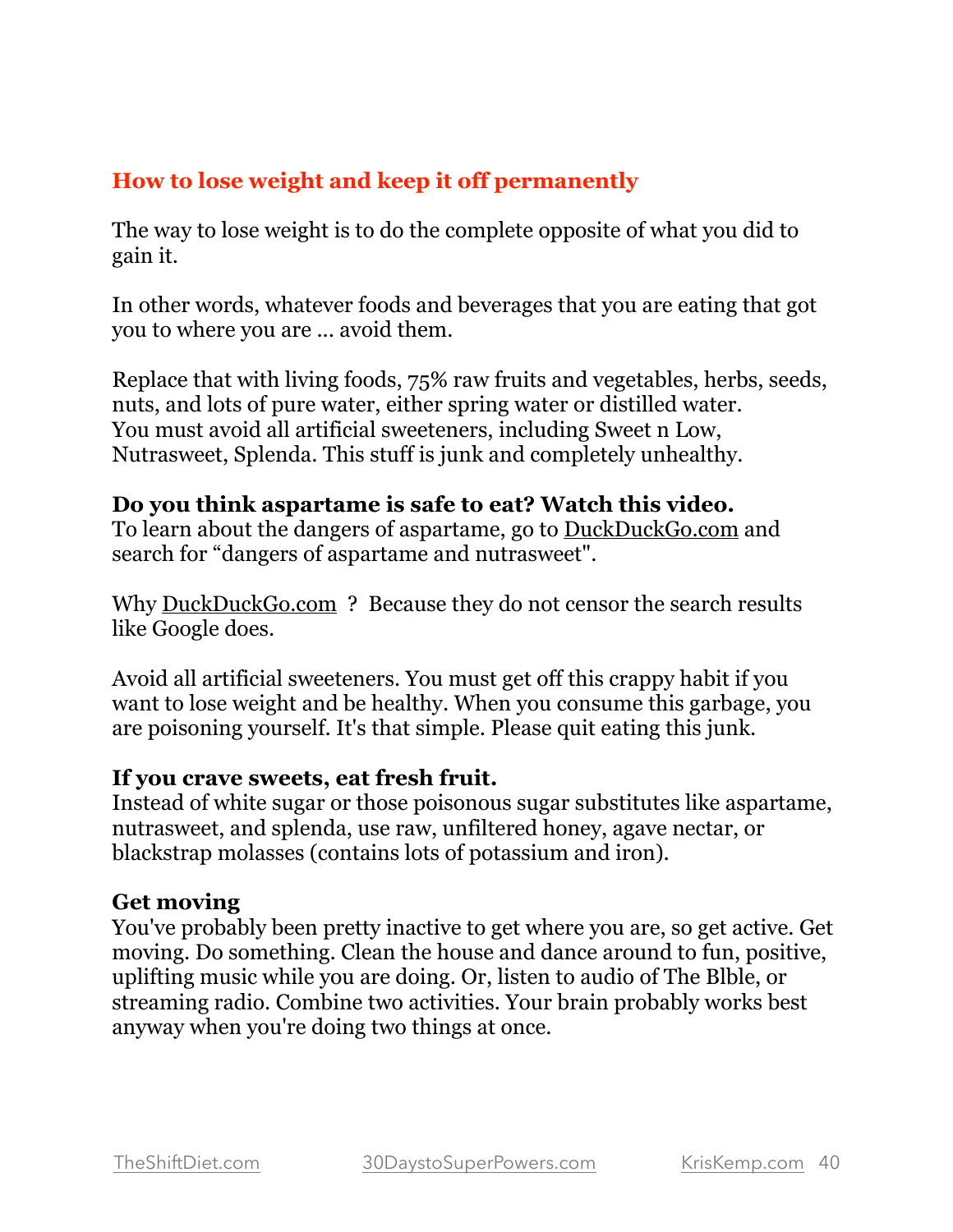## **How to eliminate cravings for junk foods and sweets**

#### **1) Drink lots of water.**

Divide your weight in half. Take that number, and drink that number in ounces of water every day. You'll eat less. And your cravings will disappear. For 2 - 3 glasses of water, add a 1/4 teaspoon of sea salt, stir, and drink. Visit [www.watercure.com](http://www.watercure.com/) for some amazing testimonials.

## **2) Substitute with healthy snacks.**

When you shop at your local produce stand or grocery store, select a variety of fruits and veggies for snacks. Instead of buying a 5 pound bag of apples, purchase one apple, one banana, a plum, etc. Get some of those baby carrots, too. They're about a buck fifty and will last the week.

## **3) Eat a lot of small quantity meals.**

Rather than eating a huge lunch, and then falling asleep at your desk and having to revive yourself with coffee to make it through the day, reduce your meals to a smaller size. Prepare 6 - 10 small meals a day, with a variety of delicious and healthy foods. Even though you're eating more, you will lose weight. Try it.

## **4) Eliminate all forms of sugar.**

If you crave something sweet, eat fruit or vegetables. Instead of sugar, use raw, unfiltered, unprocessed honey, blackstrap molasses, agave nectar, or stevia.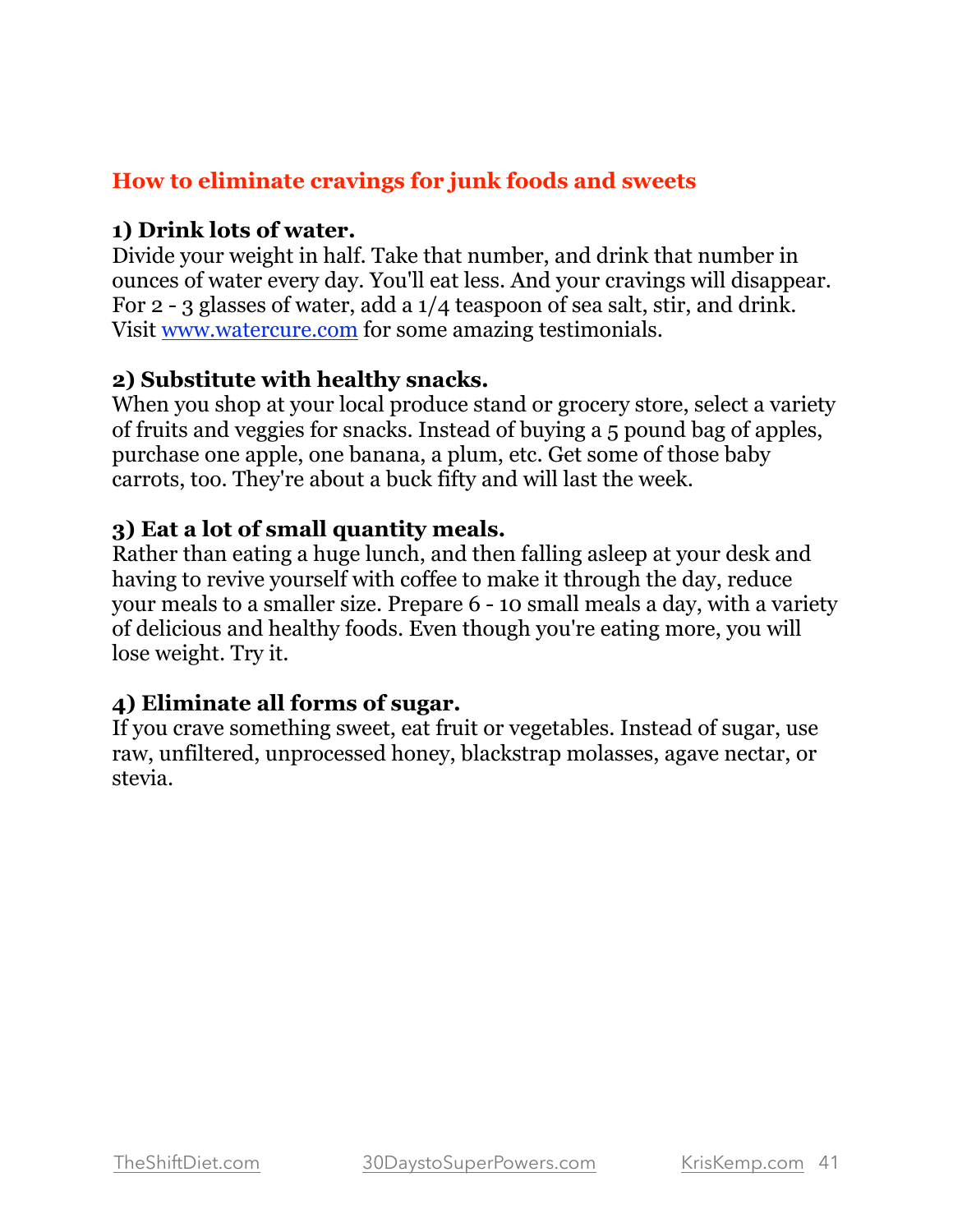## **5 Steps to better health**

#### **1) Exercise more.**

Find an exercise that you like to do. Then do it. Consistently. For at least an hour every day. Don't make excuses. Make changes for the better. Quit complaining and get moving. This also will cure depression.

Clean. Plant a garden. Wash your car. Learn how to swing dance. Learn how to breakdance. Do aerobics to positive, uplifting music. Find something to be thankful for, and praise God while you are exercising.

Do not exercise to lose weight. Exercise because you enjoy the activity. Walking and swimming are the best exercises that you can do.

Get someone to exercise with--someone to be your accountability partner. Exercise for an hour a day, even if you do not feel like it. At first, this will be difficult. But the payoff, after only a month, will be tremendous ... more energy, more positive feelings, clearer thoughts, a slimmer you. Not only does exercise relieve stress, tension, anxiety, it also helps you to keep clearheaded and focused.

#### **2) Change your diet (what you eat)**

Americans are killing themselves with the Standard American Diet (SAD).

Think about the last time you were in the grocery store.

How much time did you spend in the produce section?

How much time did you spend in the rest of the store?

Pay attention to this now.

When you leave the produce section, you're entering the dead foods section.

You are a living body.

Your body craves living foods.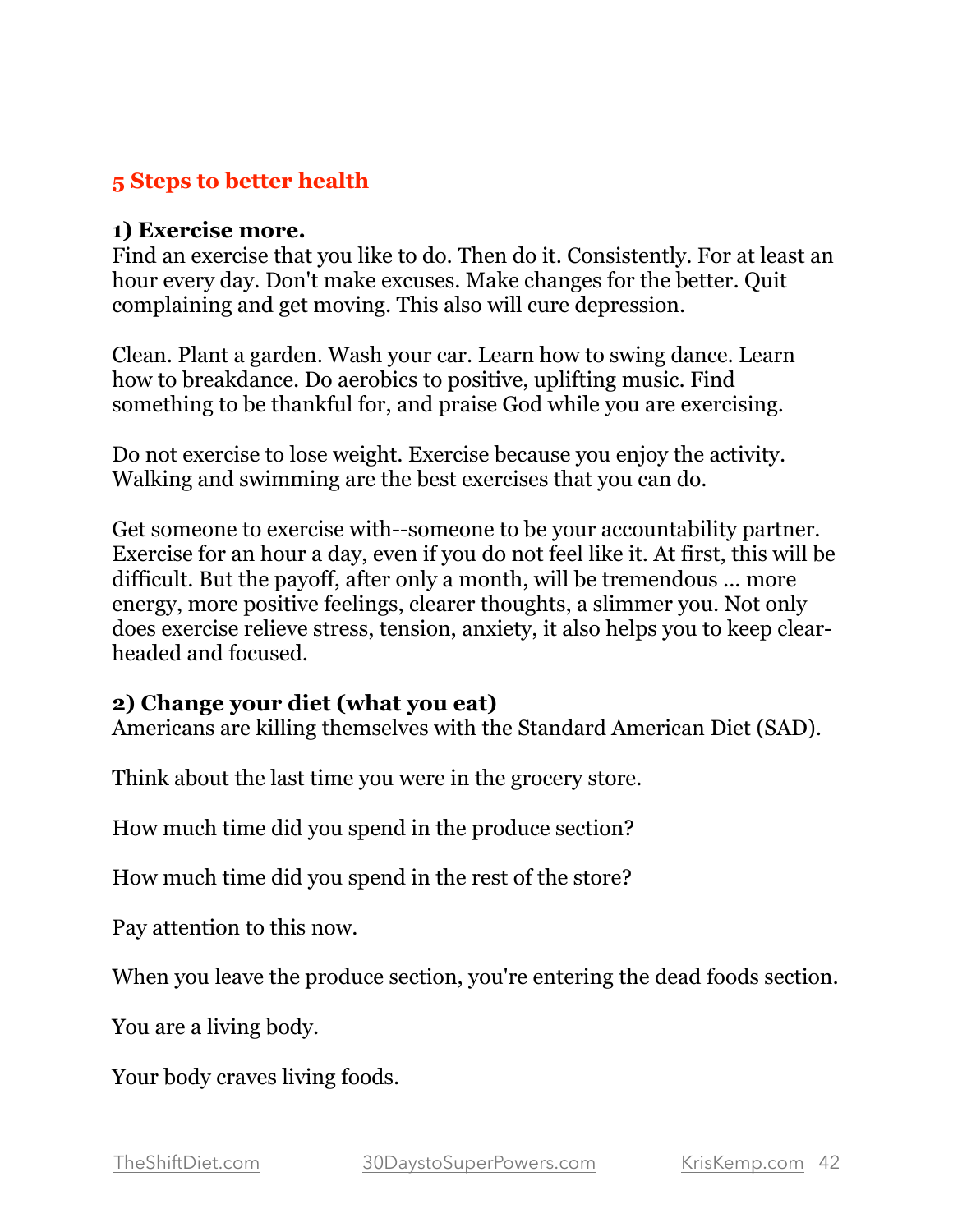What are living foods? Foods that are alive, foods that grow from the ground. We came from the "dust of the earth". We came from the ground. For optimal health, our diet needs to be food from the ground.

Take a look around. Some people resemble balloons. In a way, overeating is criminal, considering the number of people starving to death for lack of food and water. All that money we're spending to overeat could be used to feed entire families, entire tribes, entire populations overseas. There's no excuse.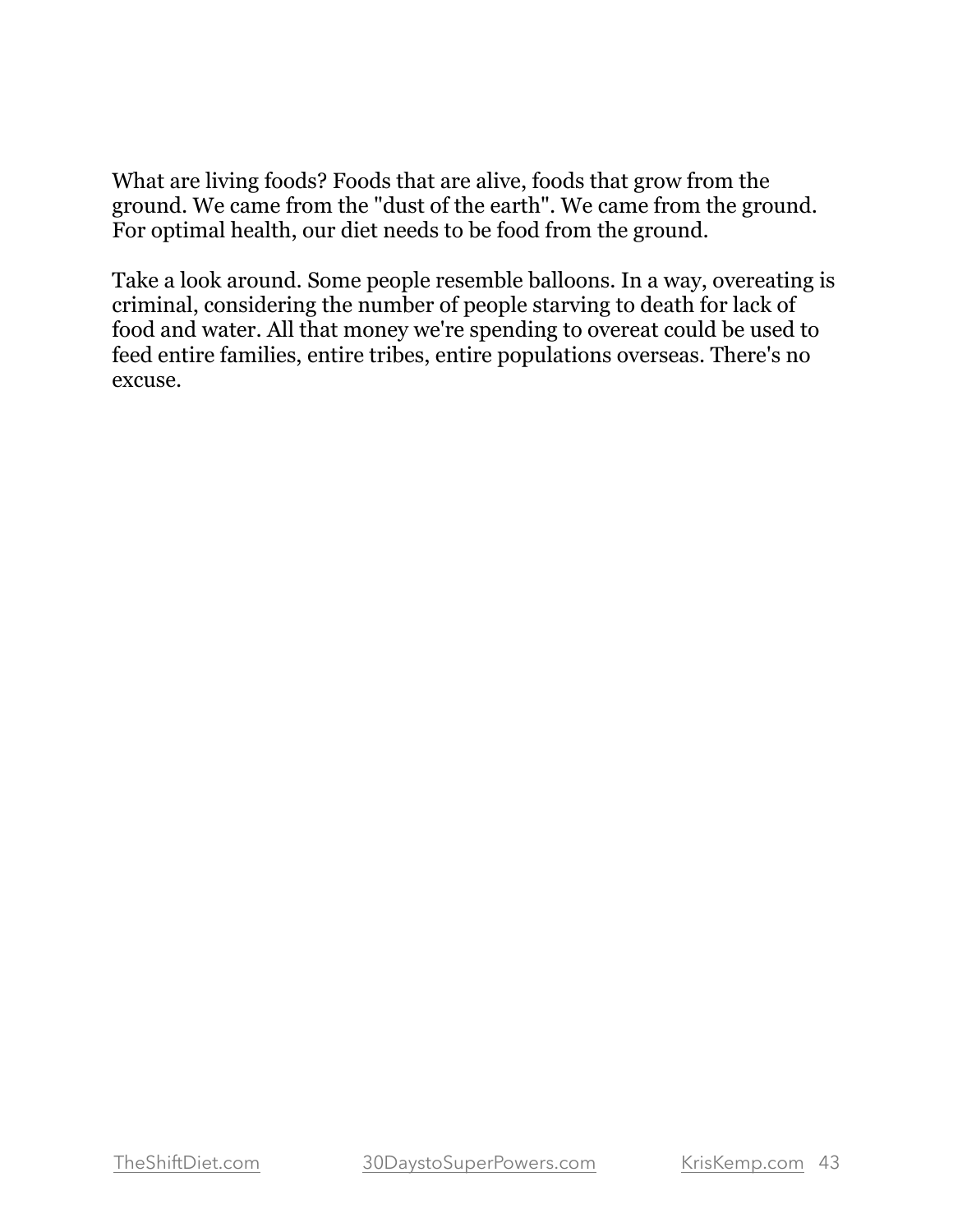## **Nutritional Pornography™**

When you eat junk food, you will still be hungry afterwards, because you have not satisfied your body by giving it what it needs. Junk food is nutritional pornography™. And like pornography, junk food is highly addictive. Similarly, junk food does not satisfy. At the end of that bag of Doritos, you may be full, but you're still hungry. And that junk gives you an itchy throat, too.

As long as you're eating processed foods--foods that last for years on the shelf and arrive in a box or bag, your body will lack the nutrients it needs to run efficiently. So, dump the junk. Throw away the nutritional porn $TM$ . Treat yourself to natural, living foods that are good for you ... raw vegetables, raw fruits, fresh herbs, nuts, seeds, whole grains, plenty of pure water.

## **3) Find a reason to live**

Make goals. Discover a passion worth pursuing, then go for it. Involve others so they will help you, and remind you to, reach your goal.

Be part of something bigger than yourself. Do something for The Lord Jesus Christ. Work for the next world and make sure it's Heaven.

As Christians, are lives are not our own, for "Ye are brought with a price; be not ye the servants of men". (1 Corinthians 7:23)

## **4) Read The Bible**

Read The Bible every day, for at least 15 minutes. It will change your way of thinking. It will change your life.

I believe that God loves us, yet sin separates us from God (Romans 3:23), and that the wages of sin are death (Romans 6:23).

However, we can come to God through his Son, The Lord Jesus Christ (Romans 10:9-10) and spend eternity with Him, following physical death in this world.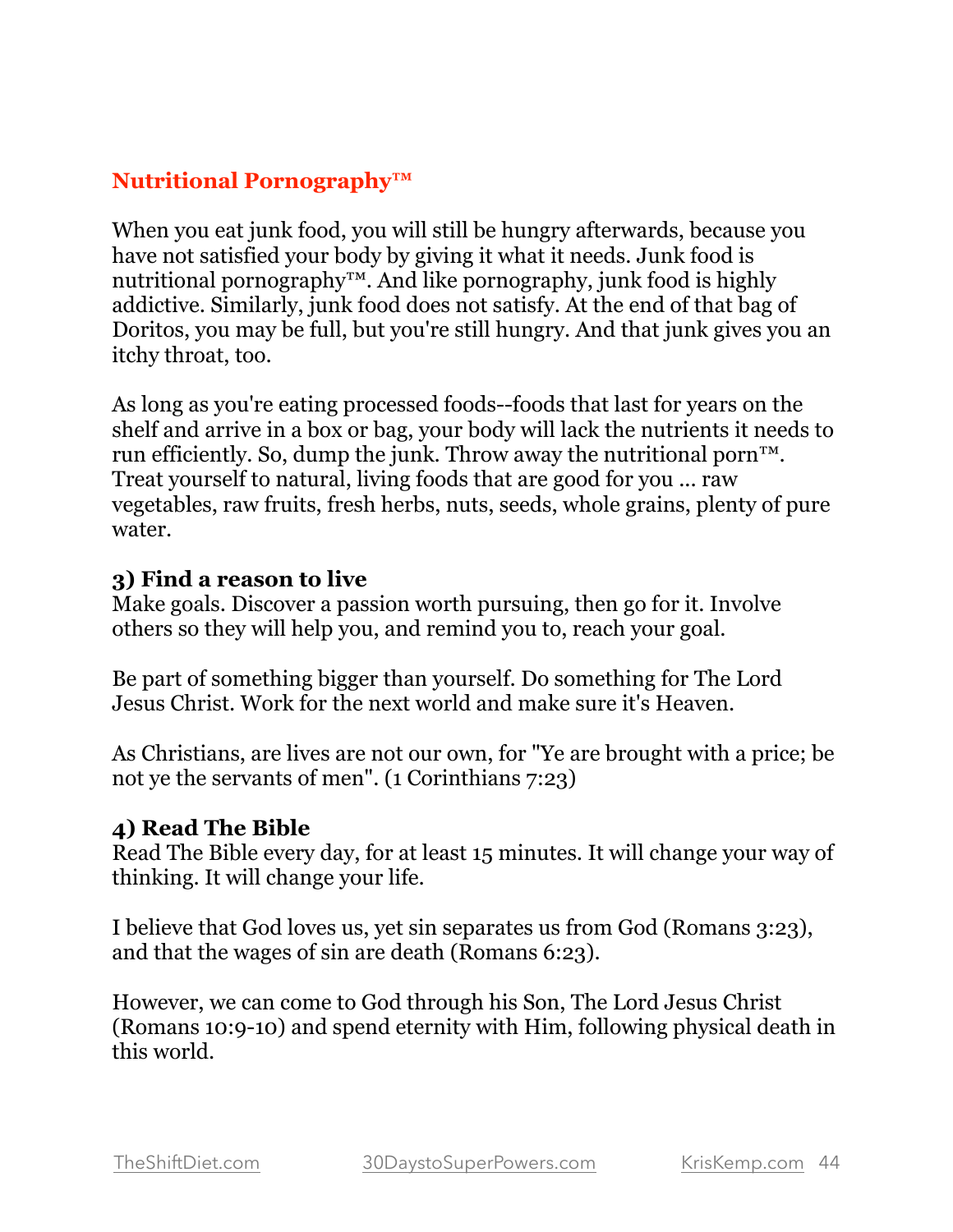The Bible mentions diet and health throughout the Old Testament and New Testament.

The Bible is The Word of God. What is has to say will help you more than anything I can tell you. Read it consistently. Pray that God will give you wisdom to understand it.

## **5) Reduce the stress in your life**

Is stress getting the best of you? Have you repented of your sins and surrendered your life to The Lord Jesus Christ? If not, do that. Ask Him into your life. Read Romans 3:23, Romans 6:23, Romans 10:9-10, John 3:16-18.

## **Are you a Christian?**

Then rejoice, pray, give thanks. The Bible tells us to do this. Read these verses. Apply them into your life. Act them out.

16) Rejoice evermore. 17) Pray without ceasing. 18) In everything give thanks: for this is the will of God in Christ Jesus concerning you. 1 Thessalonians 5:16-18

6) Be careful for nothing; but in every thing by prayer and supplication with thanksgiving let your requests be made known to God. 7) And the peace of God, which passeth all understanding, shall keep your hearts and minds through Christ Jesus. Philippians 4:6-7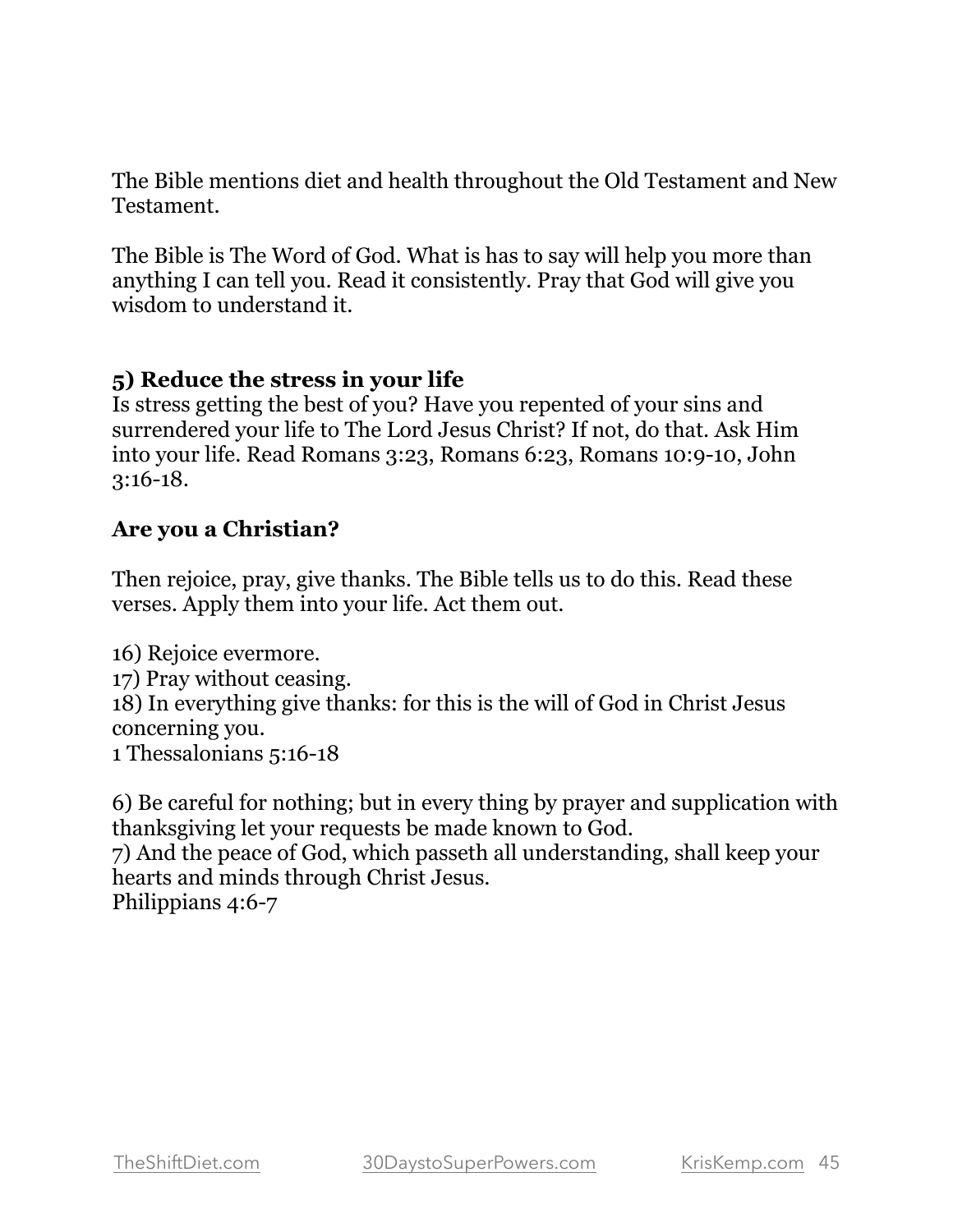## **The Spiritual Aspect of Diet**

These are just some verses. Read The Bible.

#### **Bible verses about diet & blessings**

#### **Pre-flood diet: vegetables, fruits, herbs, plants**

And God said, Behold I have give you every herb-bearing seed, which *is* upon the face of all the earth, and ever tree, in the which *is* the fruit of the tree yielding seed; to you it shall be for meat. Genesis 1:29

#### **Post-flood diet: animals and plants**

Every moving thing that liveth shall be meat for you; even as the green herb have I given you all things. Genesis 9:3

#### **Worship The Lord Jesus Christ**

And ye shall serve the LORD your God, and he shall bless thy bread, and thy water; and I will take sickness away from the midst of thee. Exodus 23:25

#### **Eat with joy, drink with a merry heart**

Go thy way, eat thy bread with joy, and drink thy wine with a merry heart; for God now accepteth thy works. Ecclesiastes 9:7

#### **Spend time in the sunlight**

Truly the light *is* sweet, and a pleasant *thing it is* for the eyes to behold the sun:

Ecclesiastes 11:7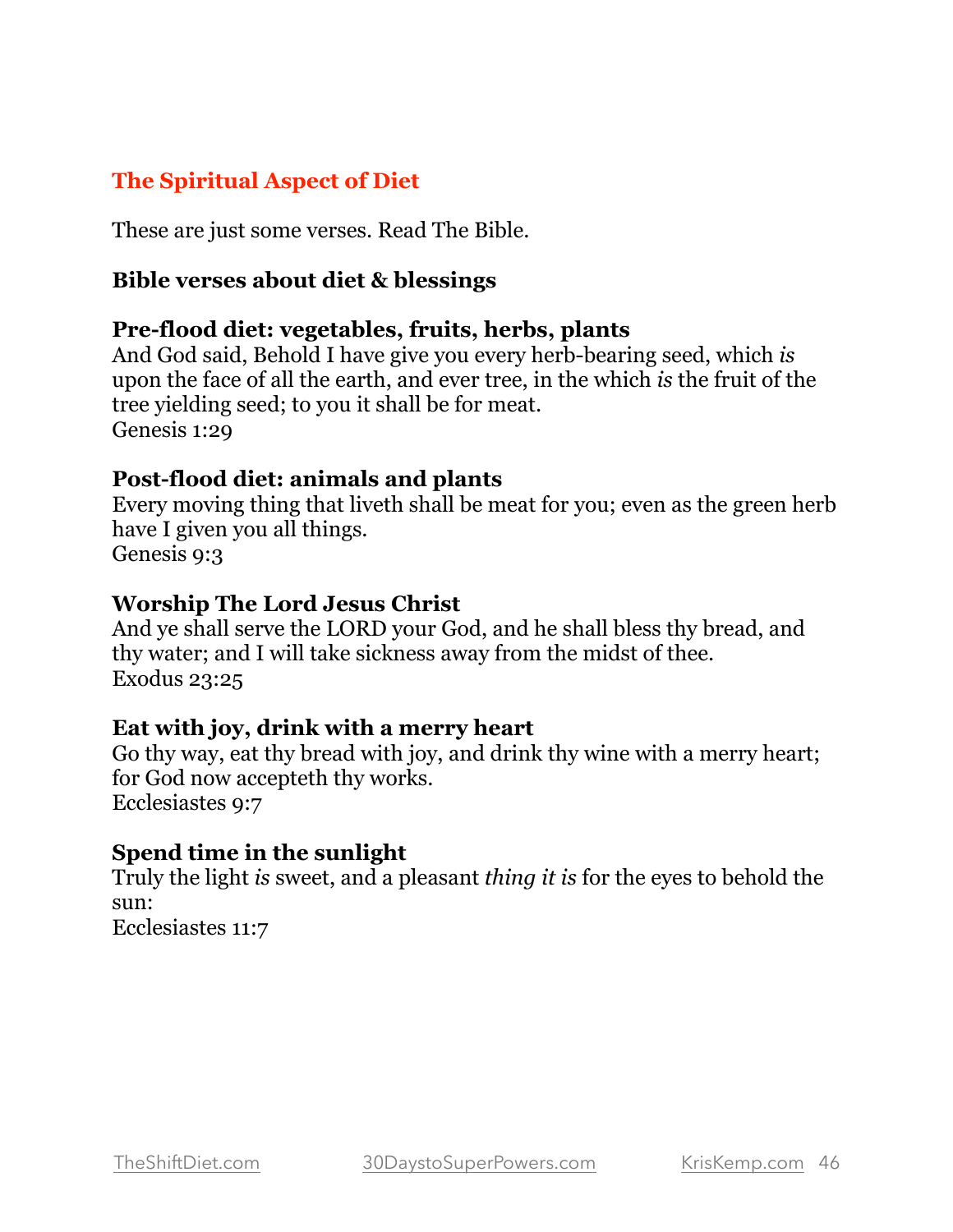## **Tithe - give at least 15% of your earnings to God, for blessings in your life**

Bring ye all the tithes into the storehouse, that there may be meat in mine house, and prove me now herewith, saith the LORD of hosts, if I will open you the windows of heaven, and pour you out a blessing, that *there shall* not *be room* enough *to receive it*. Malachi 3:10

## **Fear the Lord and shun evil**

7) Be not wise in thine own eyes: fear the Lord and depart from evil. 8) It shall be health to thy navel, and marrow to thy bones. Proverbs 3:7,8

## **Fear: Another Enemy of Your Soul**

"What the wicked dreads will overtake him; what the righteous desire will be granted." Proverbs 10:24

"What I feared has come upon me; what I dreaded has happened to me." Job 3:25

What Job feared came upon him, and what happened to him (Job 3:25). Fear is not a respector of persons.

## **Lean toward The Word of God (The Bible); they are life, and health to the flesh**

20) My son, attend to my words: incline thine ear unto my sayings. 21) Let them not depart from thine eyes; keep them in thine heart. 22) For they *are* life unto those tht find them, and health to all their flesh. Proverbs 4:20-22

#### **Bright eyes are good for the heart; good news puts fat on the bones**

The light of the eyes rejoiceth the heart: *and* a good report maketh the bones fat.

Proverbs 15:30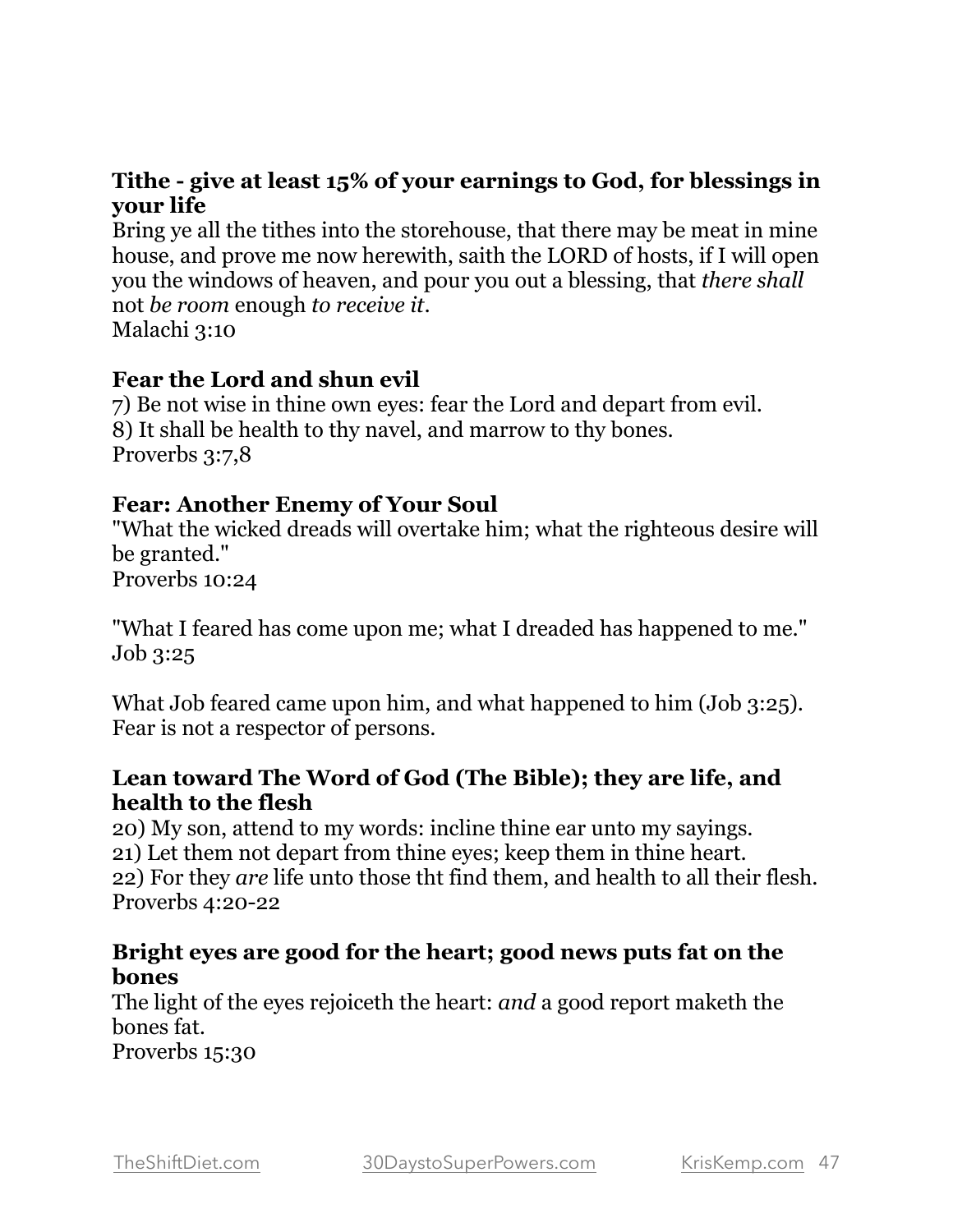Avoid MainStream Media (MSM) news. The fact that most of it is propaganda and outright lies means that watching it is a giant waste of time. Mainstream news is garbage. It's a big train wreck looking for rubberneckers.

Think about it. If good news is healthy for us, what are we doing to our bodies with all the bad news we're listening to and watching?

Watch something that inspires or challenges you in some way. Or watch something that makes you laugh.

## **A joyful heart is good medicine; a sad spirit drieth the bones**

A merry heart doeth good like a medicine: but a broken spirit drieth the bones.

Proverbs 17:22

## **Follow the will of God**

16) Rejoice evermore. 17) Pray without ceasing. 18) In every thing give thanks: for this is the will of God in Christ Jesus concerning you. 1 Thessalonians 5:16-18

#### **Pray for good health**

Beloved, I pray that in all respects you may prosper and be in good health, just as your soul prospers. 3 John 1:2

#### **Examine your life, in the light of The Bible. Pray for freedom from these spirits.**

Spirit of Heaviness - Isaiah 61:3 Spirit of Jealousy - Numbers 5:30 Lying Spirit - 1 Kings 22:22 Familiar Spirit - Leviticus 19:21, 20:6, 20:27; Deuteronomy 18:11; 1 Samuel 28:3 Perverse Spirit - Isaiah 19:14 Spirit of Pride/Haughtiness - Proverbs 16:18 Spirit of Whoredom - Leviticus 19:29, 20:5; Numbers 25:1; Hosea 1:2

[TheShiftDiet.com](http://TheShiftDiet.com) [30DaystoSuperPowers.com](http://30DaystoSuperPowers.com) [KrisKemp.com](http://KrisKemp.com) 48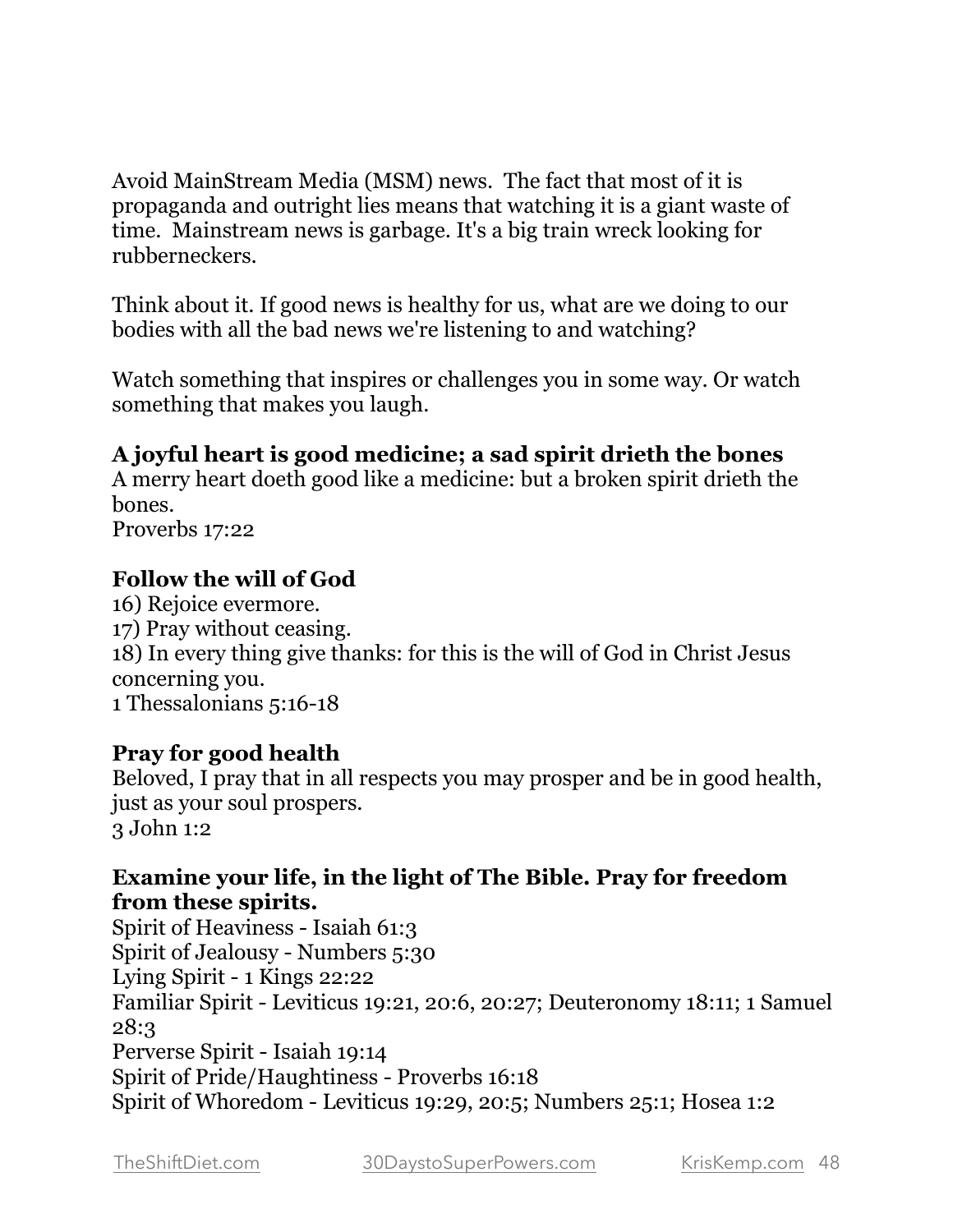Spirit of Infirmity - Luke 13:11 Deaf and Dumb Spirit - Mark 9:25 Spirit of Fear - 2 Timothy 1:7 Spirit of Bondage - Romans 8:15 Antichrist Spirit - 1 John 4:3

## **Seek The Lord for healing**

In the 39th year of King Asa's rule, he was diseased in his feet until his disease was very critical. Yet, in his disease, he did not seek the Lord, but went to physicians for help. He died two years later. 2 Chronicles 16:11-13

## **Listen to The Lord, do what is right, obey his commands**

"If you will carefully listen to the voice of the Lord your God, and will do that which is right in his sight, and will give ear to his commandments, and keep all his statutes, I will put none of these diseases upon thee, which I have brought upon the Egyptians: for I *am* the Lord that healeth thee. Exodus 15:26

## **Serve the LORD your God**

And ye shall serve the LORD your God and he shall bless your bread, and your water; and I will take sickness away from the midst of you. Exodus 23:25

## **God wants Christians to prosper and be in good health**

Beloved, I wish above all things that you may prosper and be in good health, even as your soul prospers. John 3:2

Bless the LORD, O my soul: and all that is within me, bless his holy name. Bless the LORD, O my soul, and forget not his benefits: Who forgives all your iniquities; who heals all your diseases. Psalm 103:1-3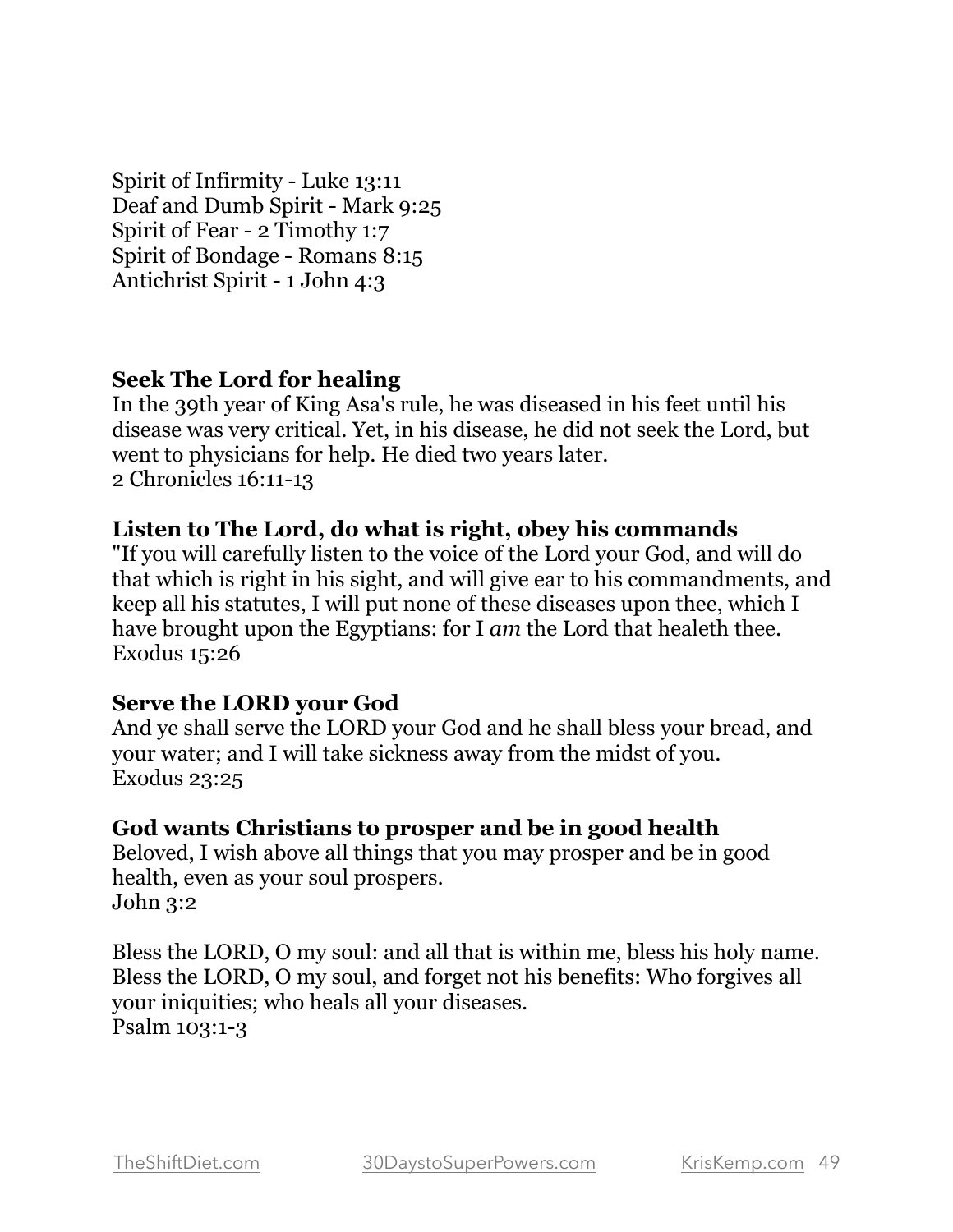#### **Jesus healed people**

And Jesus went about all the cities and villages, teaching in their synagogues, and preaching the gospel of the kingdom, and healing every disease among the people.

Matthew 9:35

4) Surely he has borne our sicknesses and diseases, and carried our pains; yet we did esteem him stricken, smitten of God and afflicted.

5) But he was wounded for our transgressions, he was bruised for our iniquities; the chastisement of our peace was upon him; and with his stripes we are healed.

6) All we like sheep have gone astray; we have turned every one to his own way, and the LORD has laid on him the iniquity of us all. Isaiah 53:4-6

#### **Jesus cast out spirits and healed the sick**

16) When the evening was come, they brought unto him many that were possessed with devils; and he cast out the spirits with his word, and healed all that were sick.

17) That it might be fulfilled which was spoken by Isaiah the prophet saying, 'Himself took our infirmities, and bore our sicknesses'. Matthew 8:16-17

#### **God's Word heals**

He sent his word, and healed them, and delivered them from their destructions.

Psalm 107:20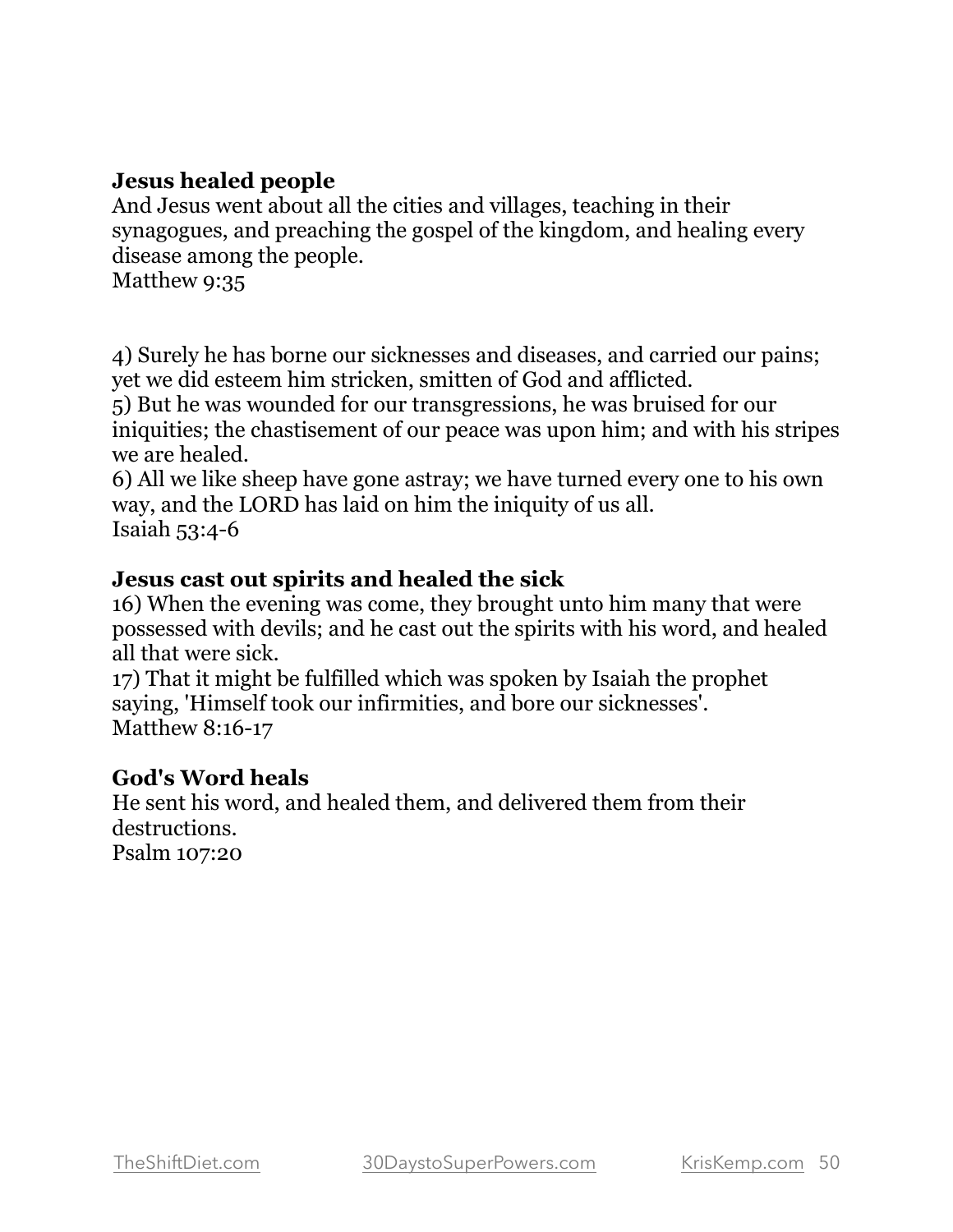## **Foods that will give you youthful, glowing skin and appearance**

Want glowing, beautiful, healthy skin?

Drink lots of pure water - spring water or distilled water. Squeeze lemon, lime, or orange into the water. Add a tablespoon of organic apple cider vinegar.

Eat raw fruits and vegetables, nuts, seeds, herbs, and whole grains.

Eat coconut oil. Buy organic, extra virgin. Eat two tablespoons a day. Rub some on your face. This cures acne, too.

For lots of natural cures using coconut oil and apple cider vinegar, visit [www.earthclinic.com](http://www.earthclinic.com/).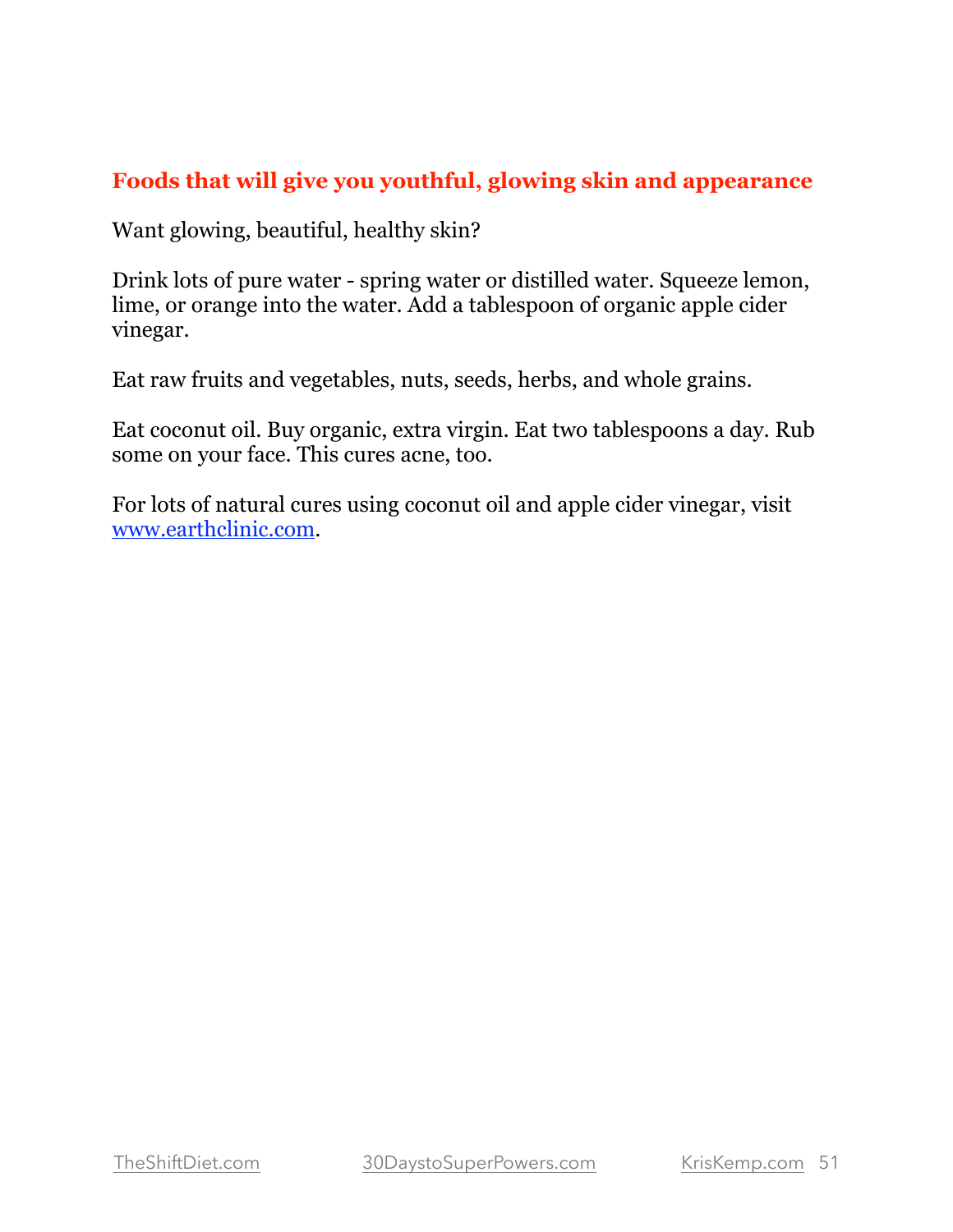#### **How to grow your garden free**

This is fun.

Visit your local produce stand or vegetable market. Visit their dumpster. Dive the dumpster.

Dig around the dumpster for fruits and vegetables. Bring them home. Bury them. Watch what grows.

Don't like dumpster diving? No problem. Ask the manager of the produce stand if they'll save the vegetable and fruit scraps to a special container.

Provide the container if necessary. Or provide some 5-gallon buckets with lids. Offer to pick them up whenever they are full.

Then, pick them up. Bury the contents in your yard. Watch what grows.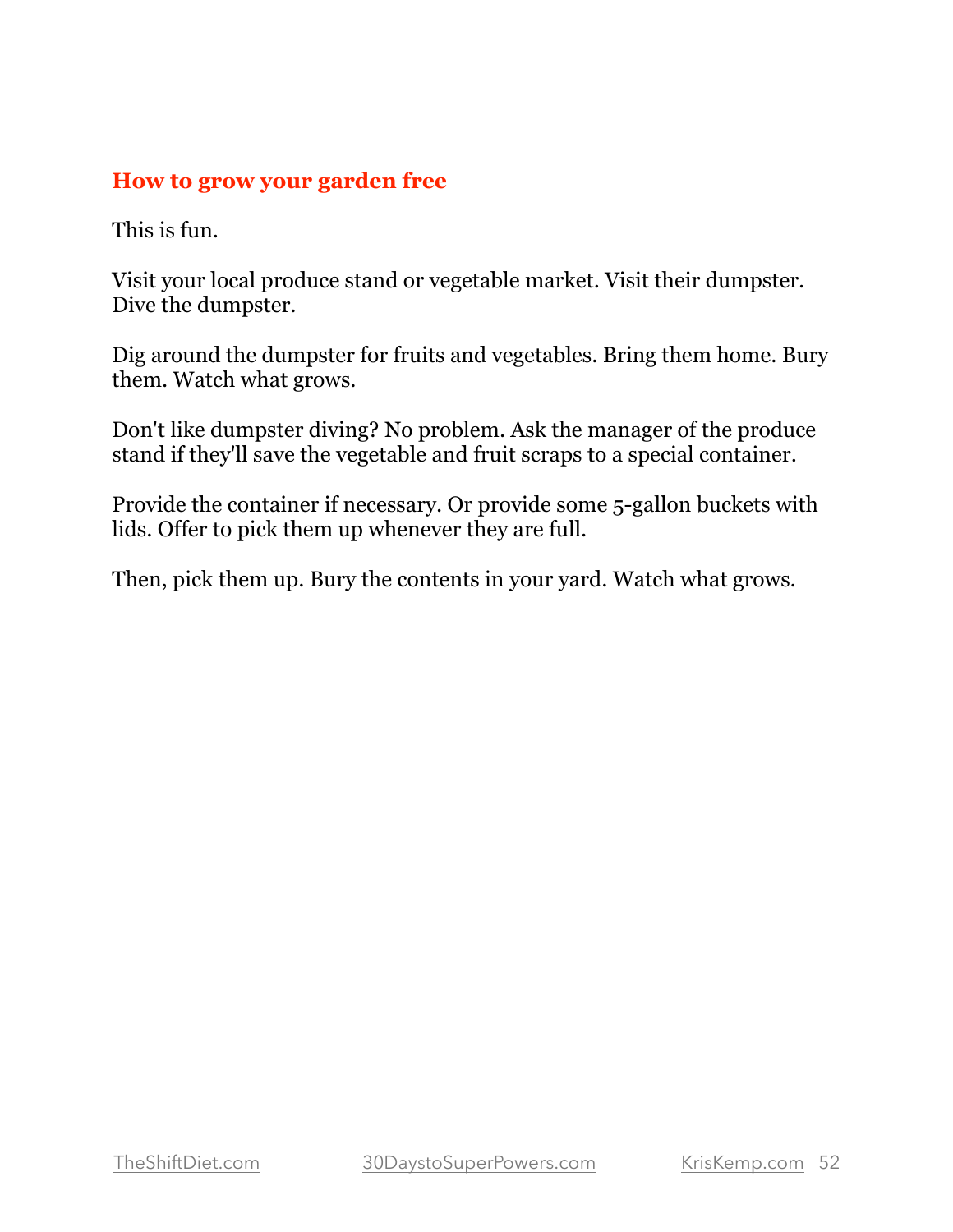## **Cosmetic and makeup products**

Cosmetic products are harmful. Don't ever wear makeup. Only put on your body what you can eat.

The only moisturizer you should be using for your face is extra virgin, organic coconut oil.

For info on healthy skin, visit [www.earthclinic.com](http://www.earthclinic.com/).

Want healthy skin? Drink lots of pure water, spring water or distilled water. For healthy, clear skin, eat fruits and vegetables.

Avoid milk, meat, and all forms of dairy, as it's mucous producing. It's easy to spot someone who drinks a lot of milk or eats a lot of cheese. Usually, they have a puffy face and their body will soon become puffy, too, unless they kick the dairy habit. If you enjoy your milk, visit [www.milksucks.com](http://www.milksucks.com/) or [www.notmilk.com.](http://www.notmilk.com/)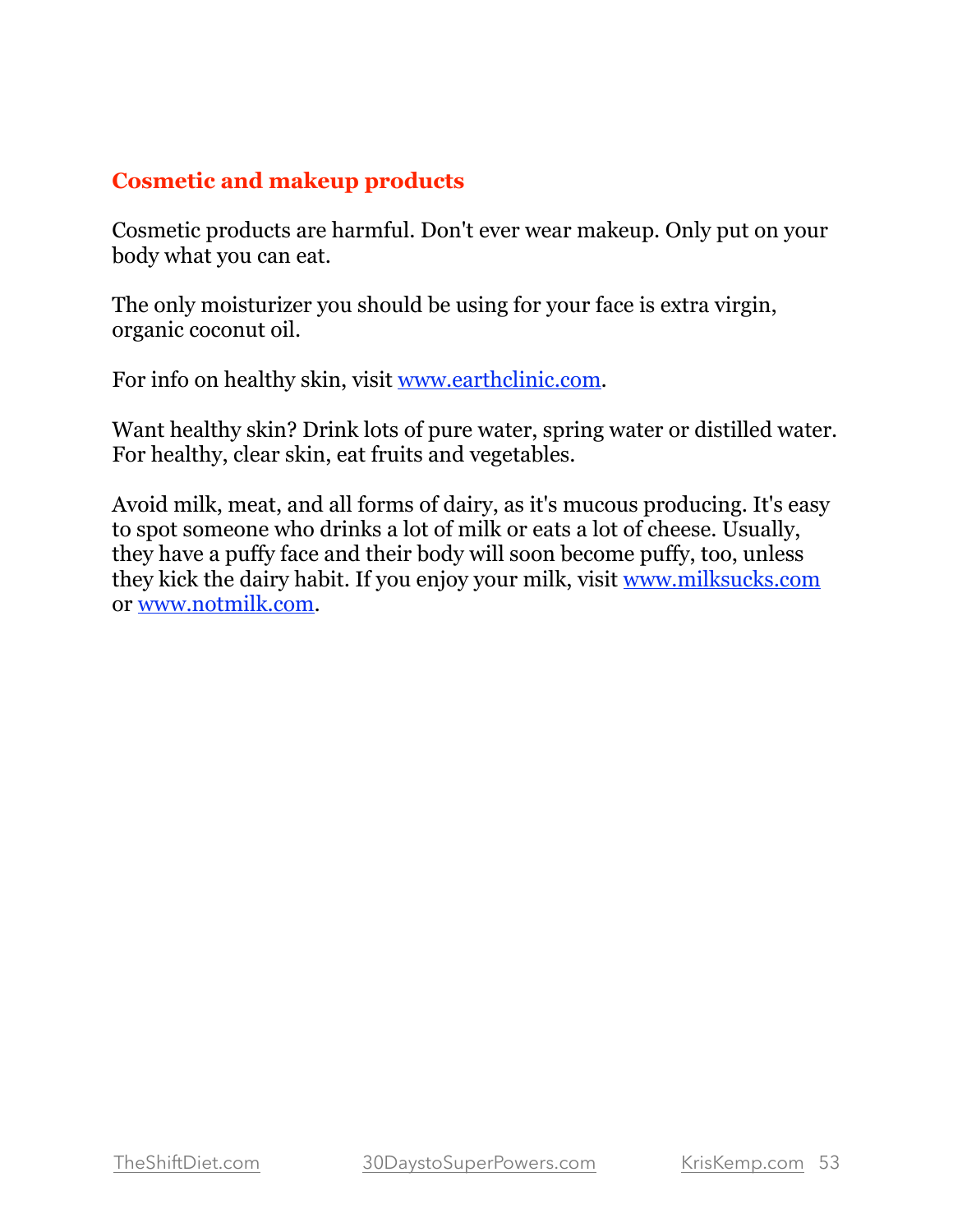## **Health and wellness websites worth visiting**

#### [www.watercure.com](http://www.watercure.com/)

Discover a recipe that cures any disease: water + sea salt. Visit this site. Amazing.

#### [www.naturalnews.com](http://www.naturalnews.com/)

Run by health ranger Steve Adams and a crew of volunteers, this website has a plethora of helpful articles about health solutions.

#### [www.pcrm.org](https://www.pcrm.org/)

The Physicians Committee for Responsible Medicine website

#### [www.mercola.com](http://www.mercola.com/)

Natural health information articles and health newsletter by Dr. Joseph Mercola

#### [www.earthclinic.com](http://www.earthclinic.com/)

Lots of natural remedies for softer skin, natural detergents, and cures using simple ingredients like apple cider vinegar, honey, cocounut oil. Discover the healing benefits of certain foods and beverages. You can leave comments here, too.

#### [www.curezone.com](http://www.curezone.com/)

An enormous health and wellness website where you can log in to leave comments.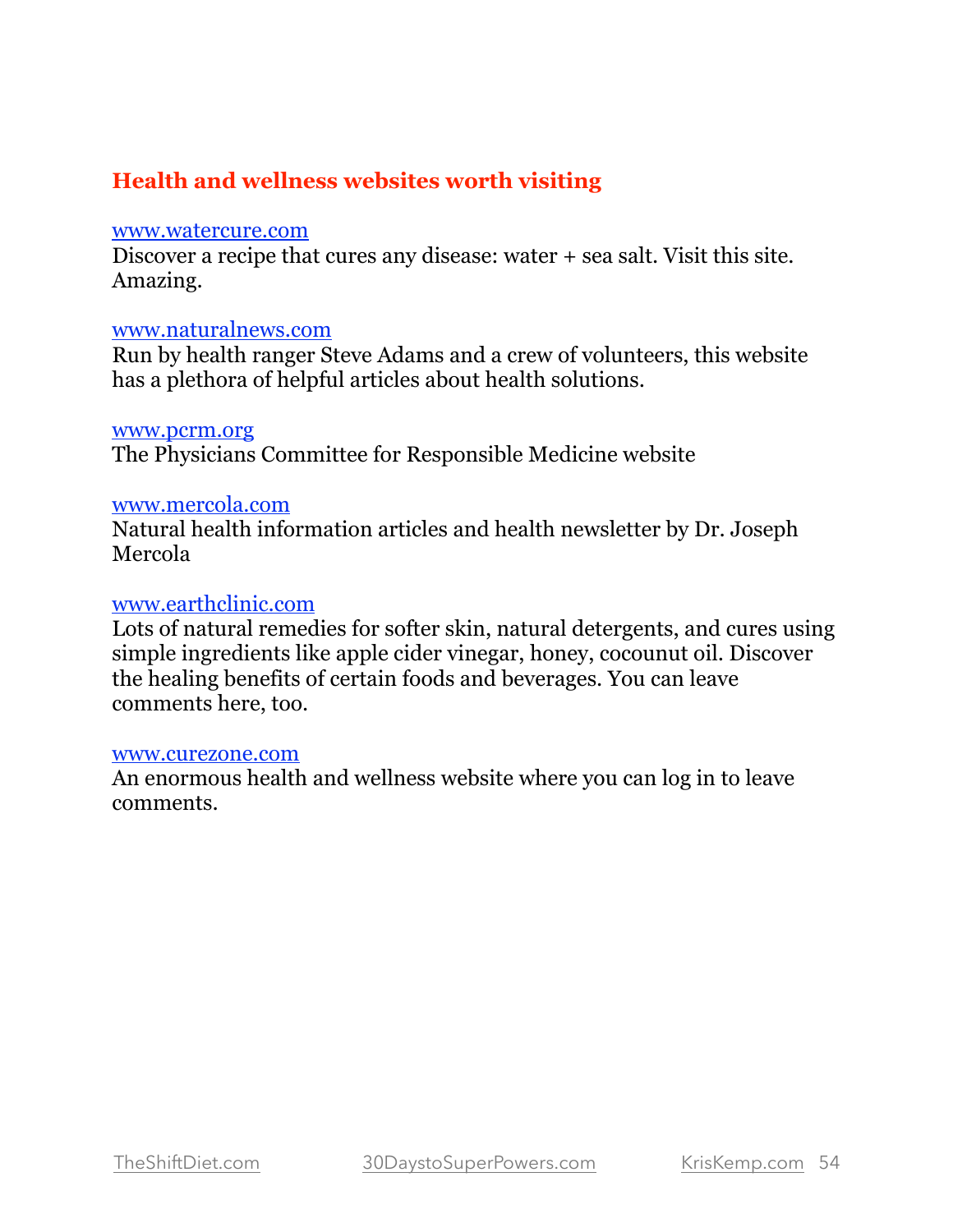## **The Shift Diet - 5 gears**

The Shift Diet requires a shift in thinking, thus the name. Similar to driving a manual transmission vehicle, the shift diet requires you to start in the first gear, then shift to the second, then to the third, then to the fourth. By the time you hit the fourth gear, your vehicle is at a certain speed, and ready for the next gear. Think of the shift diet this way--starting slowly, then accelerating you to your goals as you shift to a higher numbered gear.

 **1st Gear** - Dump the junk. Go through your fridge, cupboards, desk, and get rid of all unhealthy foods. Throw it in the garbage. Right now. Then, come back to read the 2nd Gear. **2nd Gear** - Eat healthy. Consume 75% raw fruits and vegetables, eat plenty of raw, unsalted seeds, nuts. Avoid all sugars. Replace white sugar or sugar substitutes with unsulphured blackstrap molasses, really raw honey, agave nectar, or stevia. Avoid all dairy except 100% pure butter, which you can have in moderation. Avoid all junk food.

 **3rd Gear** - Drink lots of water. Incorporate the [www.watercure.com](http://www.watercure.com/) recipe. Drink only water.

 **4th Gear** - Get moving. Get an hour of aerobic exercise every day. Swimming, walking, dancing is terrific. Try to do this outside, where there are plenty of trees around.

 **5th Gear** - Get sunlight. At least 15 minutes a day. Avoid all suntan lotions. Many contain chemicals that are carcinogenic (cancer causing). Use coconut oil instead. I have heard that raw honey is also good for the skin. You can probably find recipes for this at [www.earthclinic.com](http://www.earthclinic.com/).

Remember these 5 gears and repeat them over to yourself. Apply them and you will see results.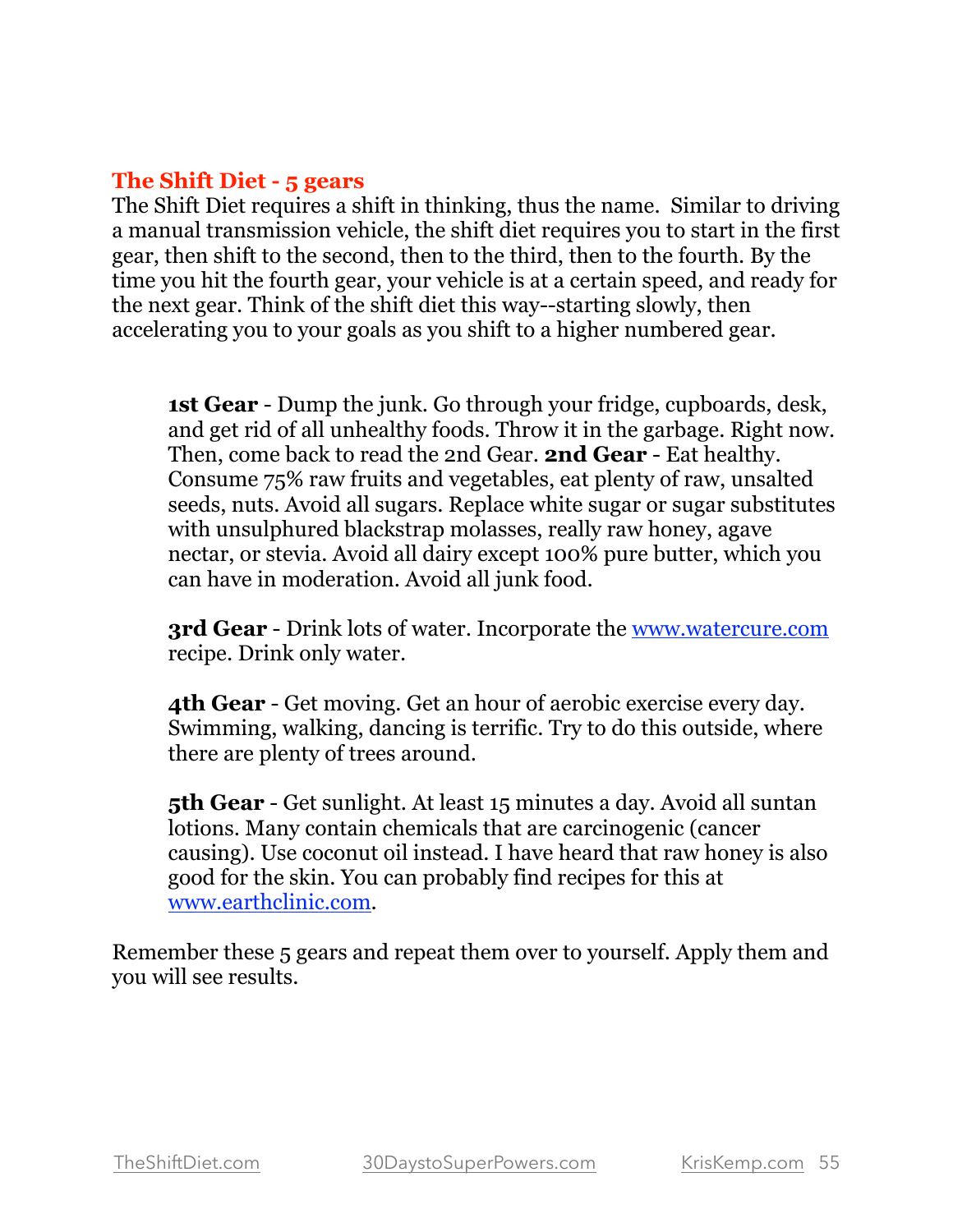## **Bonus Ebooks**

Because you have finished reading my ebook, I have a Bonus Gift for you ... a special collection of ebooks that will help you on journey to health

[How you Rot & Rust](http://biomedx.com/microscopes/rrintro/rrintro.html) source:<http://biomedx.com/microscopes/rrintro/rrintro.html>

[The Health Benefits of Fasting](http://www.kriskemp.com/wp-content/uploads/2018/04/health-benefits-of-fasting.pdf) [source: http://www.kriskemp.com/wp-content/uploads/2018/04/health](http://www.kriskemp.com/wp-content/uploads/2018/04/health-benefits-of-fasting.pdf)benefits-of-fasting.pdf

#### [Ancient Secret of the Fountain of Youth](http://www.kriskemp.com/wp-content/uploads/2018/04/Ancient-Secret-of-the-Fountain-of-Youth.pdf)

[source: http://www.kriskemp.com/wp-content/uploads/2018/04/Ancient-](http://www.kriskemp.com/wp-content/uploads/2018/04/Ancient-Secret-of-the-Fountain-of-Youth.pdf)Secret-of-the-Fountain-of-Youth.pdf

#### [Health Secrets of the Hunzas](http://www.kriskemp.com/wp-content/uploads/2018/04/hunza-health-secrets.pdf)

[source: http://www.kriskemp.com/wp-content/uploads/2018/04/hunza](http://www.kriskemp.com/wp-content/uploads/2018/04/hunza-health-secrets.pdf)health-secrets.pdf

[Unlimited Energy](http://www.kriskemp.com/wp-content/uploads/2018/04/UnlimitedEnergy.pdf)

[source: http://www.kriskemp.com/wp-content/uploads/2018/04/](http://www.kriskemp.com/wp-content/uploads/2018/04/UnlimitedEnergy.pdf) UnlimitedEnergy.pdf

[Your Own Perfect Medicine](http://www.kriskemp.com/wp-content/uploads/2018/04/Your-Own-Perfect-Medicine-by-Martha-Christy-with-Testimonials.pdf)

[source: http://www.kriskemp.com/wp-content/uploads/2018/04/Your-](http://www.kriskemp.com/wp-content/uploads/2018/04/Your-Own-Perfect-Medicine-by-Martha-Christy-with-Testimonials.pdf)Own-Perfect-Medicine-by-Martha-Christy-with-Testimonials.pdf

#### [Urine Therapy Ebook](http://www.kriskemp.com/wp-content/uploads/2018/04/urine-therapy-ebook.pdf)

[source: http://www.kriskemp.com/wp-content/uploads/2018/04/urine](http://www.kriskemp.com/wp-content/uploads/2018/04/urine-therapy-ebook.pdf)therapy-ebook.pdf

#### [Guide to Urine Therapy](http://www.kriskemp.com/wp-content/uploads/2018/04/Guide-Urine-Therapy.pdf)

[source: http://www.kriskemp.com/wp-content/uploads/2018/04/Guide-](http://www.kriskemp.com/wp-content/uploads/2018/04/Guide-Urine-Therapy.pdf)Urine-Therapy.pdf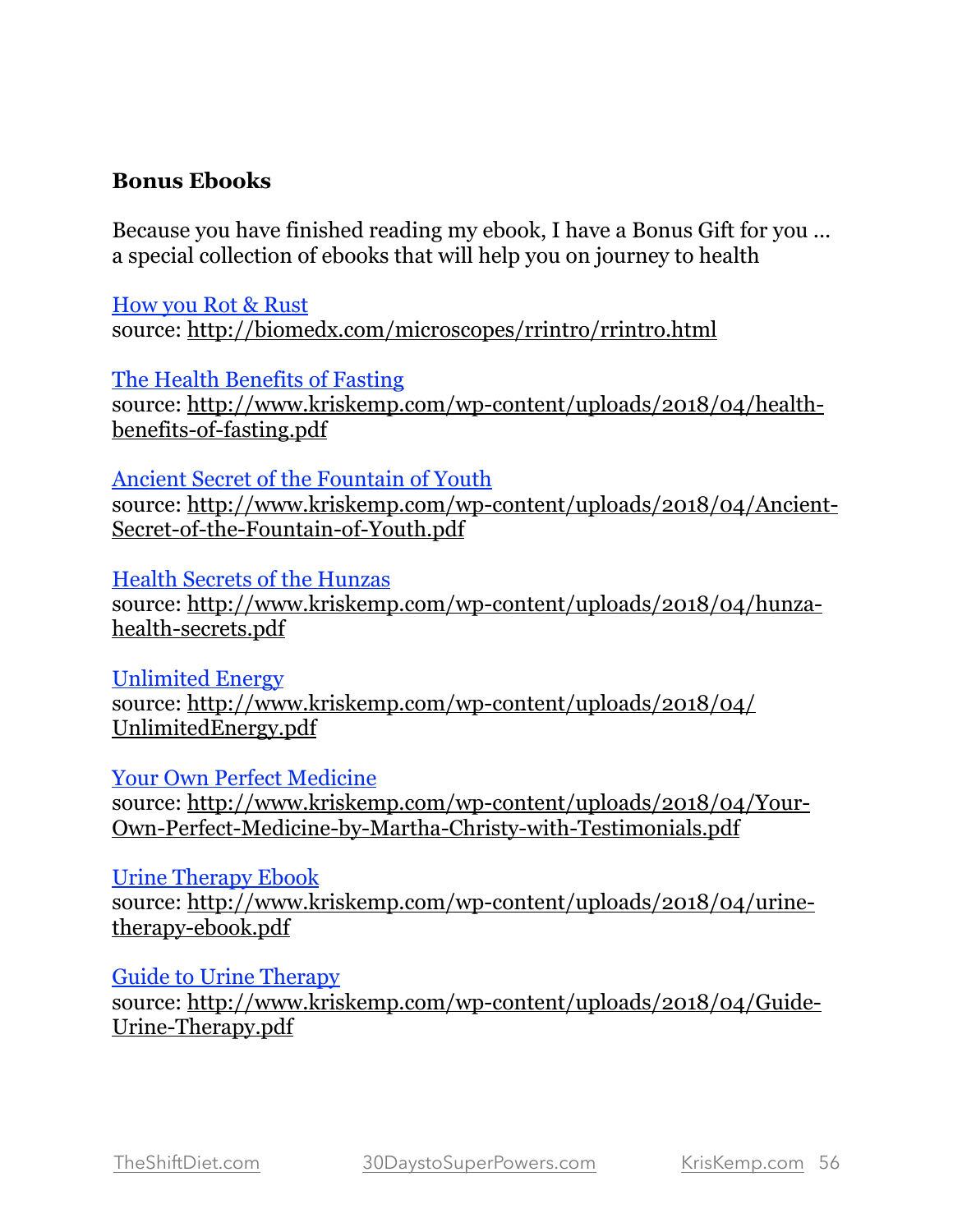#### [The Water of Life - Treatise on Urine Therapy](http://www.kriskemp.com/wp-content/uploads/2018/04/the-water-of-life-treatise-on-urine-therapy-by-john-w.-armstrong-1971.pdf)

source: http://www.kriskemp.com/wp-content/uploads/2018/04/the[water-of-life-treatise-on-urine-therapy-by-john-w.-armstrong-1971.pdf](http://www.kriskemp.com/wp-content/uploads/2018/04/the-water-of-life-treatise-on-urine-therapy-by-john-w.-armstrong-1971.pdf)

#### [The Golden Fountain](http://www.kriskemp.com/wp-content/uploads/2018/04/The-Golden-Fountain-Coen-van-der-kroon-1994.pdf)

[source: http://www.kriskemp.com/wp-content/uploads/2018/04/The-](http://www.kriskemp.com/wp-content/uploads/2018/04/The-Golden-Fountain-Coen-van-der-kroon-1994.pdf)Golden-Fountain-Coen-van-der-kroon-1994.pdf

#### [The Miracle Mineral Solution of the 21st Century](http://www.kriskemp.com/wp-content/uploads/2018/04/mms_parts-1-and-2.pdf) [source: http://www.kriskemp.com/wp-content/uploads/2018/04/](http://www.kriskemp.com/wp-content/uploads/2018/04/mms_parts-1-and-2.pdf) mms parts-1-and-2.pdf

[Breakthrough: The Miracle Mineral Solution of the 21st Century](http://www.kriskemp.com/wp-content/uploads/2017/05/MMS_Part_1.pdf) [source: http://www.kriskemp.com/wp-content/uploads/2017/05/](http://www.kriskemp.com/wp-content/uploads/2017/05/MMS_Part_1.pdf) MMS\_Part\_1.pdf

#### [None of These Diseases](http://www.kriskemp.com/wp-content/uploads/2018/04/None-Of-These-Diseases.pdf)

[source: http://www.kriskemp.com/wp-content/uploads/2018/04/None-](http://www.kriskemp.com/wp-content/uploads/2018/04/None-Of-These-Diseases.pdf)Of-These-Diseases.pdf

#### [Fasting: Atomic Power with God](http://www.kriskemp.com/wp-content/uploads/2018/04/FranklinHallFastingPaper.pdf)

[source: http://www.kriskemp.com/wp-content/uploads/2018/04/](http://www.kriskemp.com/wp-content/uploads/2018/04/FranklinHallFastingPaper.pdf) FranklinHallFastingPaper.pdf

Thank you for reading The Shift Diet. Bookmark this link and pass it on to everyone you know. Many of us know what to do to get healthy, but just need reminders to get us on track. Take this information and run with it.

Apply it and you will see results.

Expect good health. Take action to make it a reality.

Kris Kemp

[www.TheShiftDiet.com](http://www.theshiftdiet.com/) Shift your thinking, lose the weight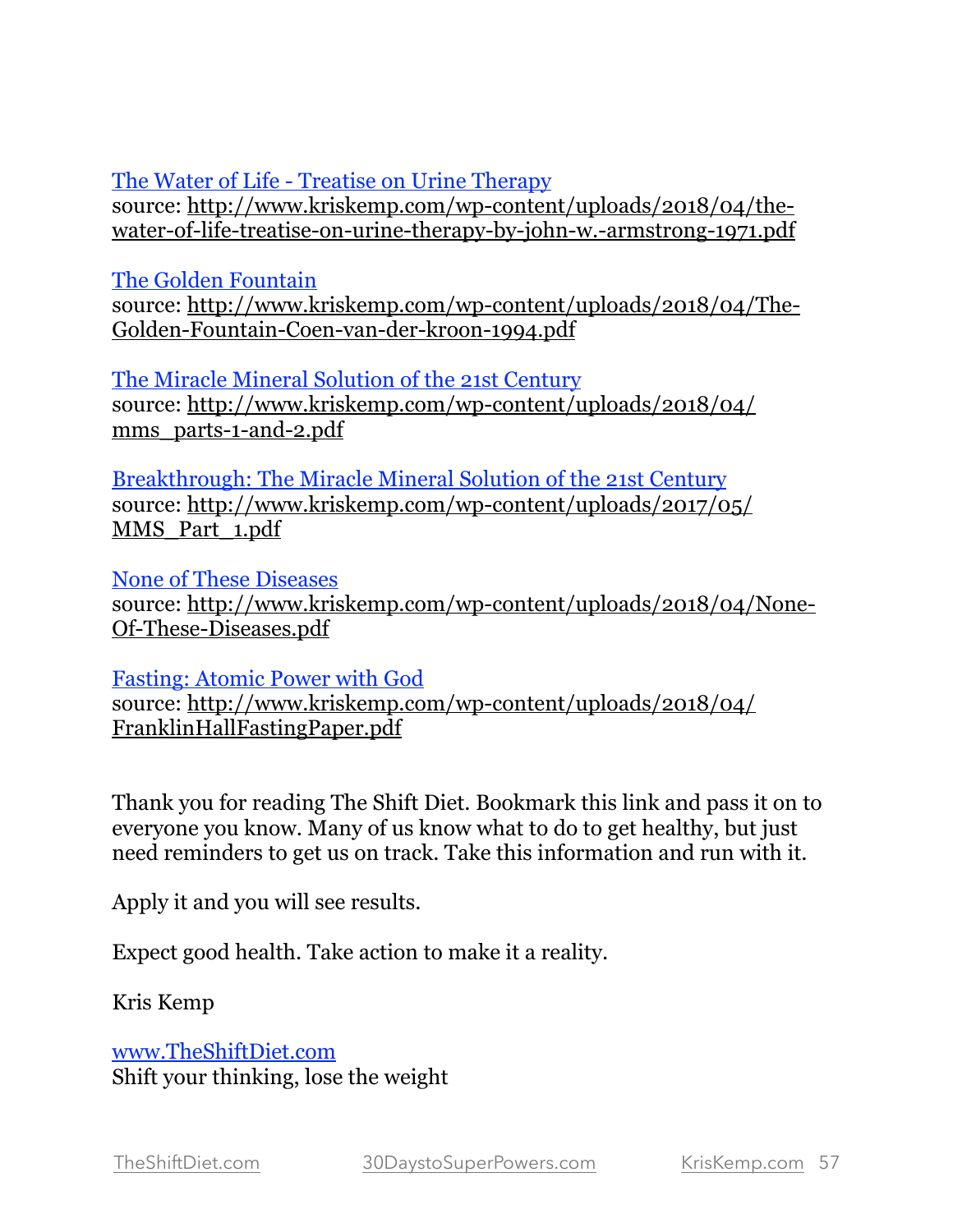## **Need help in reaching your weight loss goals?**

## **Sign up for The Shift Diet™ Personal Consultation**

Get a <u>one on one personal consultation</u> with me for only \$197.

- 100% satisfaction guaranteed, or all your money back.
- As this is one-one-one counseling, there are a limited number of spots.
- This consultation conducted via e-mail, phone, or both, whichever you prefer.
- All information will be kept confidential.

## **How does The Shift Diet™ Personal Consultation work?**

In The Shift Diet Personal Consultation, I will ask you questions about your lifestyle, personality, tastes.

We will discuss your schedule, habits, current diet, and more, over the phone and via e-mail.

Using this information I will put together your own personal diet plan that fits your lifestyle.

All for the low price of \$197 dollars.

Satisfaction guaranteed: If you don't lose weight, have more energy, and feel better, your money will be refunded.

Email me to get started: [bicycledays@yahoo.com](mailto:bicycledays@yahoo.com)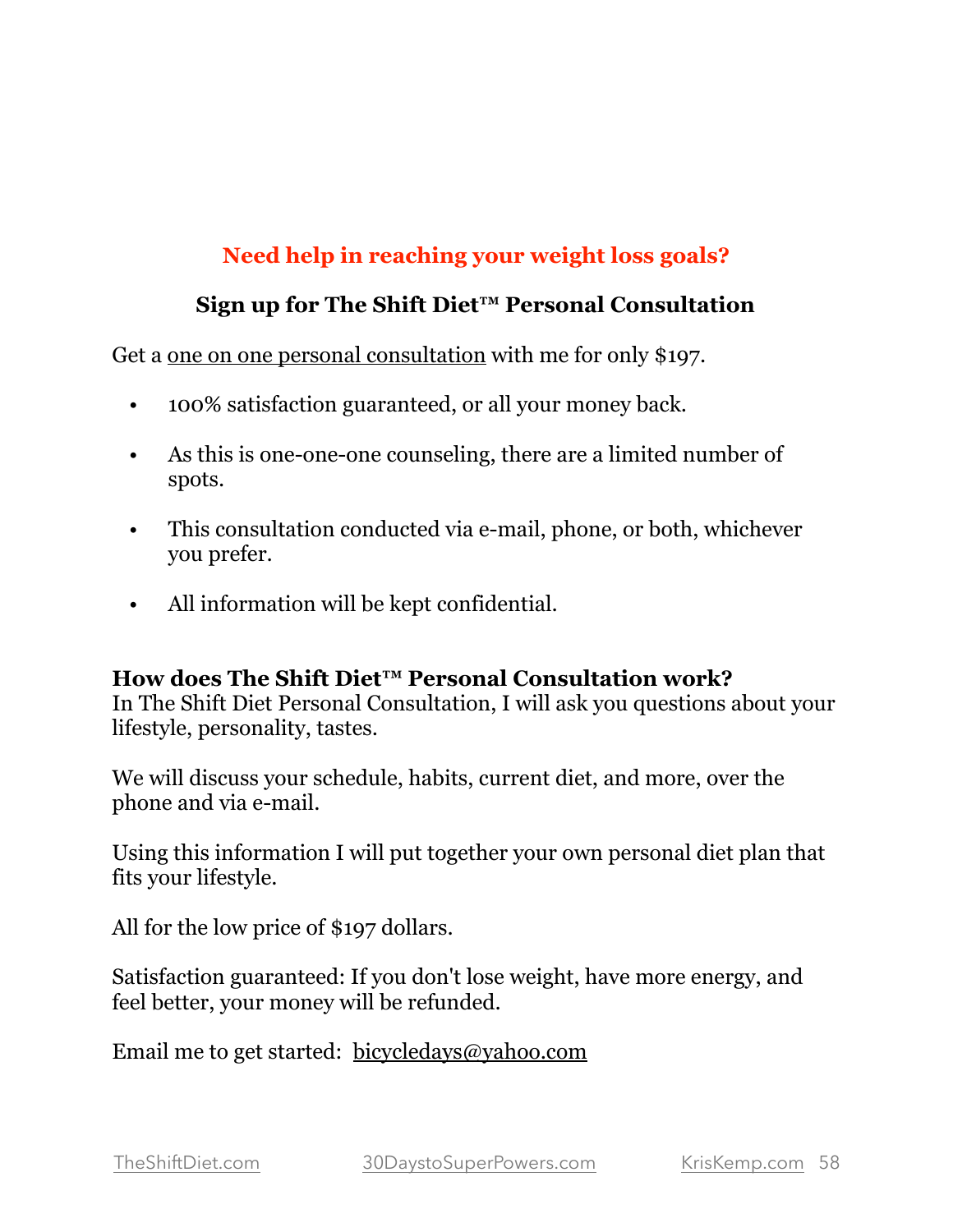## **Will The Shift Diet Personal Consultation help me lose weight?**

Yes. You are guaranteed to lose weight. If, for some reason, you do not get the results you want, you are entitled to a 100% money back guarantee.

This is a one-on-one personal consultation that will take a few days to put together. You will lose weight, feel better, and have more energy or you get all your money back.

As this comes with a 100% Satisfaction Guarantee, this is a Zero-Risk offer.

Act now. Get started by emailing me at: [bicycledays@yahoo.com](mailto:bicycledays@yahoo.com) with "the Shift Diet Personal Consultation" in the subject line.

As this is a personal consultation, I can only take a limited number of clients. For this reason, this consultation is sometimes put on pause mode.

The Shift Diet Personal Consultation is the Done-For-You Diet Plan that will get you guaranteed results, effortlessly.

## **There Is No Doubt That The Shift Diet™ Personal Consultation Will Change The Way You Look at Weight Loss Forever.**

**Email me to get started:**  Email: [bicycledays@yahoo.com](mailto:bicycledays@yahoo.com)

## Kris Kemp

#### The Shift Diet Shift your thinking, lose the weight $T^M$ [www.TheShiftDiet.com](http://www.TheShiftDiet.com)

© The Shift Diet 2019 & Beyond

[TheShiftDiet.com](http://TheShiftDiet.com) [30DaystoSuperPowers.com](http://30DaystoSuperPowers.com) [KrisKemp.com](http://KrisKemp.com) 59